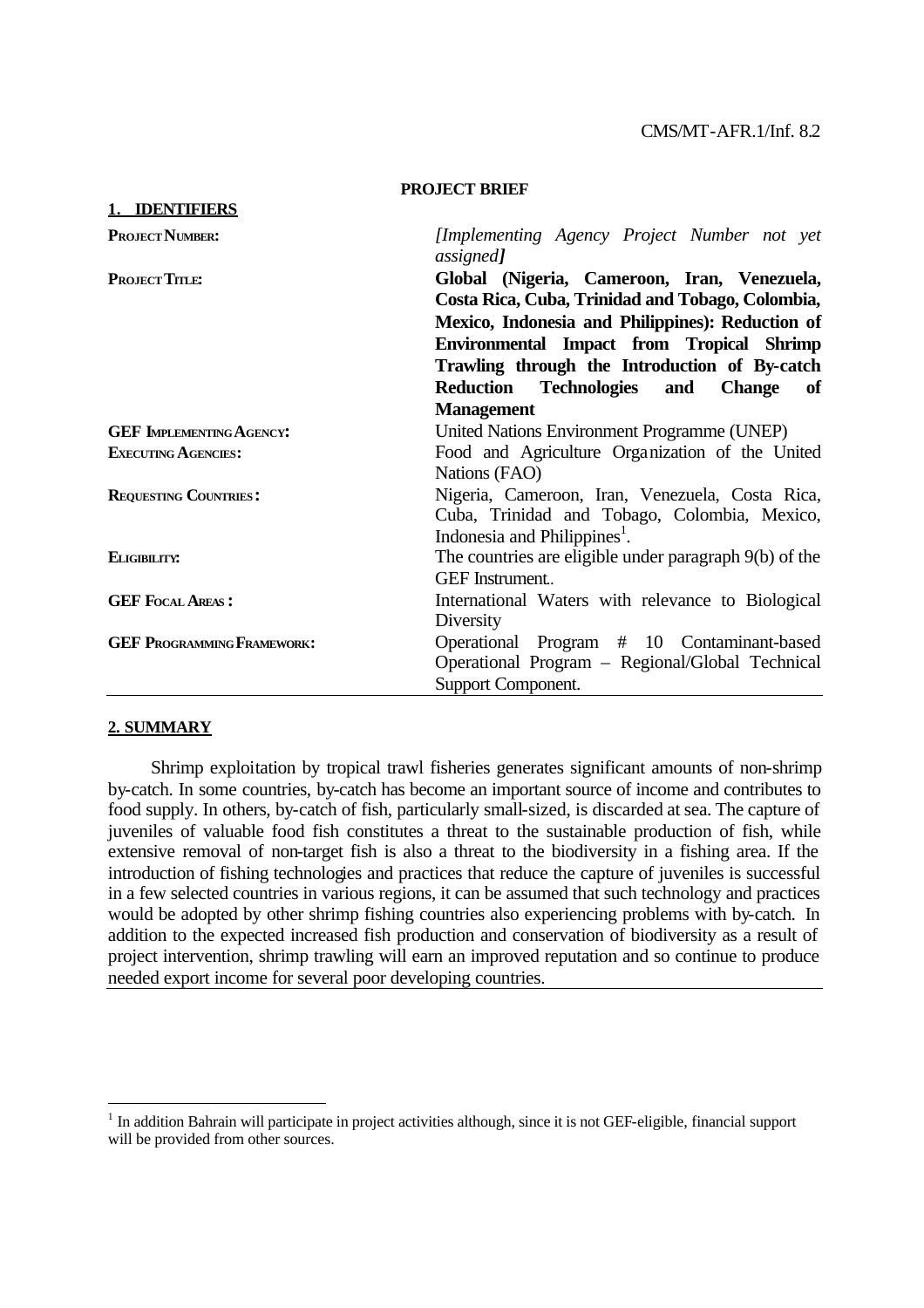| GEF:                          |                                                      |                   |
|-------------------------------|------------------------------------------------------|-------------------|
| Project:                      |                                                      | US\$4.450         |
| PDF:                          |                                                      | <b>US\$ 0.330</b> |
|                               | <b>Subtotal GEF:</b>                                 | <b>US\$ 4.780</b> |
| Co-financing:                 |                                                      |                   |
| <b>UNEP</b>                   |                                                      |                   |
|                               | PDF in cash & kind:                                  | US\$0.0400        |
|                               | Full Project (in kind):                              | <b>US\$0.1000</b> |
| <b>FAO</b>                    |                                                      |                   |
|                               | PDF in cash & kind:                                  | US\$0.1000        |
|                               | Full Project in cash:                                | US\$0.8500        |
|                               | Full project in kind:                                | <b>US\$0.1000</b> |
|                               | Governments in cash & kind:                          |                   |
|                               | PDF:                                                 | US\$0.0500        |
|                               | <b>Full Project:</b>                                 | <b>US\$</b> 1.395 |
|                               | National Fishing Industry (total countries combined) |                   |
|                               | <b>Full Project:</b>                                 | <b>US\$ 1.805</b> |
| <b>Subtotal Co-financing:</b> |                                                      | <b>US\$ 4.440</b> |
|                               | <b>Total Project Cost:</b>                           | <b>US\$ 9.220</b> |

#### **3. COSTS AND FINANCING (MILLION US \$)**

#### **4. ASSOCIATED FINANCING (MILLION US \$)**

Efforts to address the environmental problems associated with tropical shrimp trawling have increased in the last decade. Several countries have designed and developed specific programmes to minimize by-catch associated with shrimp fisheries; for example, Australia, Cuba, France, India, Indonesia, Iran, Mexico, Mozambique, Norway, Philippines, Tanzania, Thailand, Venezuela, and the USA. Investments have been made in development of technology and testing of by-catch reduction devices, in training of human resources, and in promotion of dialogue and consultations with the fishing industry. The overall costs associated with these efforts worldwide are estimated to be in billions of dollars.

#### **5. OPERATIONAL FOCAL POINT ENDORSEMENT(S)**

**Cameroon:** Mr. J.S. Amougou, Direction de la Faune et des Aires Protégées, Ministère de l'Environnement et des Forests, Yaoundé, Cameroon: Date of receipt 7<sup>th</sup> September 2000 **Colombia:** Ms. C. Hoyos, Oficina de Cooperación Internacional, Ministerio del Medio Ambiente, Santa Fé de Bogotá, Colombia: Date of receipt 7<sup>th</sup> September 2000

Costa Rica: Guaria Vargas A, Delegada Ejecutiva, FUNDECOOPERATION, Date of receipt 25<sup>th</sup> September 2000

**Cuba:** H. Arango Sales, Director for International Collaboration, Ministry of Science, Technology and Environment, Havana, Cuba: Date of receipt 1<sup>st</sup> September 2000

**Indonesia** Mr. E. Sumardja, Deputy for Law Enforcement and EIA, Environmental Impact Management Agency (BAPEDAL) Jakarta, Indonesia. Date of receipt  $12<sup>th</sup>$  September 2000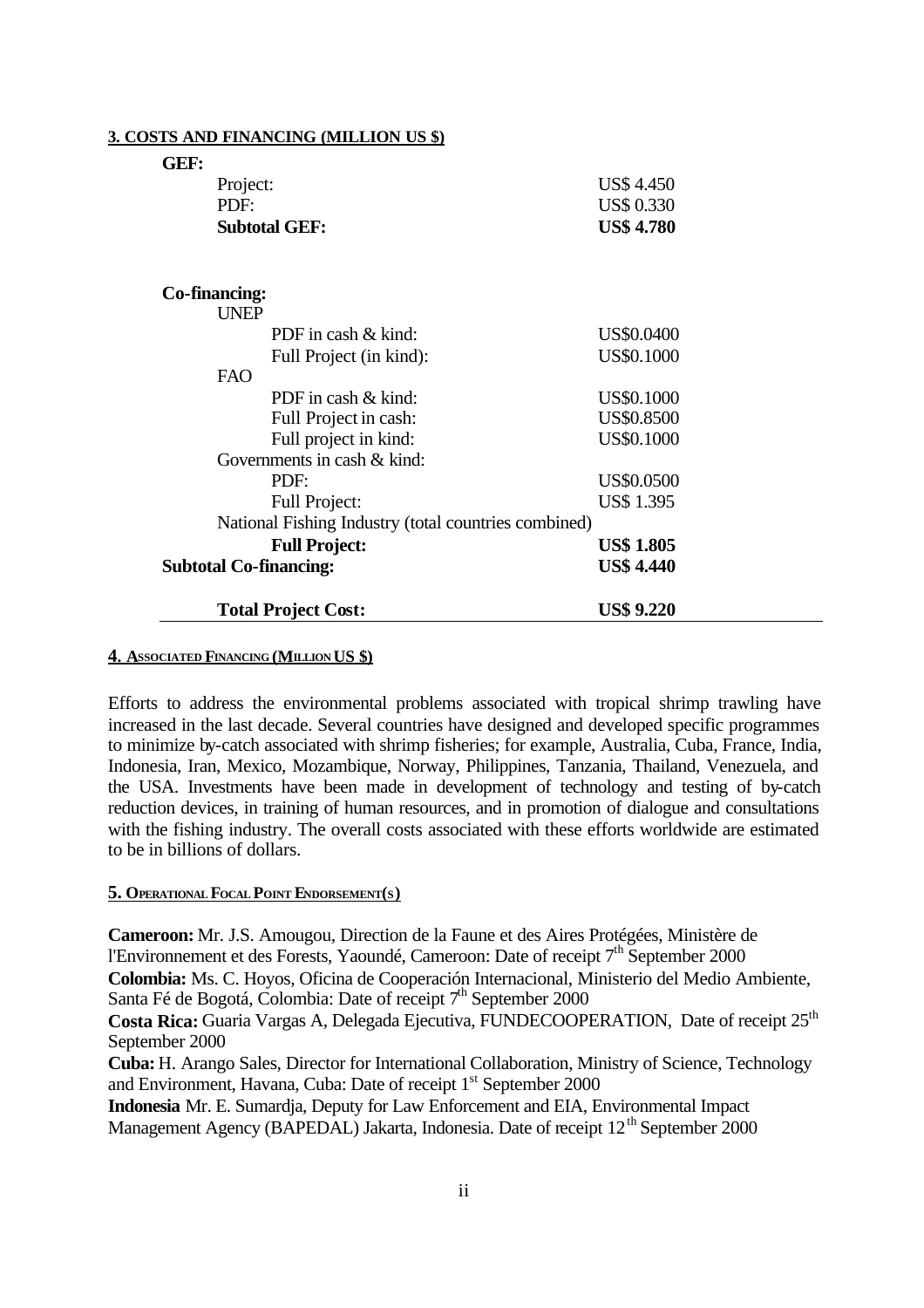**Islamic Republic of Iran:** Mr. P. Hosseini, Director-General for International Affairs, Ministry of Foreign Affairs, Tehran, Islamic Republic of Iran. Date of receipt  $10^{th}$  September 2000

**Mexico**: Mr. R. Ochoa, Director, International Financial Institutions, Ministry of Finance of Mexico, Mexico. Date of receipt 14<sup>th</sup> September 2000

**Nigeria:** Ms. A. Ene-Ita, Office of the Director General/Chief Executive, Federal Environmental Protection Agency, The Presidency, Abuja, Nigeria. Date of receipt  $7<sup>th</sup>$  September 2000 **Philippines**: Mr. M.S. Roño, Undersecretary for International Commitment & Local Government Affairs, Dept. of Environment and Natural Resources, Quezon City, 1100, Philippines. Date of receipt  $5<sup>th</sup>$  September 2000

**Trinidad and Tobago:** Dr David Mcintosh, Managing Director/Executive Director, Environmental Management Authority, Port of Spain, Trinidad and Tobago. Date of receipt  $7<sup>th</sup>$  September 2000 **Venezuela:** Mr L. Nino, First Secretary, Embassy of Venezuela, Washington, D.C. N. Pino, Ambassador, International Economic Cooperation, Caracas, Venezuela. Date of receipt 5<sup>th</sup> June 2000

### **6. IA CONTACT**:

Mr Ahmed Djoghlaf, Executive Co-ordinator, UNEP/GEF Co-ordination Office, UNEP, Nairobi, Tel: 254 2 624153; Fax: 254 2 520825; Email: ahmed.djoghlaf@unep.org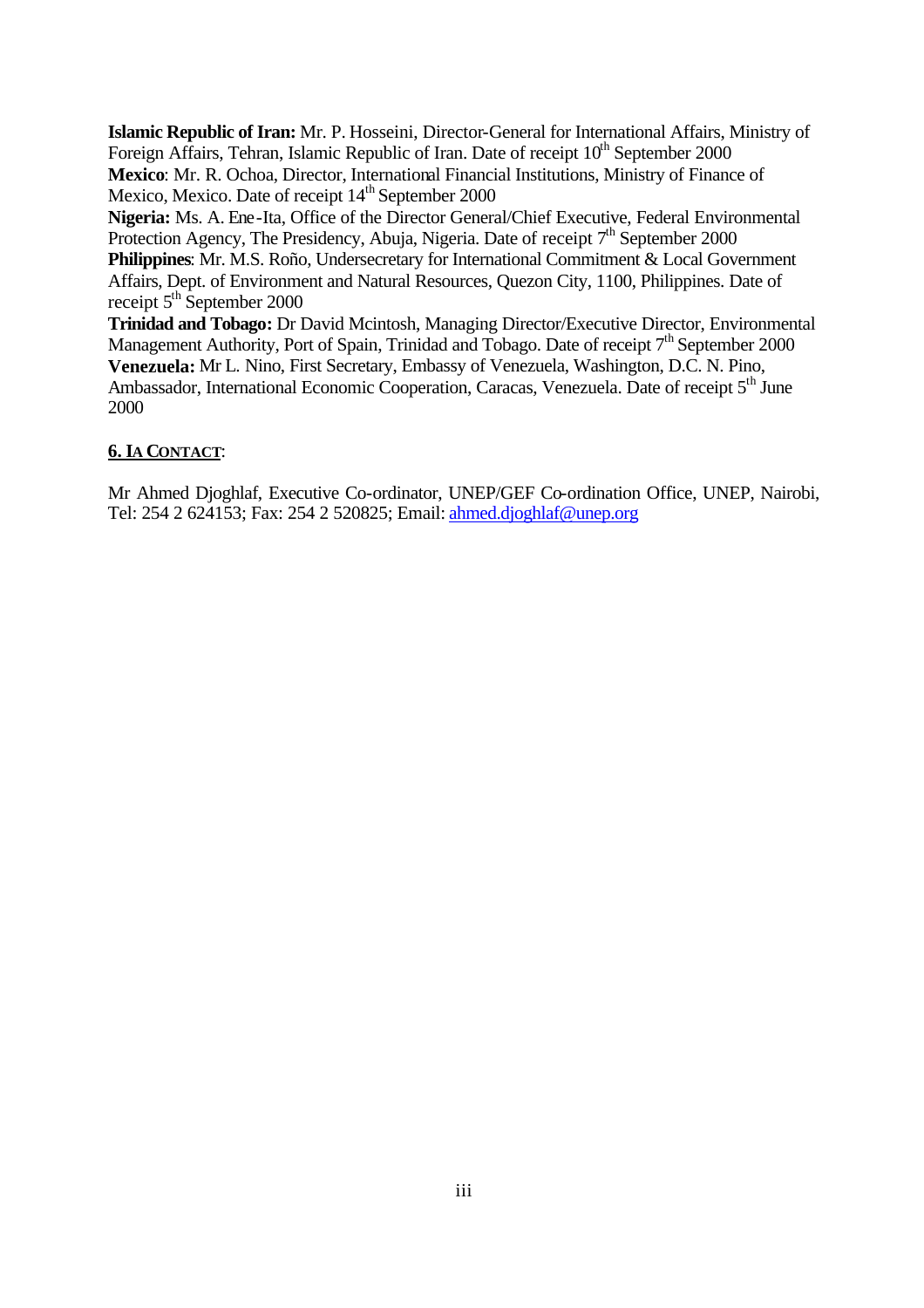#### **LIST OF ACRONYMS**

| <b>BRD</b>     | By-catch reduction device                                          |
|----------------|--------------------------------------------------------------------|
| <b>CECAF</b>   | Fishery Committee for the Eastern Central Atlantic                 |
| <b>TED</b>     | Turtle exclusion device                                            |
| <b>FAO</b>     | Food and Agriculture Organization of the United Nations            |
| <b>NGO</b>     | Non-Governmental Organization                                      |
| <b>RECOFI</b>  | <b>Regional Commission for Fisheries</b>                           |
| <b>ROPME</b>   | Regional Organization for the Protection of the Marine Environment |
| <b>SEAFDEC</b> | Southeast Asian Fisheries Development Center                       |
| <b>UNEP</b>    | <b>United Nations Environment Programme</b>                        |
| <b>WECAFC</b>  | <b>Western Central Atlantic Fisheries Commission</b>               |
|                |                                                                    |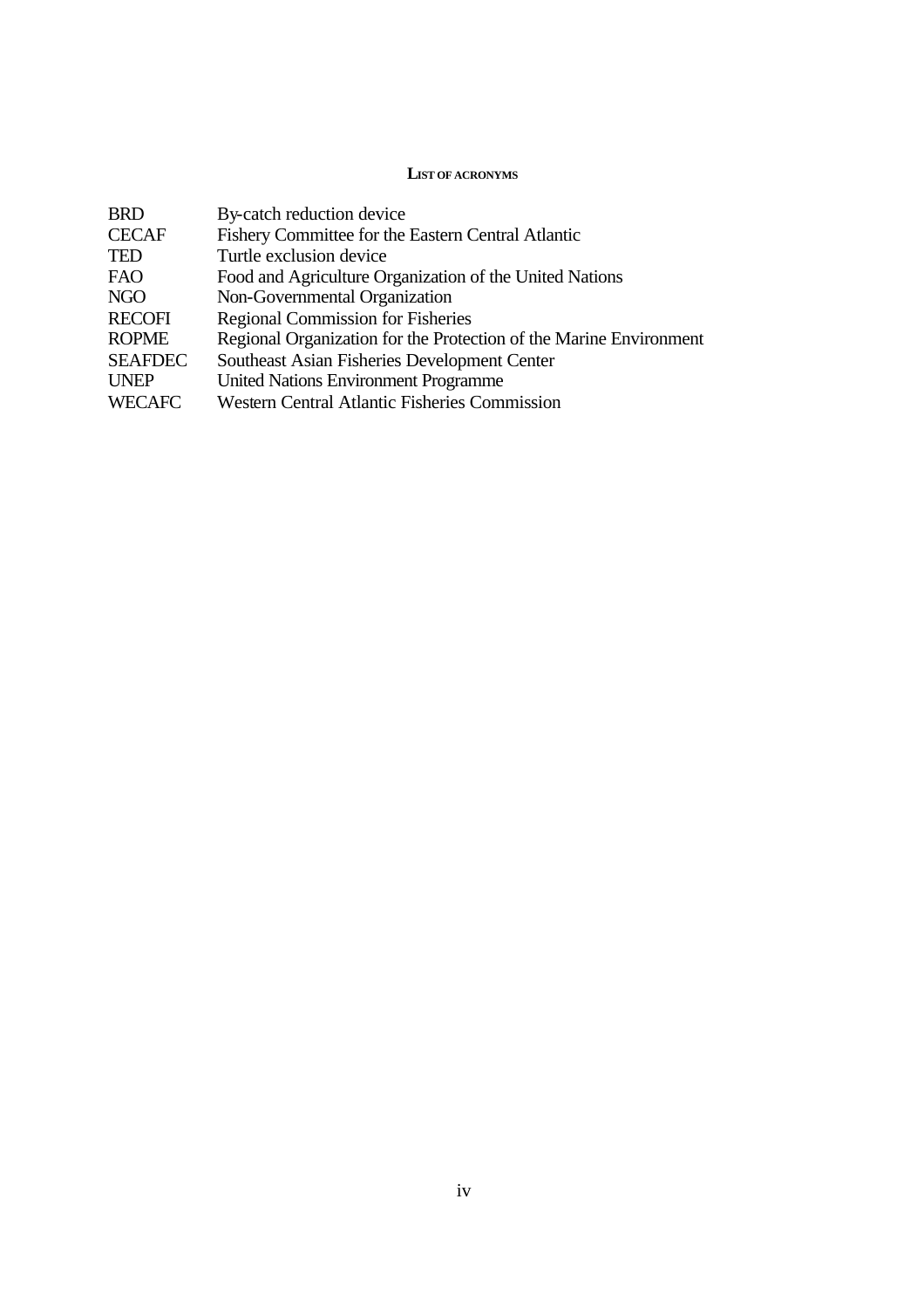#### **I. BACKGROUND AND CONTENT**

1. Operational Programme No. 10 "Contaminant-based Operational program", states that *"targeted regional or global projects useful in setting priorities for possible GEF interventions, meeting the technical needs of projects in this focal area, or distilling lessons learned from experience" (para 10.2).*" Further, this OP lists as a short-term objective *"develop…..aimed at deriving and disseminating lessons learned ……, sharing the learning experience with groups of countries co-operating on international waters projects, and addressing the technical and institutional needs of those countries co-operating on International Waters projects." [para 10.4, sub-para (d)].*

2. One such source of stress that is of growing international concern is capture fisheries and the need to develop, promote and implement environmentally sound technology and practices in the marine fisheries sector so as to prevent loss of biodiversity and habitat degradation. Data suggest that ecological impacts and mortality rates resulting from by-catches in world fisheries are significant, affecting finfish (particularly juveniles of commercial species), benthic invertebrates, marine mammals, turtles and birds. The Food and Agriculture Organization of the United Nations (FAO) estimated recently that, world-wide, discards in commercial fisheries are around 20 million metric tons and account for economic losses that run into billions of dollars annually. Tropical shrimp-trawler fisheries generate more by-catch than any other type of fishery. Although several devices have been developed and have proved to be efficient in the reduction of by-catches, to date, no concerted international effort, involving all key parties, has been made to resolve the problem of the impact of tropical shrimp -trawler fisheries on marine ecosystems and species.

3. The project addresses two important policy issues: food security and biological impact of trawling on the environment. Demand for marine food for the increasing human population is likely to increase substantially in the immediate and foreseeable future. At the same time, international pressure to reduce the adverse environmental impacts of human exploitation of natural production is likely to increase. These two pressures may be seen as conflicting, hence the need to achieve optimum production potential while reducing adverse environmental impacts. Present shrimptrawling practices are currently unsustainable and pressure on the fisheries sector to change current practices and reduce the impact of shrimp trawling in tropical shallow-water ecosystems is increasing.

4. Shrimp trawling in tropical regions is very common. The cod-ends of the trawls have relatively small meshes to retain the all-important shrimp catch. Such fisheries are often carried out in shallow waters which, in many cases, are spawning and nursery grounds for juvenile fish of potentially high commercial value. The consequence of this trawling is therefore that large amounts of juvenile fish are caught together with the targeted shrimps. Some of these fish, as well as other low-valued by-catch, are often discarded at sea. In some tropical areas, turtles are also relatively abundant on the shrimp fishing grounds and are incidentally captured and drown in shrimp trawls. Trawling is also a fishing method that results in physical impact on the bottom habitat, and in some areas this impact might have a detrimental effect on benthic biodiversity.

5. Some countries have taken action to mitigate the problem of turtle by-catch, and the use of the turtle-exclusion device (TED) is compulsory in tropical shrimp fisheries in the USA and in countries having problems with turtle by-catch which export shrimp to the USA. Australia has also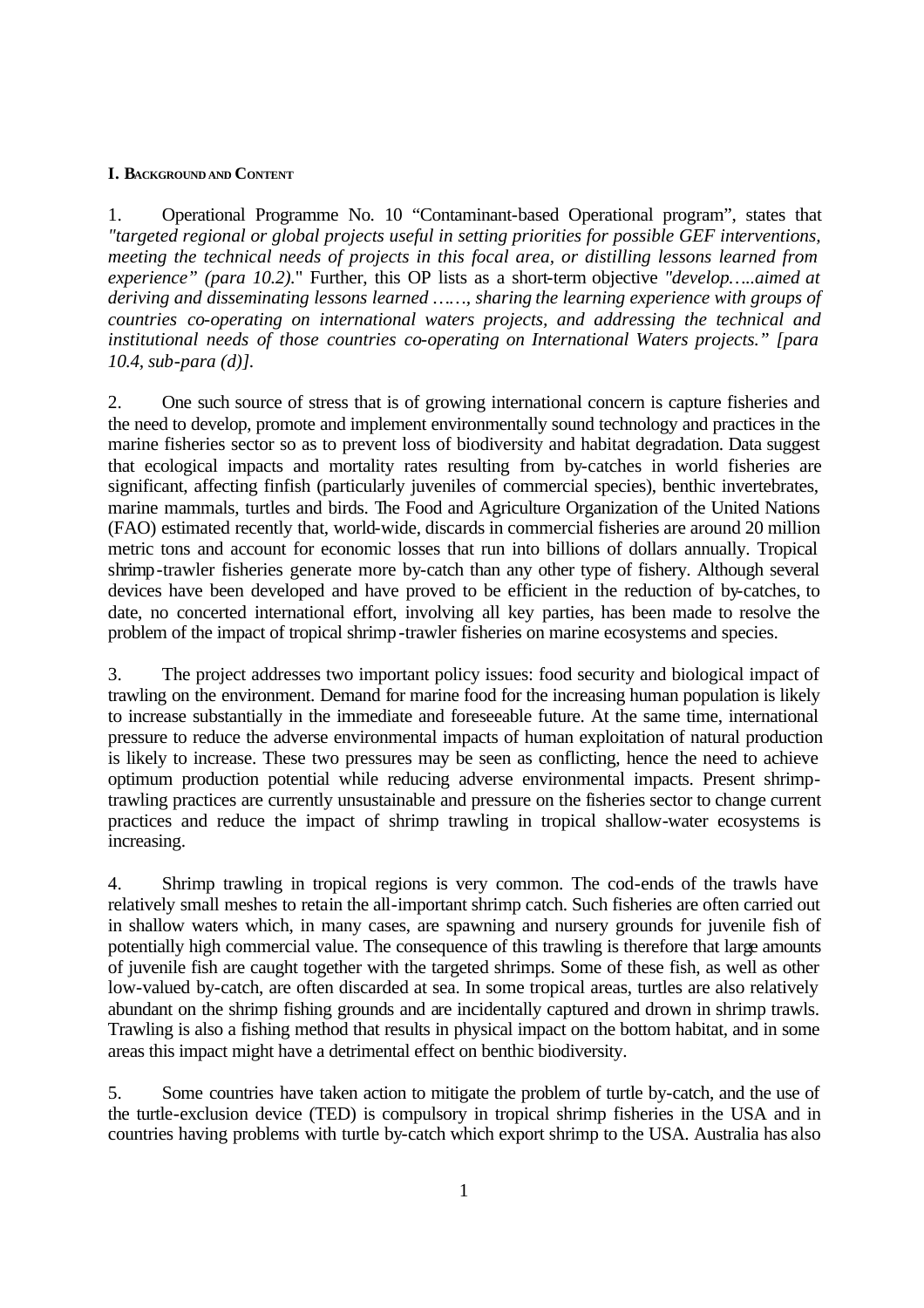introduced TEDs in some of their shrimp fisheries. The problem of fish by-catch, particularly of juvenile food fish, has more recently been identified as a priority area for mitigation. Research aimed at developing efficient and practical solutions is ongoing in several countries, including the USA, Australia, Mexico and Thailand. This development is likely to continue in these countries, but because it requires substantial financial and human resources it will, without GEF intervention, be restricted to countries with a strong economy.

6. During its Fifty-third Session, the General Assembly of the United Nations *urged* "*States, relevant international organizations and regional and sub-regional fisheries management organizations and arrangements to take action, including through assistance to developing countries, to reduce by-catches, fish discards and post-harvest losses consistent with international law and relevant international instruments, including the Code of Conduct for Responsible Fisheries"* (Resolution A/RES/53/33).

7. Reducing by-catch and discard of unwanted catch is presently the policy of many States and for an increasing number of regional and sub-regional fisheries management organisations and arrangements. The reduction of discards and environmental impact is also a priority activity of FAO's Regular Programme. This issue is addressed specifically in a FAO 6-year project entitled *"Reduction of discards and environmental impact from fisheries"* with an annual budget of approximately US\$ 500,000, which includes evaluation of by-catch and discards resulting from various fisheries, and assessment of the impact of trawling and other methods on the bottom, and on the environment in general.

8. This project proposal has been developed through a process where government-appointed National Co-ordinators from 13 countries agreed with the executing agency, FAO, on a common approach to national baseline studies. Baseline studies were executed under the supervision of the National Co-ordinator and involved a wide consultative process with most stakeholders having an interest in shrimp exploitation. Most countries established a national committee and national workshops attended by many industry representatives and in some cases by environmental NGOs were arranged for the purpose of reviewing the national problems of by-catch in shrimp trawls. In addition workshops were held in each of the four regions (Latin America and Caribbean, Asia, Middle East and Africa) to discuss the findings in the national reports and to agree on national and regional priorities to be included in a main-phase project. Representatives from countries other than the core 13 and relevant stakeholders from industry and society were also invited to attend these workshops. The proposed national and regional arrangements and modalities in the present proposal, including selection of countries, resulted from these regional workshops.

9. The 7 full participating countries proposed are Nigeria, Iran, Venezuela. Costa Rica, Mexico, Indonesia and Philippines and they were selected based on their indication during the preparatory phase of the project that they have a severe problem with fish by-catch in their shrimp fisheries and the wish they expressed to participate in a global effort. These selected countries have also some form of management infrastructure in place, which makes them well suited to execute a project of this size and complexity. The shrimp fishery in these countries is also of significance for the region they belong to, and the positive impact on the environment resulting from interventions forecasted will thus be greater than executing the project in a country with a smaller shrimp fishery. A number of other countries will participate in joint activities with one of the main partners: Cameroon, Bahrain, Colombia, Cuba and Trinidad and Tobago. These countries were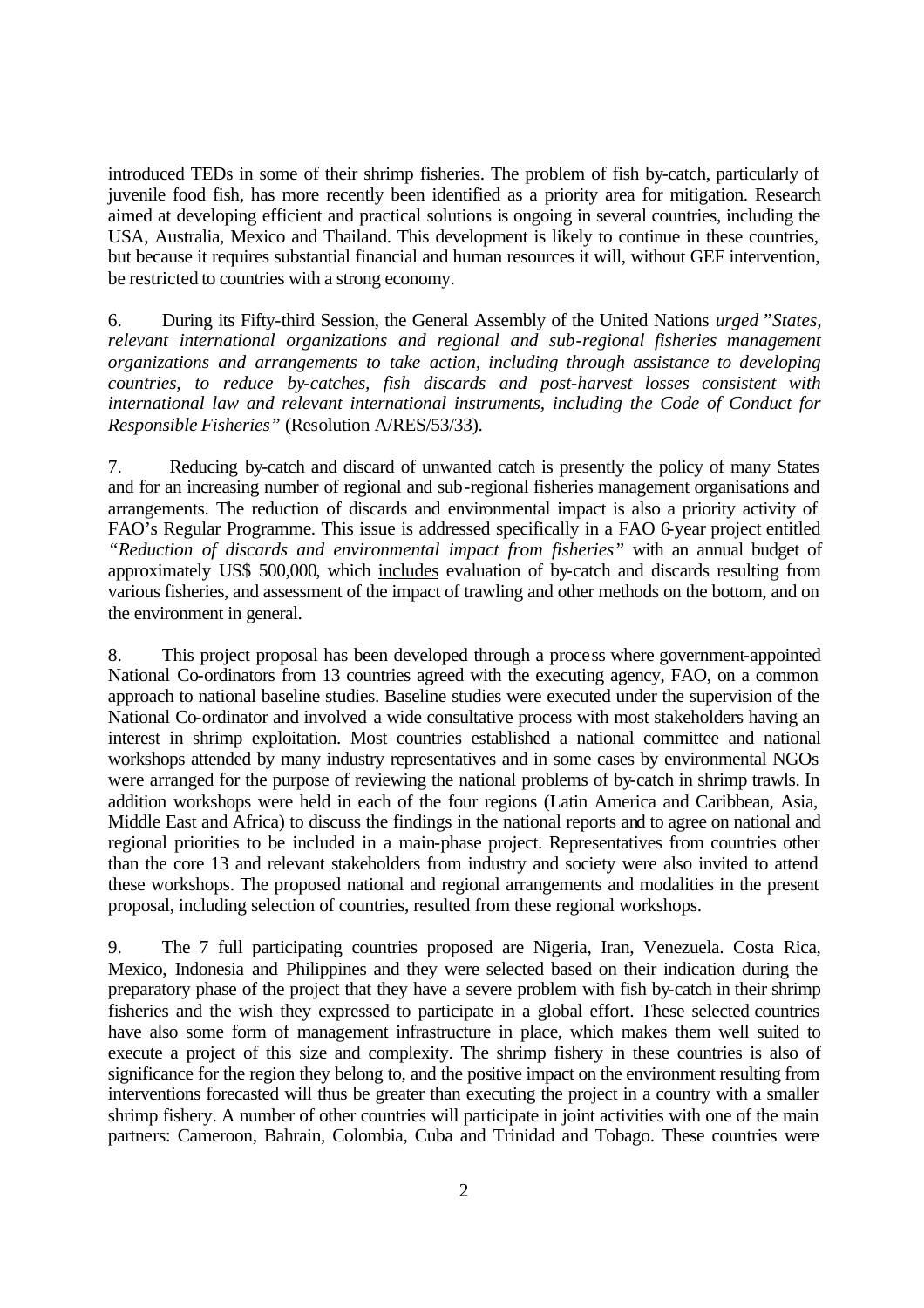very active and participated in the preparatory phase. They have also important shrimp fisheries, but the catches are generally smaller than for the main participating countries. Mexico will participate, although it was not formally a participating country in the preparatory phase. It is the country with the most important shrimp fishery in Latin America, and is also the country with most advanced experience in by-catch reduction devices in the region, besides the USA. A brief description of the shrimp fishery in each of the participating countries, reflecting the baseline survey carried out within the preparatory phase of the project, is provided in Annex E.

#### **II. RATIONALE AND OBJECTIVES**

10. This project will address the problem of discarding unwanted catch and by-catch of juvenile food fish in particular through the introduction of appropriate fishing technologies and practices in combination, where appropriate, with introduction of legislation and a management framework including control and enforcement strategies. It will also aim at introducing solutions that avoid capture of turtles where such by-catch exists. The impact of trawling on bottom habitat will also be addressed in a small number of countries, initially to gain a better understanding of such impacts, as such knowledge is very poor at present.

11. The overall objective of the project is to reduce discard of fish captured by shrimp trawlers, primarily by introducing technologies that reduce the catch of juvenile food fish in a selected number of developing countries. The participating countries have themselves identified the capture of juvenile food fish and discard as a non-sustainable practice and have therefore assigned priority to reducing the problem nationally. The countries will therefore contribute through management and research in the biology and fishing-gear fields.

12. The project is designed to carry out a demonstration activity in at least one developing country in each GEF development region. The benefit of this strategy is that a consolidated effort undertaken in a few countries will generate lessons that can be rapidly transferred to other shrimp fishing countries in the same region. Active participation in the implementation of selected activities by countries not executing full project activities will facilitate this process.

#### **III. PROJECT ACTIVITIES/COMPONENTS AND EXPECTED RESULTS**

13. Project activities will be undertaken at global, regional and participating-country levels. Activities at the global level include the collection and wide dissemination of data on tropical shrimp fisheries and their impact on the environment in general. Dissemination of useful information to improve the exploitation of shrimp resources globally will be given high priority. FAO will be the executing agency for the project and thus responsible for its operation and management and for co-ordination of activities at the regional and global levels.

14. In each of the participating countries the impact on the environment of present production systems will be assessed and used as a basis for an evaluation of the impact of new fishing practices, which will be introduced through the project. The major activities in the participating countries will be to develop and/or adapt by-catch reduction technologies which reduce the capture of juvenile fish, non-target fish and non-fish species, to an acceptable level. Successful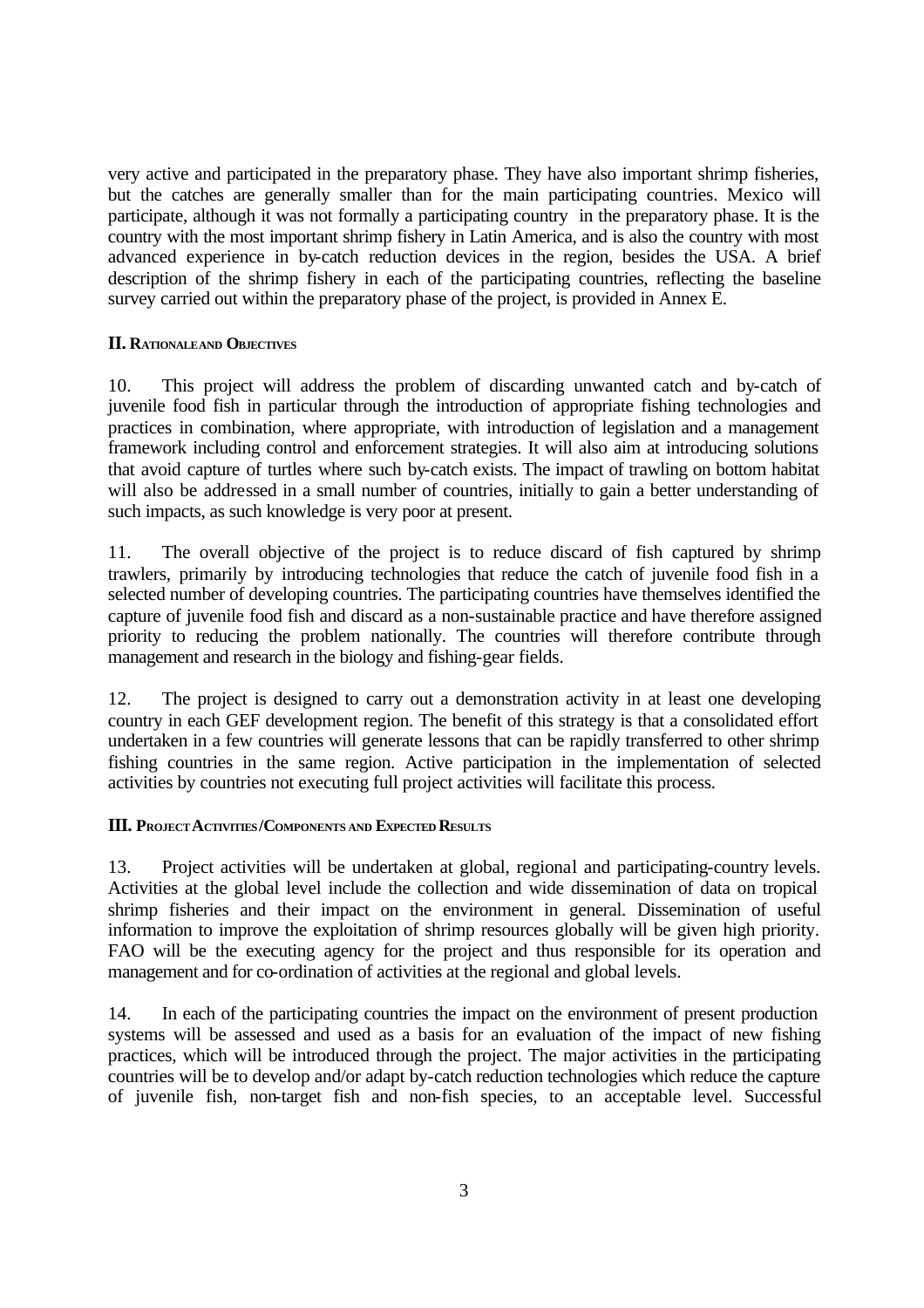developments will require training and extension as well as development of a legal framework and mechanisms for monitoring, control and enforcement of any new regulations that may be adopted.

15. The ultimate output of the project will be the adoption by several of the participating countries of fishing technologies and practices that are environmentally friendly so that their shrimp trawling fisheries will be enhanced in terms of their environmental performance and reduction of biological impacts and be regarded as more sustainable in the future. A direct outcome of the project will be the reduction in number of juveniles caught by trawlers using BRDs compared to trawlers not using such devices. This can be verified when a successful BRD has been developed and introduced in a shrimp fishery and a comparison made with a trawl equipped with BRD and one without. Another indicator of project success will be the number of trawlers using BRDs in each fishery at the end of the project period. An additional product expected is the improvement in national capacities for the sound management of the shrimp-trawler fisheries and increased cooperation required among countries at the regional and global levels. All of which would not be achievable without the framework provided by this project.

16. **Component A: Global and Regional co-ordination and networking.** Under this component, activities will result in production of global information concerning shrimp fisheries, including production of guidelines and information material and facilitation of suitable technical advisory services to facilitate transfer to more environmentally sound trawling practices. Such information material will include: an electronic publication on shrimp fishing methods; inventory of by-catch reduction devices (BRDs); annual report by countries about the shrimp fisheries (effort, catches and any by-catch problems); inventory of legal and policy frameworks for sustainable shrimp fisheries; guidelines and information material on sustainable shrimp fishing technologies; and a directory of experts and institutions experienced in this field.

17. **Component B: National Level Actions to introduce more sustainable practices.** This component encompasses national level activities to introduce by-catch reduction technologies in 6 countries (Nigeria, Iran, Venezuela. Costa Rica, Indonesia and Philippines) aimed at a reduction of by-catch by 50% by the end of the project period.

18. **Component C: Regional activities to expand participation and wider adoption of more sustainable practices.** Joint Participation in exploratory fishing with one of the full participating countries by Cameroon, Cuba, Trinidad and Tobago, Colombia and Mexico. GEF support will be provided to these countries to participate in assessment activities led by one of the full participating countries. The activities of the project will be co-ordinated with other on-going related or complementing regional or sub-regional programs: in particular, WECAFC in the Caribbean; CECAF, in the Gulf of Guinea; RECOFI, ROPME/UNEP Project, in the Gulf; SEAFDEC project in Southeast Asian countries. Under this component execution of project activities in SEAFDEC Asian member countries will involve development and introduction of juvenile fish excluders.

19. **Component D: Project Operations and Management**. FAO expertise from various disciplines, including fishing gear experts, biologists, policy experts, economists, legal experts and communication experts will be involved in providing support to the project execution.. An internal task force will be established within FAO to provide oversight and substantive inputs to the project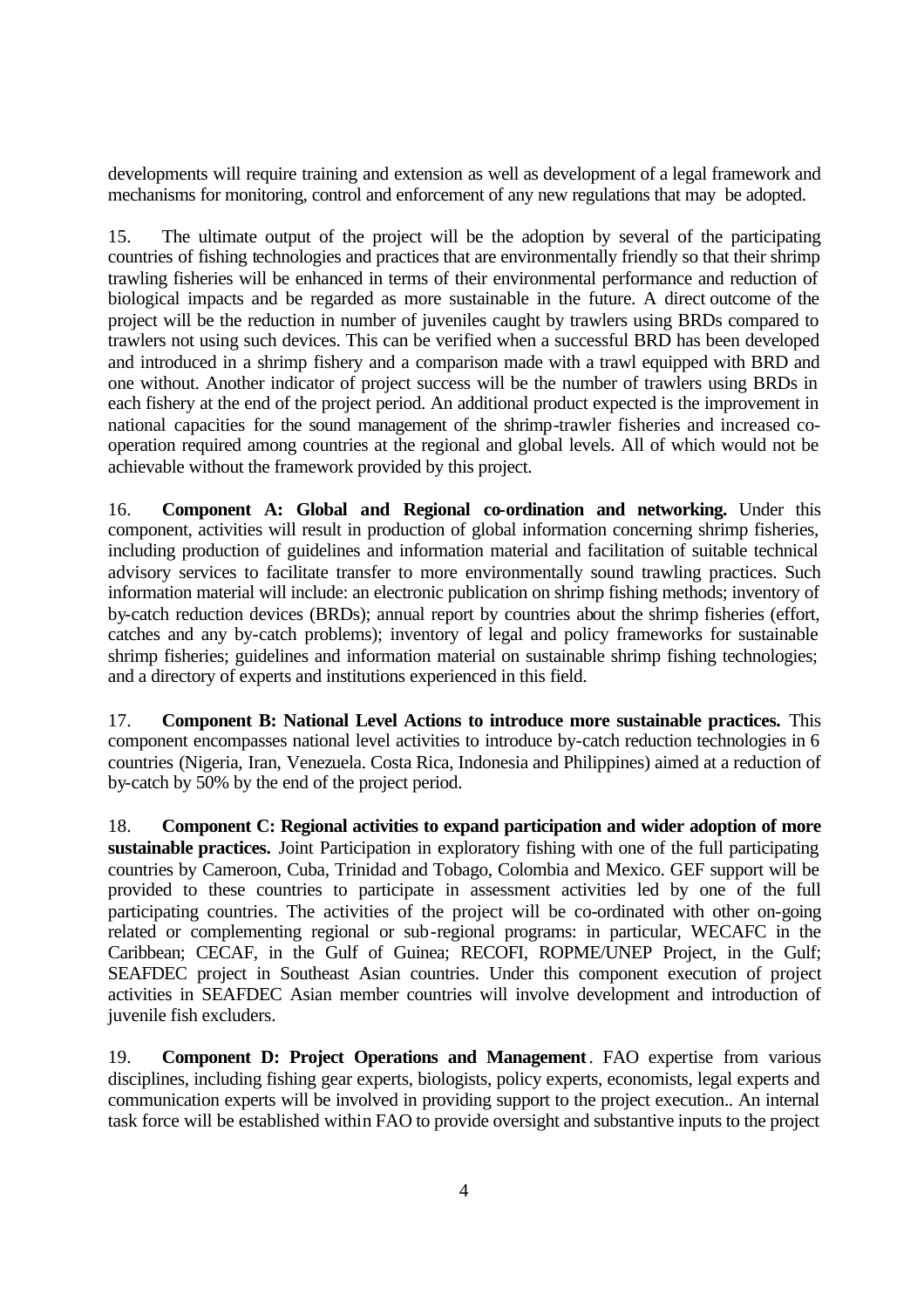during execution, as well as to monitor and evaluate the project implementation. FAO will ensure proper execution and co-ordination of activities within the project with the identification of responsible staff, including a full time Project Co-ordinator. FAO will also support the execution of activities at country, regional and global levels through support to the national steering committees, to the national co-ordinators and to the organisation of meetings at regional and global levels.

20. The activities required to achieve project outputs are detailed in Annex F. The detailed activities at national level will differ somewhat between countries, as the situation with regard to fishing fleet, trawl gear and fishing conditions are different in the various countries. A common approach will be to evaluate possible options for the introduction of BRDs, in consultation with the industry, conduct experiments on commercial trawlers, evaluate the results, undertake mid-term assessment of the benefit of BRDs through a voluntary exploratory fishing period and, finally, introduce BRDs on a larger scale. This latter activity will require extensive information campaigns and involve expertise in developing the necessary legal and management frameworks in each participating country to adopt and implement the use of such devices as standard practice. In addition to activities aimed at introducing technologies that can solve the by-catch problem, some countries are considering the introduction of alternative fishing methods; others are considering management measures such as closed seasons and closure of fishing grounds for trawling, as possible options to achieve the objective of reduced by-catch. These options will be explored during the project and measures adopted, as appropriate, by individual countries.

#### **IV. RISK SAND SUSTAINABILITY**

21. A change to more environmentally sound shrimp trawling might in the short term generate some economic losses to the shrimp-trawling industry, as the efficiency for the target catch might be slightly reduced and there will be reduced income from by-catch, with immediate social consequences in a few countries. Without adoption of such practices however, shrimp trawling might, under strong international pressure, become severely restricted because of its negative environmental impact, resulting in market loss and enforced restriction of activities. With adoption of such practices the international acceptability of capture fisheries may increase, thus permitting continuation of the industry and thereby ensuring an important source of export income for many developing counties. Successful adoption of such practices should result in the added benefit of an increase in production of food fish through reduction of juvenile-fish mortality in the shrimptrawling industry and associated gains in the quality of the products and working conditions (e.g. reduction of sorting time) .

22. The major risk is that the developed technology will not be accepted by the fishing industry, which might occur if the shrimp catch is substantially reduced and if there is a major loss of income from by-catch. The involvement of the industry in all stages of the project implementation is therefore crucial and all stakeholders will be involved in and kept fully abreast of progress.

### **V. STAKEHOLDER PARTICIPATION AND IMPLEMENTATION**

23. A range of stakeholders representing different groups, such as fishers (shrimp fishers, coastal fishers and other fishers), researchers (gear technologists, biologists, environmentalists), fishery managers, coastal-zone managers, fish traders, fish processors and various NGOs have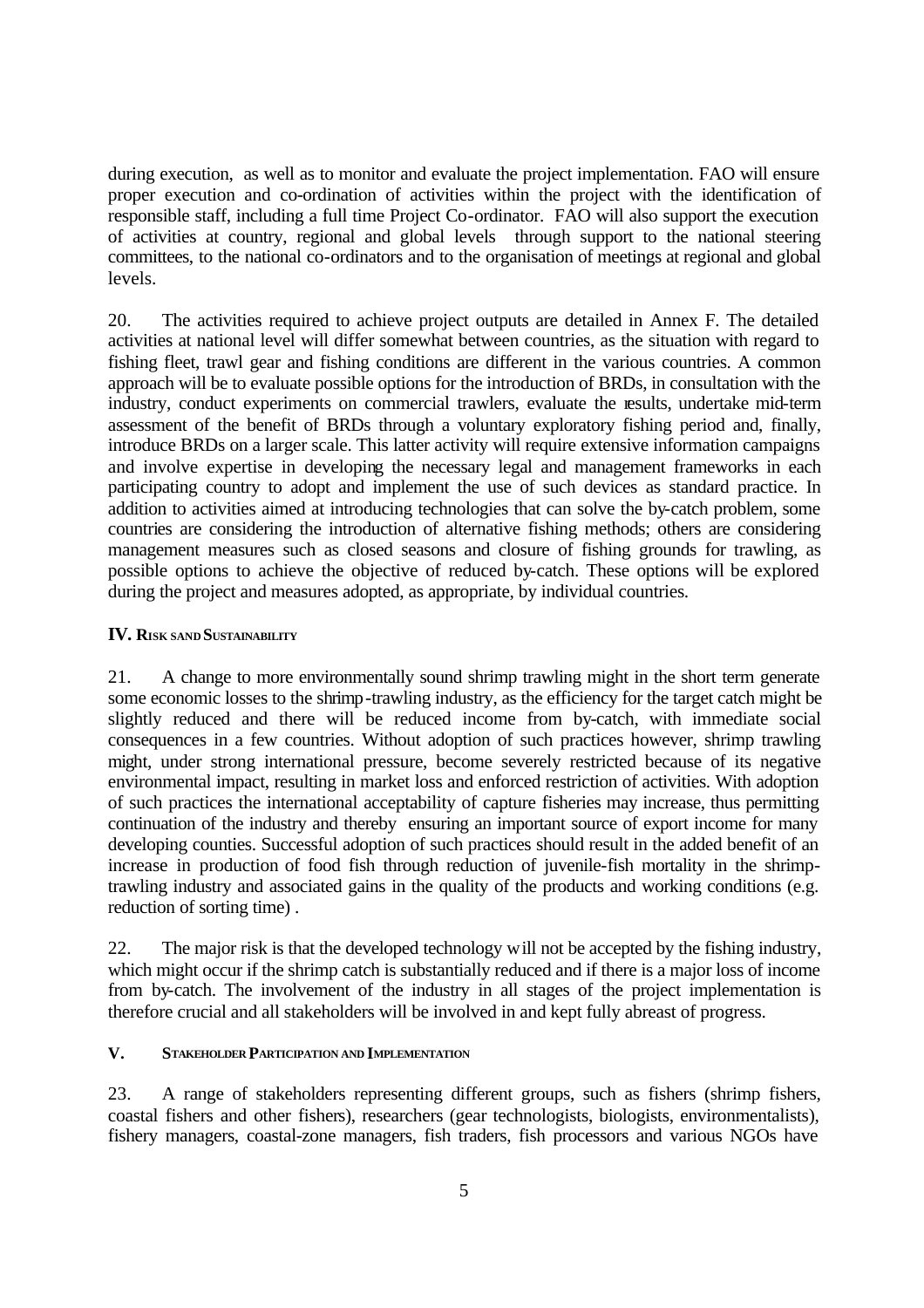some interest in the issues addressed by this project. Continuing the practices and the network of key persons and contacts developed during the preparatory phase, all stakeholders will be involved in project design and execution through the establishment of and participation in national steering committees.

24. The project will be implemented at three levels: global, at which FAO collects, quality controls, collates, analyses and disseminates information that will be useful in reducing the environmental stress of shrimp trawling; national, in countries that have a problem with their present shrimp exploitation and have committed themselves to changing their fishery by introducing more environmentally sound fishing technologies and practices; and regional, for co-ordination between countries within a region, and to facilitate dissemination of successful results from the project to neighbouring countries.

25. The arrangements in the various countries will, to a large extent, depend on their capacity and tradition for stakeholder participation in such processes. Realising, however, that any change of fishing practice can hardly be efficient without the fishers' participation and commitments, any arrangement set up in a country should take this into account. One recommended model, based on experience gained during the preparatory phase, is to have a National Steering Committee and a National Co-ordinator to decide on important issues regarding the project implementation. The membership of the Steering Committee should include representatives of the fishery managers, researchers, fishers (shrimp fishers and non-shrimp fishers) and NGOs, as appropriate.

26. Introduction of new technologies will affect the fishers, and as they are often the people with the best knowledge of any by-catch problems, their co-operation in finding acceptable solutions will be given high priority from the outset of the project. The project activities will include testing of technologies already proven efficient in shrimp fisheries elsewhere; the adaptation to local conditions will often be a major challenge. Fishers have experience of their local situation, which is most valuable in this respect. The introduction of new technologies goes through a process by which, preferably, technologies to be tested in a particular shrimp fishery are decided in consultation with the industry, and fishers play a key role in the exploratory fishing, using commercial vessels for such tests. Following a successful outcome of experimental fishing, several fishers should be given the opportunity to test the new gear on a voluntary basis, the incentive being that the new gear is provided free of charge and, in some instances, fishers might be given access to areas that are usually closed to traditional shrimp trawling.

27. Based on the results from the large voluntary experimental fishing, the managers, in consultation with the researchers and fishers, should decide on which management requirements, including a legal framework, might be necessary to institutionalise more environmentally friendly shrimp fishing.

28. Generally, the capacity in fishing-gear technology, fishery management and to a lesser extent in marine biology, including shrimp biology, is poor in most of the countries involved in this project. However, some developing countries have gained skills in the development and use of bycatch reduction devices, particularly Mexico in the Caribbean/Latin American region, whereas SEAFDEC has played and still plays an active role in the introduction of by-catch reduction devices in their Asian member countries. Outside the tropical regions, some developed countries, particularly the USA, Australia, Norway and France, have developed skills to find practical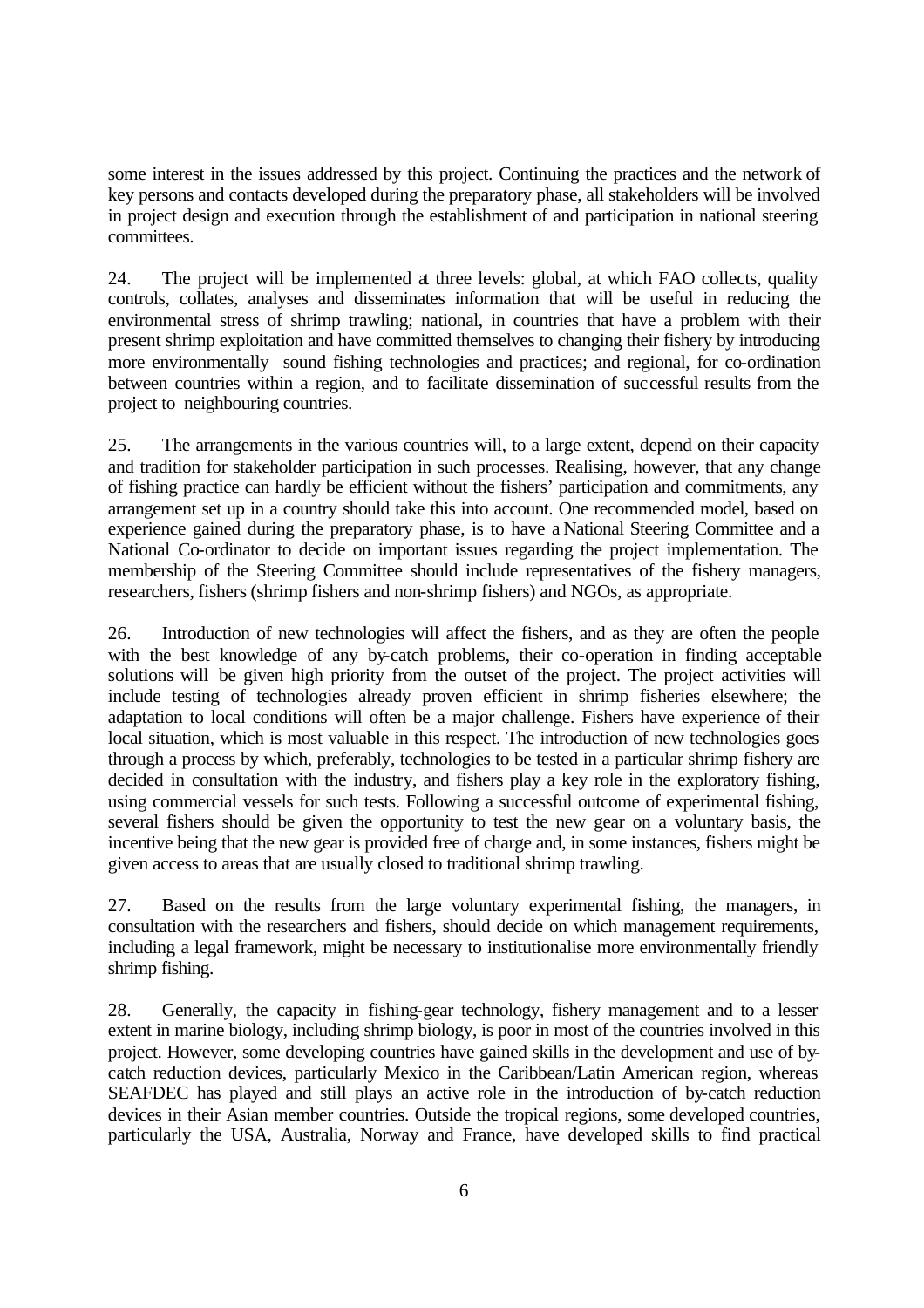solutions, including by-catch reduction technologies, in their shrimp fisheries. A mechanism whereby the experience of these more advanced resource countries is tapped to provide technical assistance, and the sharing of lessons learned with the countries within the project, will be an important part of its implementation.

29. One possible option, which will be explored, is for such assistance to be formalised between the recipient country and resource country, through a co-operation agreement with a relevant institution. An alternative option is that experts from "advanced countries" are contracted to provide in-country assistance in a country requiring a particular expertise. The role of FAO in this process will be to arrange the formal contracts or facilitate the conclusion of co-operation agreements. In this context, directories of experts and institutions dealing with the subject matter of the project will be set up and maintained by FAO for the duration of the project.

### **VI. INCREMENTAL COSTS AND PROJECT FINANCING**

### INCREMENTAL COSTS

30. An outline of the incremental and baseline costs of this project are contained in Annex A and summarised in Table 1 below. The participating countries and the FAO, as the organization responsible for facilitating implementation of the Code of Conduct for Responsible Fisheries, are committed to action to reduce the volume of discarded by-catch from shrimp-trawl fisheries. The FAO contribution outlined in Table 2 is presented here as part of the baseline. In reality however, such co-financing is itself incremental, since it results in supranational environmental benefits.

31. FAO-funded components involve, *inter alia*, facilitating the transfer of technology and information to shrimp-trawl fisheries in the participating countries and thus addressing a primary barrier to adoption of more-sustainable practices, namely, insufficient access to information on such practices.

32. In reality, adoption of by-catch reduction devices is likely to result in short-term economic losses to the trawl industry and to the governments in terms of lost foreign-exchange earnings, resulting from a reduced shrimp catch and less by-catch in countries where markets now exist for it. In contrast, the medium-term economic benefits resulting from the exclusion of juveniles of commercially important finfish species from the by-catch may result in improved recruitment to commercial finfish fisheries and hence enhanced economic benefit at the national level. However, such benefits will accrue to sectors of the fishing industry other than the shrimp trawlers, and quantifying such economic benefits will only be possible following the experimental fishing which forms a component of this project. In the longer term it is possible that international markets for wild-caught shrimp by fisheries that operate without by-catch reduction devices will decline due to increasing international concern about the impacts of trawl fisheries. Therefore, markets may decline, thus providing an unquantifiable incentive for the adoption of such techniques. Such longer-term economic benefits are difficult to estimate at the present time.

| Table 1. | Incremental costs |  |
|----------|-------------------|--|
|----------|-------------------|--|

|                                                        | <b>Baseline</b> | Alternate | Increment |
|--------------------------------------------------------|-----------------|-----------|-----------|
| <b>Global Information Production and Dissemination</b> | 0.85            | 0.85      | 0.00      |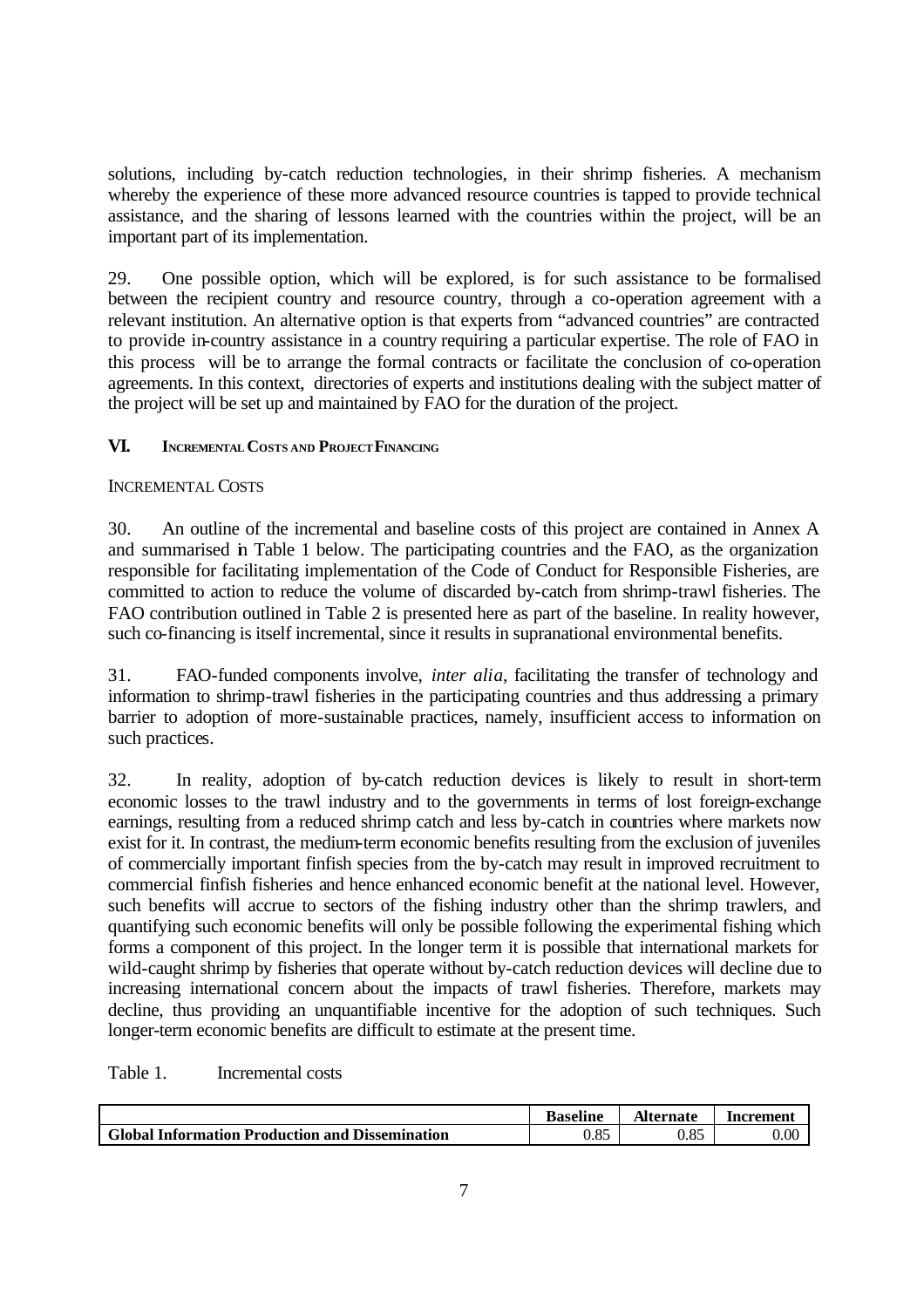| <b>National-Level Actions</b>                      |       |       |       |
|----------------------------------------------------|-------|-------|-------|
| B.1 Nigeria                                        | 0.30  | 0.80  | 0.50  |
| B.2 Iran                                           | 0.30  | 0.80  | 0.50  |
| <b>B.3 Venezuela</b>                               | 0.55  | 0.95  | 0.40  |
| C.4 Mexico                                         | 0.85  | 1.55  | 0.70  |
| <b>B.5 Costa Rica</b>                              | 0.20  | 0.50  | 0.30  |
| B.6 Indonesia                                      | 0.30  | 0.70  | 0.40  |
| <b>B.7</b> Philippines                             | 0.20  | 0.60  | 0.40  |
| <b>Regional Activities to Expand Participation</b> |       |       |       |
| C.1 Trinidad and Tobago                            | 0.10  | 0.20  | 0.10  |
| C.2 Cameroon                                       | 0.05  | 0.10  | 0.05  |
| C.3 Colombia                                       | 0.10  | 0.20  | 0.10  |
| C.4 Cuba                                           | 0.05  | 0.20  | 0.15  |
| C.5 Bahrain                                        | 0.50  | 0.50  | 0.00  |
| C.6 SEAFDEC                                        | 0.15  | 0.25  | 0.10  |
| <b>Project Co-ordination and Management</b>        | 0.20  | 0.95  | 0.75  |
| <b>Total</b>                                       | 4.250 | 8.700 | 4.450 |

#### FINANCING

30. Activities under component A (see section III, above) will be funded by FAO regular programme funds; activities in components B and C will be funded through in-kind contributions and co-financing from participating countries and from GEF funds. As indicated in Table 2, component D, which is the cost of co-ordination and management of the project by the executing agency FAO, will be co-funded by GEF and FAO. Project duration will be 5 years from project final approval. A detailed list of activities and timeline is provided in Annex F, and Table 2 provides details of component financing.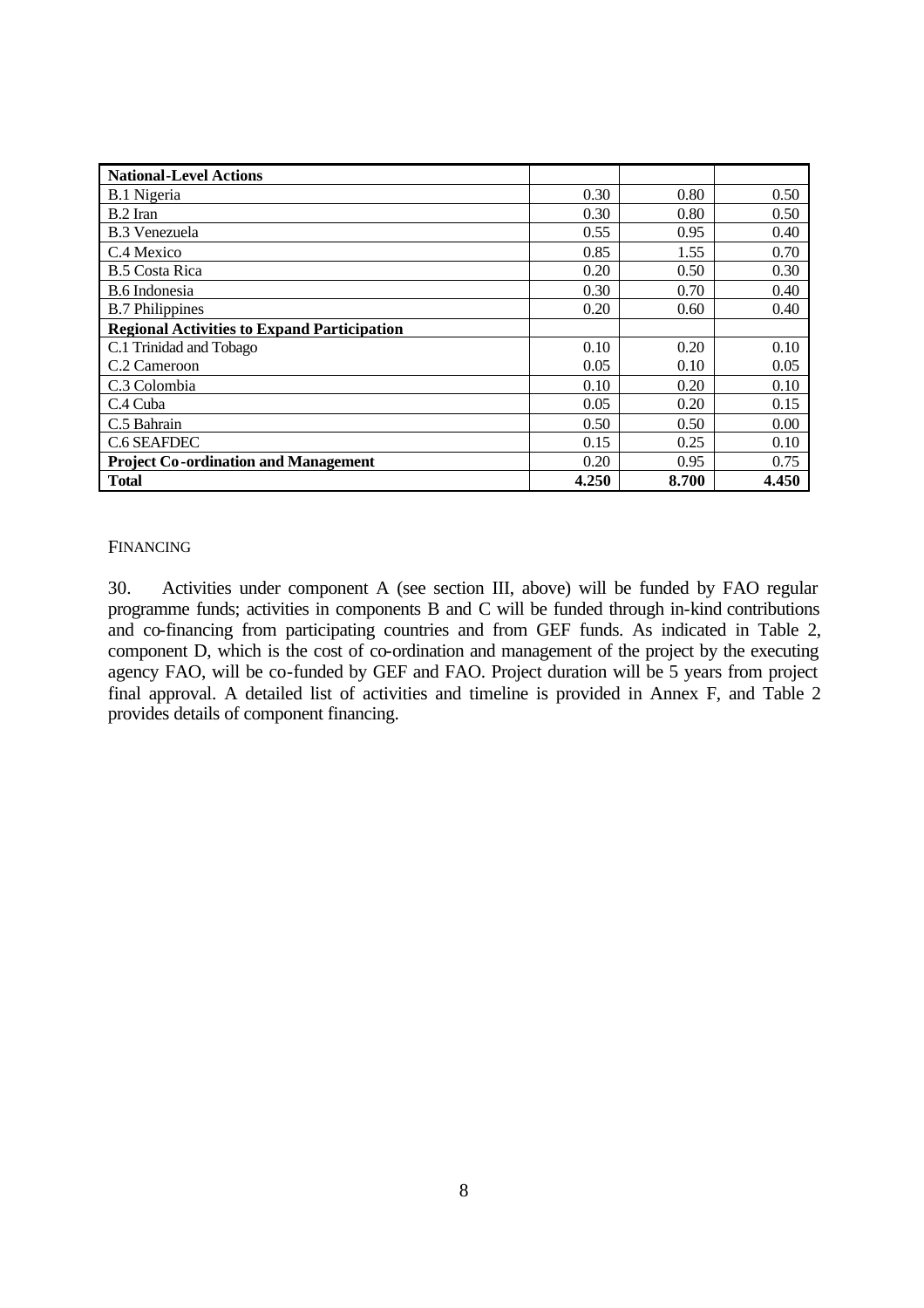| Component                                    | <b>GEF</b>               |                              | Co-financing                 |                          |                          |      |  |  |  |  |  |
|----------------------------------------------|--------------------------|------------------------------|------------------------------|--------------------------|--------------------------|------|--|--|--|--|--|
|                                              |                          | UNEP <sup>2</sup>            | <b>FAO</b>                   | Gov'ts.                  | Priv. sector             |      |  |  |  |  |  |
| <b>Global Information</b>                    |                          |                              |                              |                          |                          |      |  |  |  |  |  |
| A.1 Publication of shrimp-fishing methods    | $\qquad \qquad -$        | $\overline{\phantom{a}}$     | 0.10                         | $\overline{\phantom{0}}$ | $\overline{\phantom{a}}$ | 0.10 |  |  |  |  |  |
| A.2 Inventory of BRDs                        | $\blacksquare$           | $\equiv$                     | 0.20                         | $\equiv$                 |                          | 0.20 |  |  |  |  |  |
| A.3 Annual reporting                         | -                        | $\overline{\phantom{0}}$     | 0.15                         |                          |                          | 0.15 |  |  |  |  |  |
| A.4 Inventory of legal and policy issues     | $\overline{\phantom{a}}$ | $\blacksquare$               | 0.15                         | -                        | $\overline{a}$           | 0.15 |  |  |  |  |  |
| A.5 Guidelines and information materials     | -                        | $\overline{\phantom{0}}$     | 0.20                         |                          |                          | 0.20 |  |  |  |  |  |
| A.6 Directories of experts and institutions. |                          | $\blacksquare$               | 0.05                         |                          |                          | 0.05 |  |  |  |  |  |
| <b>National-Level Actions</b>                |                          |                              |                              |                          |                          |      |  |  |  |  |  |
| B.1 Nigeria                                  | 0.50                     | $\overline{\phantom{a}}$     | $\blacksquare$               | 0.10                     | 0.20                     | 0.80 |  |  |  |  |  |
| B.2 Iran                                     | 0.50                     | -                            |                              | 0.15                     | 0.15                     | 0.80 |  |  |  |  |  |
| <b>B.3 Venezuela</b>                         | 0.40                     | ۰                            | -                            | 0.20                     | 0.35                     | 0.95 |  |  |  |  |  |
| <b>B.4 Mexico</b>                            | 0.70                     | $\overline{\phantom{0}}$     | $\overline{\phantom{0}}$     | 0.25                     | 0.60                     | 1.55 |  |  |  |  |  |
| <b>B.5 Costa Rica</b>                        | 0.30                     | $\overline{\phantom{a}}$     |                              | 0.15                     | 0.05                     | 0.50 |  |  |  |  |  |
| <b>B.6</b> Indonesia                         | 0.40                     | $\qquad \qquad \blacksquare$ | $\rightarrow$                | 0.10                     | 0.20                     | 0.70 |  |  |  |  |  |
| <b>B.7 Philippines</b>                       | 0.40                     |                              |                              | 0.10                     | 0.10                     | 0.60 |  |  |  |  |  |
| <b>Regional Activities to Expand</b>         |                          |                              |                              |                          |                          |      |  |  |  |  |  |
| Participation                                |                          |                              |                              |                          |                          |      |  |  |  |  |  |
| C.1 Trinidad and Tobago                      | 0.10                     | $\qquad \qquad \blacksquare$ | $\qquad \qquad \blacksquare$ | 0.05                     | 0.05                     | 0.20 |  |  |  |  |  |
| C.2 Cameroon                                 | 0.05                     | $\blacksquare$               | ٠                            | 0.025                    | 0.025                    | 0.10 |  |  |  |  |  |
| C.3 Colombia                                 | 0.10                     | -                            |                              | 0.05                     | 0.05                     | 0.20 |  |  |  |  |  |
| C.4 Cuba                                     | 0.15                     | $\blacksquare$               |                              | 0.05                     |                          | 0.20 |  |  |  |  |  |
| C.5 Bahrain                                  |                          | -                            | 3                            | 0.02                     | 0.03                     | 0.05 |  |  |  |  |  |
| C.6 SEAFDEC                                  | 0.10                     | $\overline{\phantom{a}}$     | ÷.                           | 0.15                     |                          | 0.25 |  |  |  |  |  |
| <b>Project Co-ordination and Management</b>  | 0.75                     | 0.10                         | 0.10                         |                          | $\overline{a}$           | 0.95 |  |  |  |  |  |
| Total                                        | 4.45                     | 0.10                         | 0.95                         | 1.395                    | 1.805                    | 8,70 |  |  |  |  |  |

#### Table 2. Component financing (million \$)

#### **VII. MONITORING, EVALUATION AND DISSEMINATION**

31. At the global level, a Project Co-ordinator selected and appointed by FAO in consultation with UNEP will ensure that the planned activities in each country are conducted according to plan. Other technical staff of FAO, including fisheries experts in the regional and sub-regional offices, will assist in the implementation of specific activities in the various countries, as appropriate. FAO staff will execute the global activities, and the Project Co-ordinator will co-ordinate the technical outputs. Within FAO a task force with expertise in the all relevant fields will be established to review progress and advise on strategies for project implementation. At the country level one institution will be assigned the lead responsibility for the implementation of the national activities. This institution will select and assign a National Co-ordinator, in consultation with FAO and UNEP, as appropriate, who will be paid part-time from GEF funds. At the national level a committee of all stakeholders will be established as a National Steering Committee with a mandate to review progress and advise on all aspects of the project implementation in the given country.

 $\overline{a}$ 

 $2$  In-kind

<sup>&</sup>lt;sup>3</sup> To be confirmed.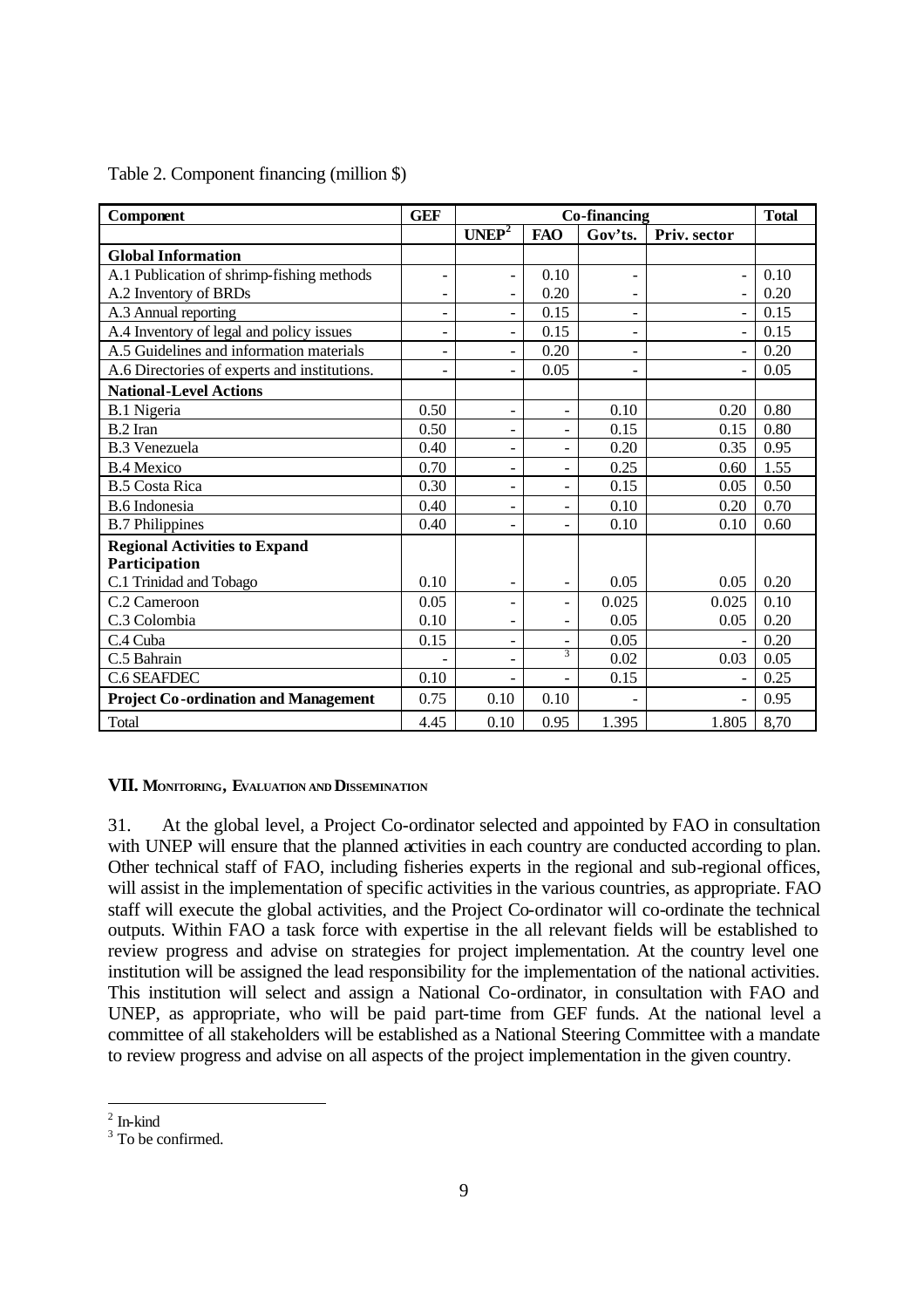32. The activities in each country will be evaluated against milestones in terms of results, which will allow decisions to be taken regarding implementation of further activities. One important milestone will be the completion of experimental fishing using one or several by-catch reduction technologies. The execution and results of these experiments should be analysed by the National Steering Committee in consultation with FAO staff immediately afterwards. At that stage it is important that the experience from testing in different countries be compared and that good lessons learned be communicated to all other parties involved. A second major milestone will be met when the device(s) is(are) introduced into the shrimp fishery. An evaluation of the successes or failures of this introduction is not envisaged until the project has been running for at least three years. In some countries this evaluation might require additional time. The introduction phase should, however, be continuously monitored and evaluated, so that corrective measures can be taken. Here again, lessons learned in other countries will be important to achieve expected results.

33. Dissemination of results from any activity conducted in the course of the project is of interest to all participants as well as to a wider audience of countries struggling with the same bycatch problems. The information-dissemination aspects of the project will therefore be given high priority, and an internet web site managed by FAO will play an important role in this regard. The success stories will also be disseminated through appropriate reports and pamphlets. Because of the large public interest in the issue, it is also likely that TV stations will provide informative reports on the successes as they emerge.

34. Indicators of implementation at the global level will include publication and dissemination of documents and awareness materials mentioned above, and secondly, the demand for these. At the national level the number of vessels using the new technology will be a key measure of success. A more direct measure will be the change in the amount of by-catch taken with the new technology compared to the old.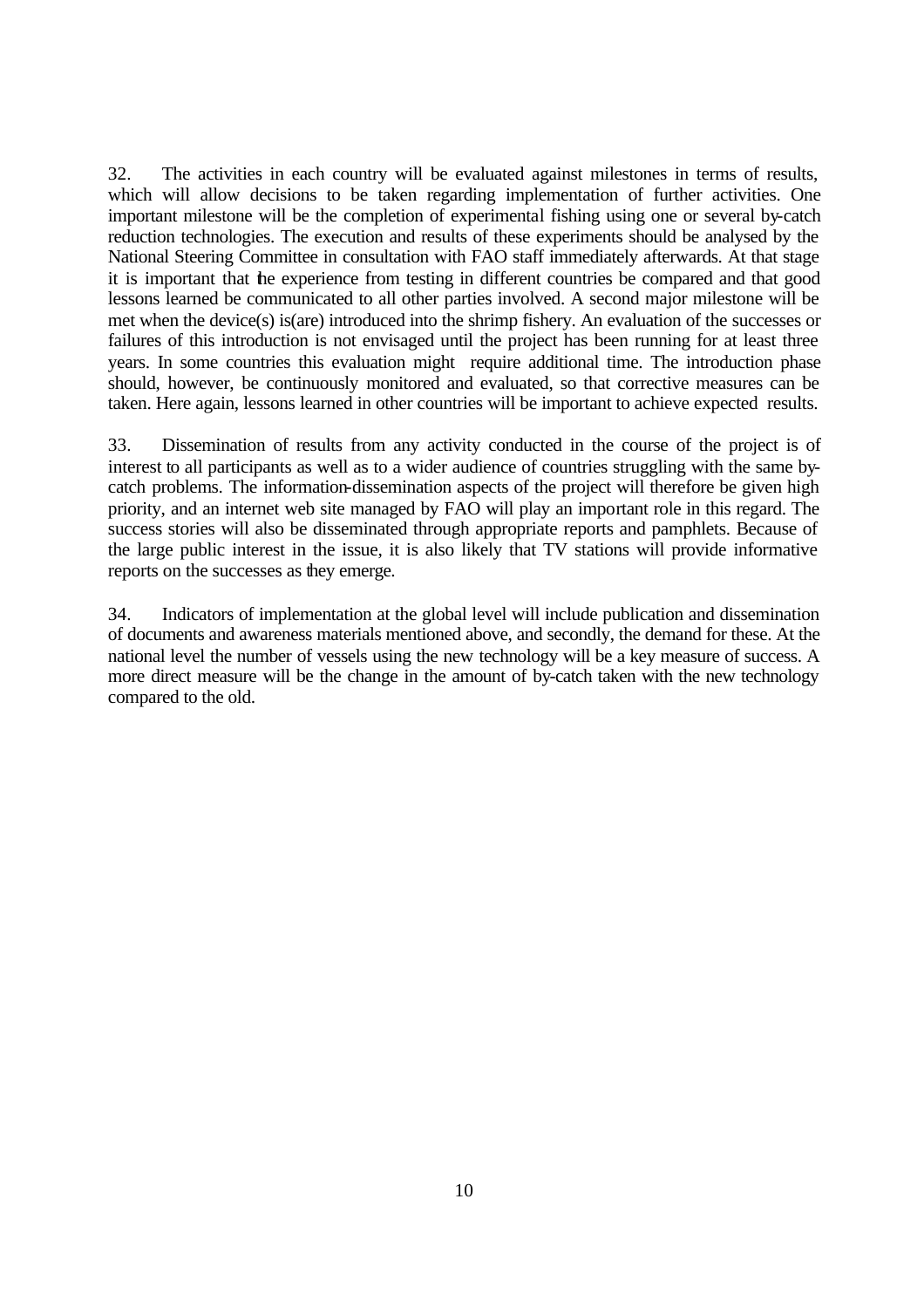## **LIST OF ANNEXES**

ANNEX A - Incremental Cost Analysis

ANNEX B - Logical Framework Matrix

ANNEX C - STAP Roster Technical Review

ANNEX D - Available Reference Documents

ANNEX E - Overview of the Shrimp-Trawl Fishery in the Participating Countries

ANNEX F - List of Activities and Timetable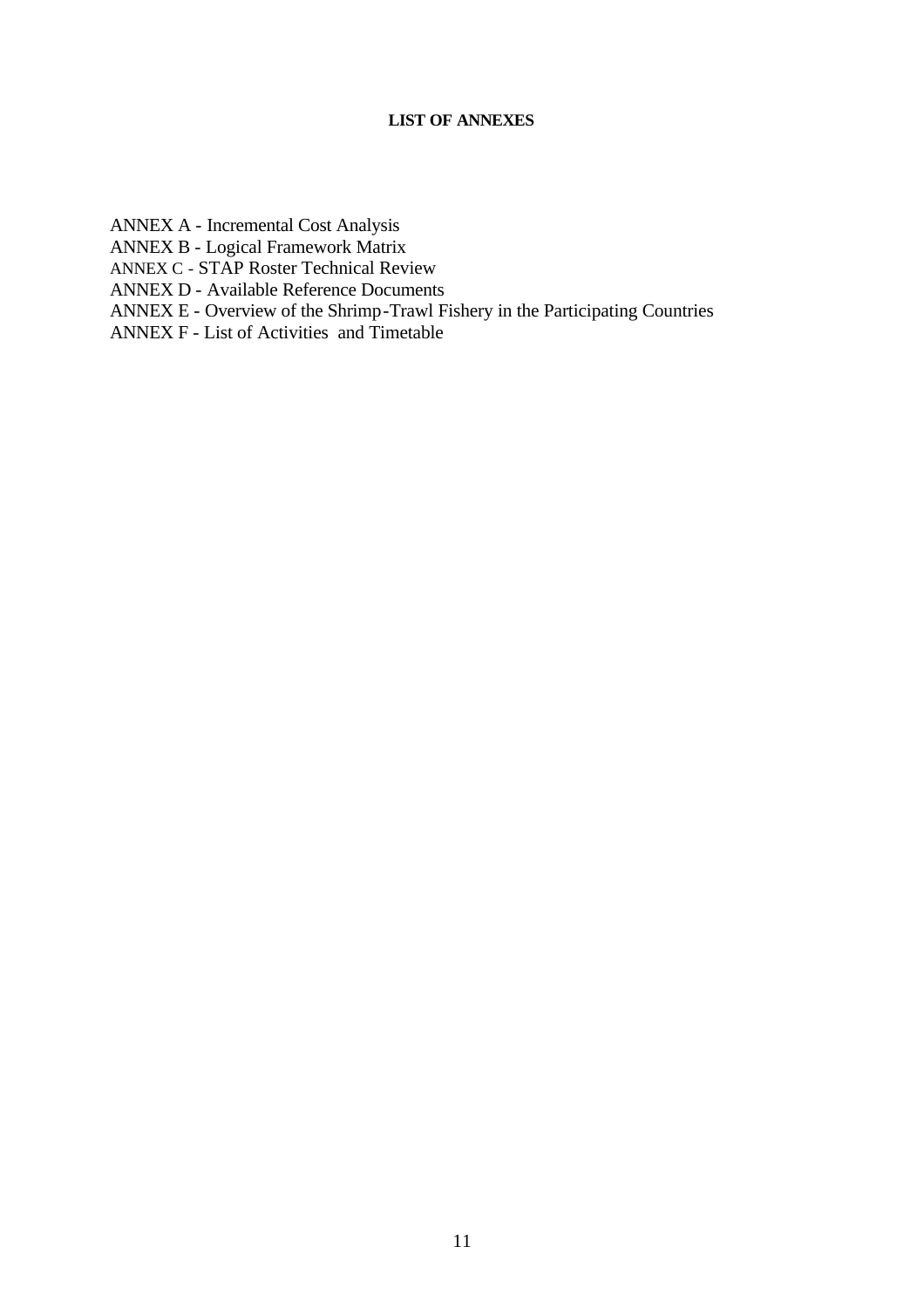#### ANNEX A

#### **INCREMENTAL COST ANALYSIS**

#### **FOCUS OF THE PROJECT**

In essence this project is a barrier-removal intervention focussing on two types of barrier to the adoption of more-sustainable and less environmentally damaging technologies in the tropical shrimp-trawling industry.

The first of these barriers relates to the availability of information on BRDs in the countries and shrimp-trawling industries located in tropical developing countries. The second relates to economic factors, including the capital costs of adopting BRDs and the absence of strong economic incentives to adopt such technologies even when the information is available and when capital resources for investment are also available.

#### **ECONOMIC AND ENVIRONMENTAL BENEFITS**

Immediate or short-term national environmental and/or economic benefits to the adoption of BRDs are difficult to identify. Indeed it could be argued that short-term economic disbenefits will result from the adoption of such devices within the trawl industry. BRDs result in a lowered shrimp catch and fish by-catch in countries where markets now exist for fish by-catch, and hence lowered income and profitability to individual trawl owners and the fishing sector as a whole. At the national level, this results in loss of foreign exchange earnings. Regrettably, it is not possible at present to quantify such losses at either the national or sector levels, nor at the level of the individual trawl operator. There is some evidence to suggest that reduction in bycatch will improve the quality of the product and working conditions but the economic benefits from such changes cannot be estimated at this time.

In contrast, medium-term economic benefits may result from the adoption of such by-catch reduction devices. Such benefits could result from the exclusion of juveniles of commercially important finfish species from the shrimp-trawl catches, resulting in improved recruitment to commercial fin fisheries and hence enhanced economic benefit at the national level. However such benefits will accrue to sectors of the fishing industry other than the shrimp trawlers, and quantifying such economic benefits will only be possible following the experimental fishing which forms a component of this project.

In the longer term it is possible that international markets for wild-caught shrimp derived from fisheries that operate without by-catch reduction devices will decline due to increasing international concern regarding the impacts of trawl fisheries on non-target species. Therefore markets may decline in the longer term, thus providing an incentive for the adoption of such techniques. Again such longer-term economic benefits are difficult to estimate at the present time.

**One immediate environmental benefit will be a reduction in accidental mortality of endangered turtle species, whilst an overall reduction in by-catch should result in enhanced recruitment to populations of non-commercial species, thus protecting biological diversity in tropical soft-bottom communities or taxa.**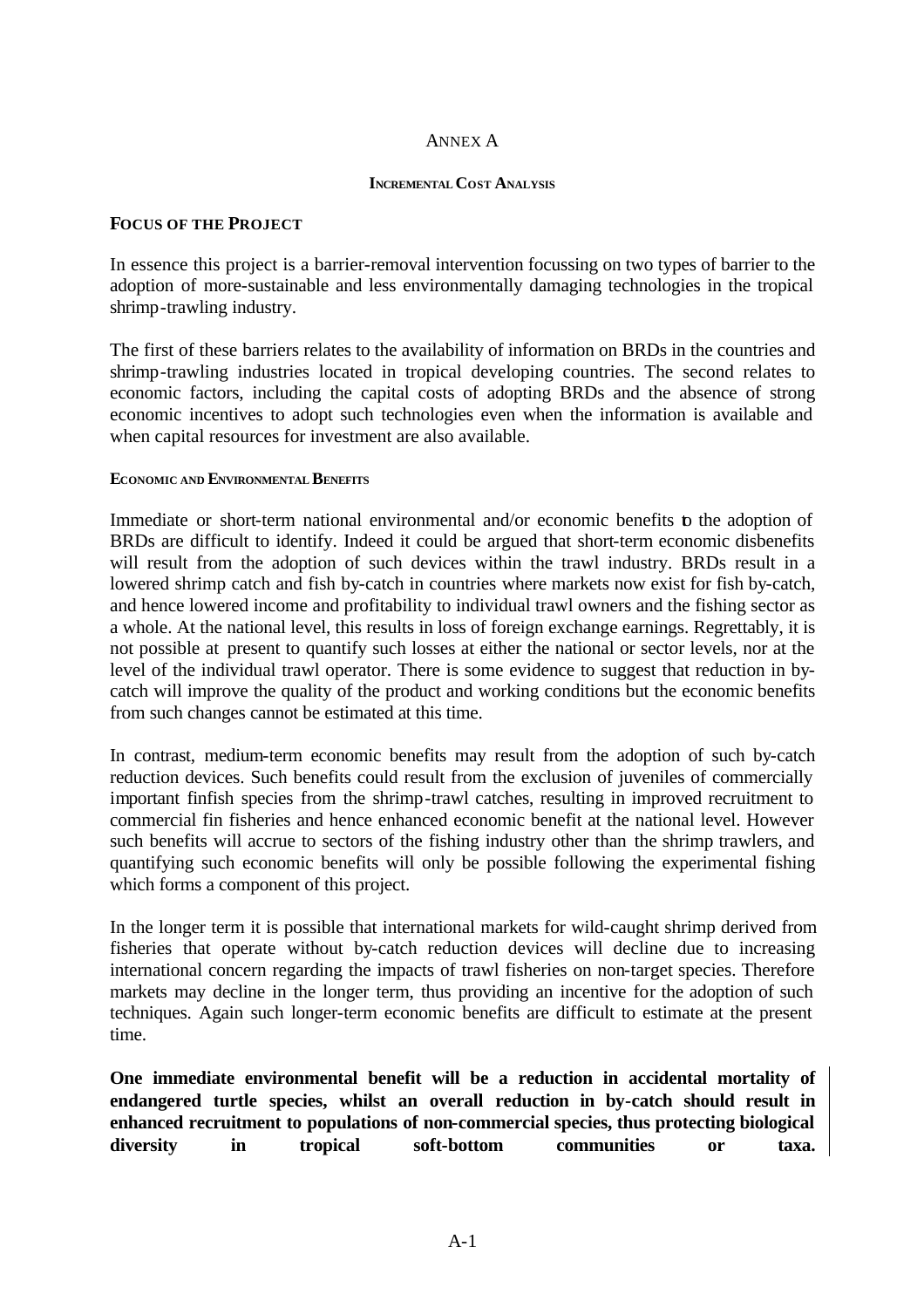#### **BASELINE AND INCREMENTAL ACTIONS**

The participating countries are committed to implementing the FAO Code of Conduct for Responsible Fisheries and have, through the project preparatory phase, indicated strong willingness to examine methods for reduction of discarded by-catch, including the adoption of BRDs and improved management regimes for their tropical shrimp-trawler fisheries. Improvements in management, including the establishment of quotas, institution or extension of closed seasons and closure of specific fishing grounds, are likely to be undertaken in the absence of this intervention. This project will however greatly enhance the development and rate of adoption of such management regimes by facilitating the transfer and exchange of information between countries sharing individual trawl fisheries.

The FAO co-financing is presented in Table 2 as part of the project baseline, since such actions would continue to be undertaken by FAO in the absence of GEF financing. In reality however such co-financing is itself incremental since it results in supranational environmental benefits, including, *inter alia*, a more rapid transfer of information and knowledge than would occur in the absence of FAO. Actions such as those contained in component A of the project, which are concerned with information production and dissemination, could not occur through national action alone and would in fact result in little or no direct national benefit to a country supporting such activities. Nevertheless such actions are likely to contribute to more rapid adoption of sustainable techniques by overcoming the barriers to information access.

FAO-funded components involve, *inter alia*, facilitating the transfer of technology and the conduct of experimental fishing to provide direct information on the reduction of by-catch (environmental benefits) and on the magnitude of the reduction of the target species (economic costs). Such data are not currently available, so the economic arguments based on medium- and longer-term benefits cannot be quantified and presented to decision making bodies within the fisheries sector.

Access to such information and the consequent adoption of more-sustainable shrimp-trawling technologies may ultimately result in longer-term national environmental and economic benefits. In contrast the initial capital costs of adopting such technologies cannot be justified economically at the present time, since the economic benefits cannot be quantified, whereas the costs are immediate and apparent.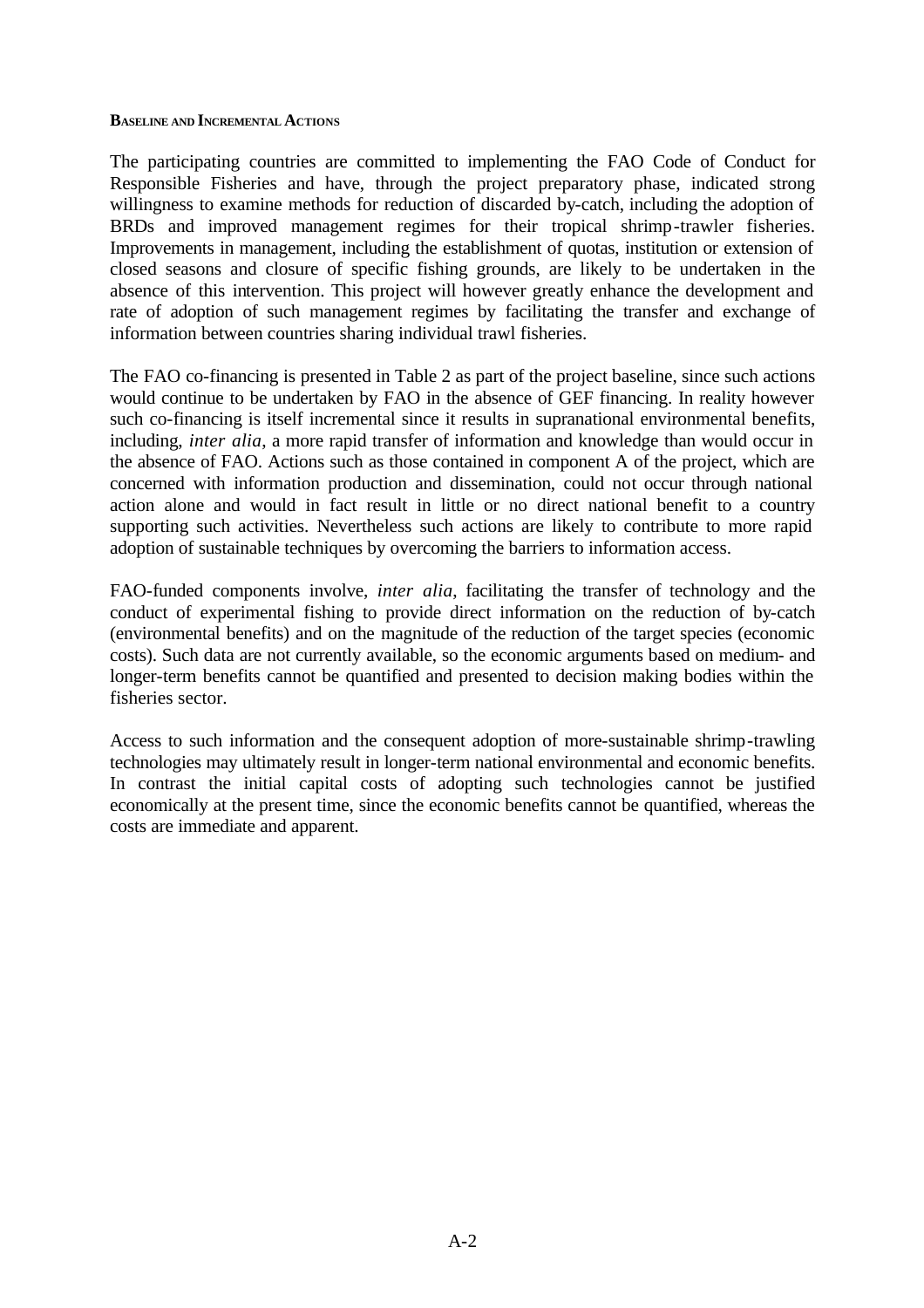## ANNEX B **LOGICAL FRAMEWORK MATRIX**

| Summary                                                                                     | Objectively Verifiable Indicators                                                                                                                                    | <b>Means of Verification</b><br>(Monitoring focus)                                                                                                                                                   | <b>Critical Assumptions and Risks</b>                                                                                  |
|---------------------------------------------------------------------------------------------|----------------------------------------------------------------------------------------------------------------------------------------------------------------------|------------------------------------------------------------------------------------------------------------------------------------------------------------------------------------------------------|------------------------------------------------------------------------------------------------------------------------|
| <b>Overall Objectives</b>                                                                   |                                                                                                                                                                      |                                                                                                                                                                                                      |                                                                                                                        |
| Reduced by-catch taken by shrimp<br>trawlers                                                | Reports by countries of reduced discard<br>levels and non-capture of turtles or other<br>key marine living resource (e.g. juvenile<br>finfish)                       | Collection of data on catch rates and<br>catch composition before and after<br>introduction of any by-catch reduction<br>device or any change in fishing<br>operations                               | Economic and social factors related to<br>market opportunities for by-catch                                            |
| Reduce capture of juvenile fish,<br>particularly of species used for human<br>consumption   | Increased production of food fish in the<br>fishing areas                                                                                                            | Same as above, as well as an increase in<br>landings of relevant fish species                                                                                                                        | Same as above                                                                                                          |
| Increase knowledge on the impact of<br>shrimp-trawling on marine habitat                    | Reports about quality and magnitude of<br>distortion of bottom habitat caused by<br>trawling                                                                         | Changes in gears and fishing operations                                                                                                                                                              | Same as above                                                                                                          |
|                                                                                             |                                                                                                                                                                      |                                                                                                                                                                                                      |                                                                                                                        |
| <b>Outcomes</b>                                                                             |                                                                                                                                                                      |                                                                                                                                                                                                      |                                                                                                                        |
| Minimising the pantropical problem of<br>discarded by-catch from shrimp trawling            | Countries involved have assigned<br>priority for research institutions and<br>administration to solve the problem.                                                   | Evaluation of research and development<br>programmes                                                                                                                                                 | Temporary loss of income from by-<br>catch trade in some countries                                                     |
| Introduction of appropriate fishing<br>technology and practice                              | Number of vessels that change their<br>fishing practice and adopt new<br>technologies. Preparation of guidelines<br>and manuals for applying the new<br>techniques   | Monitoring of vessels and fishing<br>activities through observer and/or VMS<br>managed by the Fisheries Administration<br>Dissemination of guidelines and manuals<br>for applying the new techniques | Lack of funds to change fishing<br>practices that might lead to lower<br>economic returns, even if only<br>temporarily |
| Enactment of relevant legislation and<br>development of an improved<br>management framework | Adopted and published regulations and<br>laws                                                                                                                        | Adoption of regulations by the fishing<br>industry                                                                                                                                                   | That relevant laws and regulations will be<br>complied with by the fishing industry                                    |
| Enhance awareness of the problem of<br>shrimp by-catch                                      | Increased demand for materials and<br>publications on shrimp fisheries and by-<br>catch; number of hits on web site to be<br>maintained by FAO and relevant regional | Monitoring of number of documentation<br>requests and replies; statistics on web-<br>site visitors by FAO                                                                                            | Web site will be attractive and well<br>maintained, with up-to-date information<br>on project activities and results   |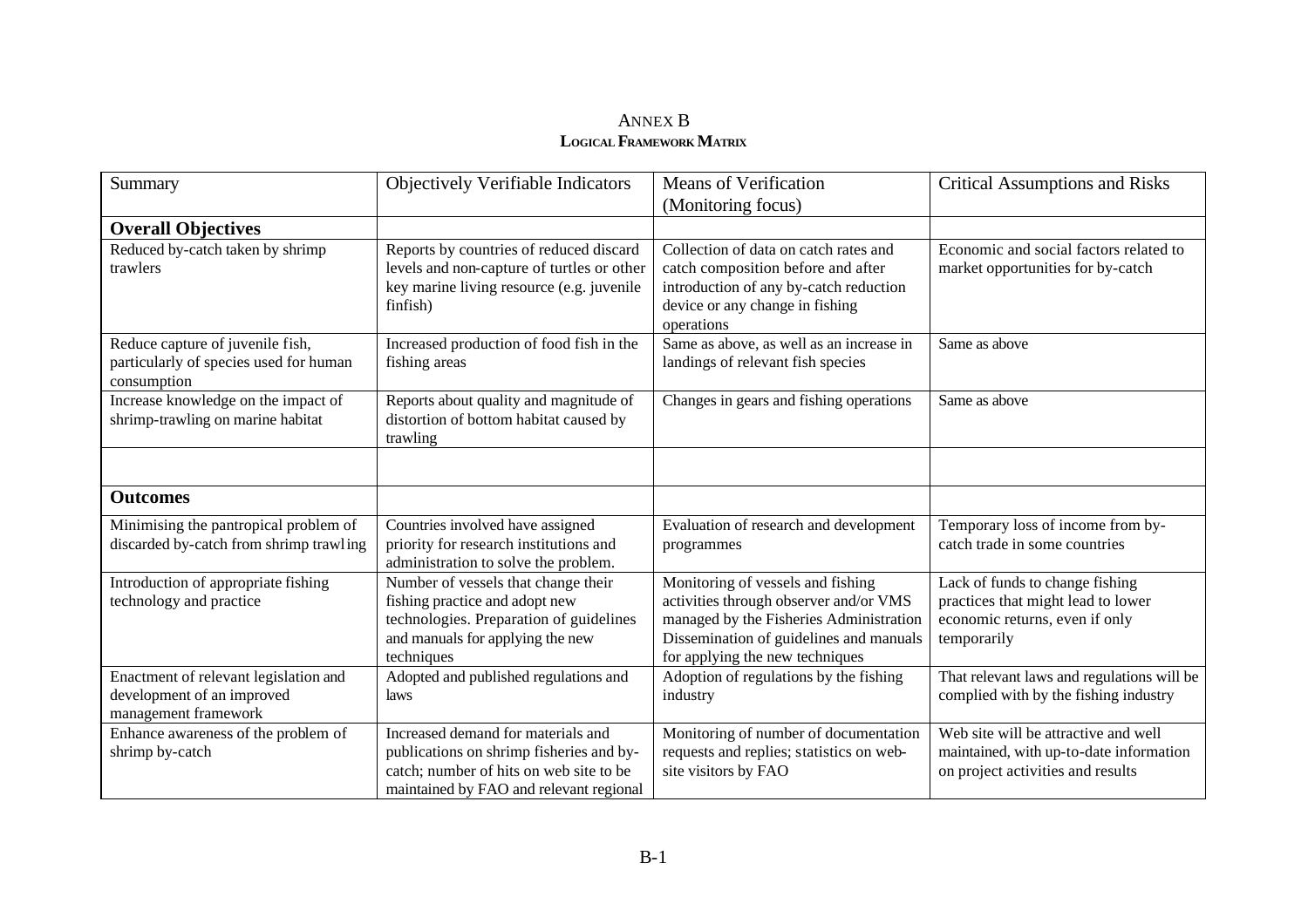|                                                                                                                | fishery bodies                                                                                                                                                                                                |                                                                                                                                                                                   |                                                                                                                                                                                                                                                                                                   |
|----------------------------------------------------------------------------------------------------------------|---------------------------------------------------------------------------------------------------------------------------------------------------------------------------------------------------------------|-----------------------------------------------------------------------------------------------------------------------------------------------------------------------------------|---------------------------------------------------------------------------------------------------------------------------------------------------------------------------------------------------------------------------------------------------------------------------------------------------|
| Increase dialogue, interaction and joint<br>operations at the country and regional<br>levels                   | Specific technical assistance provided<br>by resource countries; number of joint<br>activities implemented among<br>participating countries                                                                   | Monitoring and reporting of active<br>participation and interactions among<br>countries and resource countries<br>through Fisheries Administration and<br>regional fishery bodies | Interest of and contributions by resource<br>countries and institutions would need to<br>be forthcoming and materialised                                                                                                                                                                          |
| <b>Results</b>                                                                                                 |                                                                                                                                                                                                               |                                                                                                                                                                                   |                                                                                                                                                                                                                                                                                                   |
| Adoption of by-catch reduction devices<br>by national and regional shrimp-trawling<br>fisheries                | Installation of devices in the shrimp-<br>trawling gear                                                                                                                                                       | Reports of observers on use of by-catch<br>reduction devices and on results of using<br>them                                                                                      | In some countries the by-catch of<br>marketable fish is an important source<br>of income to coastal communities;<br>reduction of by-catch rates could lower<br>employment rates and reduce income.<br>Efforts might be made to develop uses<br>of unavoidable by-catch now being<br>dumped at sea |
| Improved management of shrimp-<br>trawling fishery                                                             | Introduction of new management<br>systems                                                                                                                                                                     | Catch statistics by vessels and/or<br>observer records                                                                                                                            | Shortage of qualified staff                                                                                                                                                                                                                                                                       |
| Increased co-operation among countries<br>in research on and management of the<br>resources                    | Number of agreements between<br>governments on fishery research, joint<br>activities between research institutions<br>in the countries<br>(especially relevant to the "problems<br>addressed by the project") | Joint scientific publications; reports of<br>relevant scientific meetings and<br>conferences                                                                                      | Lack of funds and capacity for research                                                                                                                                                                                                                                                           |
| Better understanding of the interactions<br>between fishing gear and environment                               | Research programmes on the<br>development and introduction of gears<br>with lower physical impact on the seabed<br>(light weight gears, bobbins etc.)                                                         | Scientific reports and publications                                                                                                                                               | Same as above                                                                                                                                                                                                                                                                                     |
| <b>Components/Activities</b>                                                                                   |                                                                                                                                                                                                               |                                                                                                                                                                                   |                                                                                                                                                                                                                                                                                                   |
| Inventory of by-catch reduction devices;<br>legal and policy framework                                         | Development and adoption of guidelines<br>and information material for by-catch<br>reduction devices                                                                                                          | Adoption of legal framework;<br>publications                                                                                                                                      | None                                                                                                                                                                                                                                                                                              |
| Identification of problems of by-catch                                                                         | Studies in 6 participating countries                                                                                                                                                                          | Presentation of results; development of<br>relevant research programmes                                                                                                           | None                                                                                                                                                                                                                                                                                              |
| Mapping of distribution of catches of<br>target species and by-catch;<br>determination of catch composition in | Increased/improved data-collection<br>programmes; increase in related<br>research work; organization of                                                                                                       | Research and workshop reports                                                                                                                                                     | Lack of qualified staff                                                                                                                                                                                                                                                                           |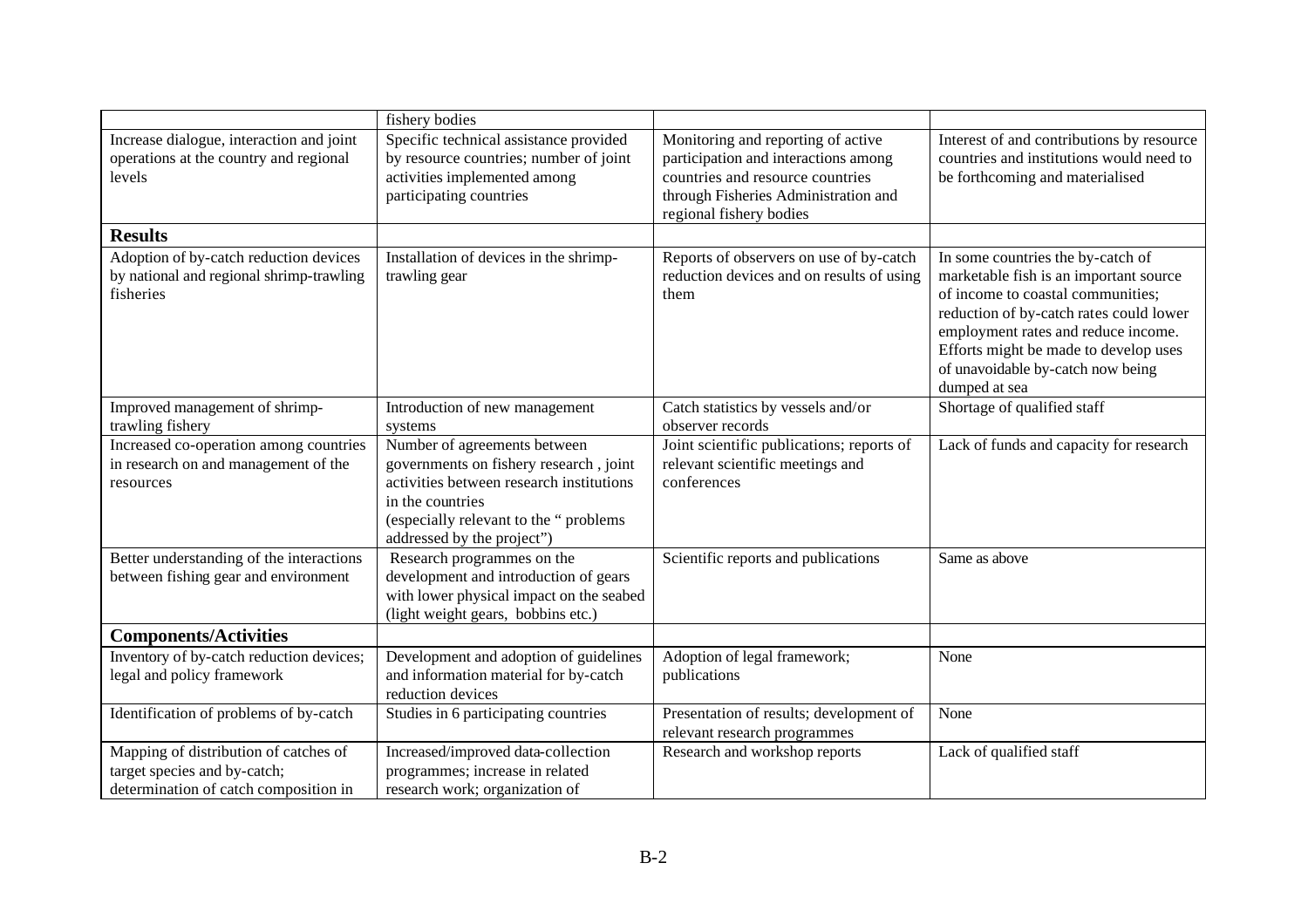| different fishing grounds                | workshops                                |                                          |                                          |
|------------------------------------------|------------------------------------------|------------------------------------------|------------------------------------------|
| Development and adoption of by-catch     | Selection of the best technology for the | Reports of meetings and workshops;       | Developed technology might not be        |
| reduction technologies                   | region; joint experimental fishing with  | proposals for technical solutions        | accepted by the industry because of      |
|                                          | neighbouring countries                   |                                          | substantially reduced shrimp catches and |
|                                          |                                          |                                          | loss of income                           |
| Testing of by-catch reduction devices in | Number of vessels involved in the tests; | Reports on experimental fishing cruises; | Same as above                            |
| industrial and artisanal fisheries       | number of relevant research              | number of fishers accepting the new      |                                          |
|                                          | programmes                               | technology                               |                                          |
|                                          |                                          |                                          |                                          |
| Testing of alternative fishing gears for | Number of research programmes and        | Reports on research and experimental     | Lower efficiency of alternative gears;   |
| shrimp fishing                           | experimental fishing cruises             | fishing cruises; number of fishers and   | higher cost of fishing operations        |
|                                          |                                          | vessels involved                         |                                          |
| Demonstration and training for fishers   | Organisation of training courses         | Number of fishers participating in the   | None                                     |
| on by-catch reduction devices            |                                          | courses                                  |                                          |
| Dissemination of the results to the      | Number of training programmes;           | Number of publications                   | Lack of funds                            |
| fishing industry                         | continuous assessment of resources       |                                          |                                          |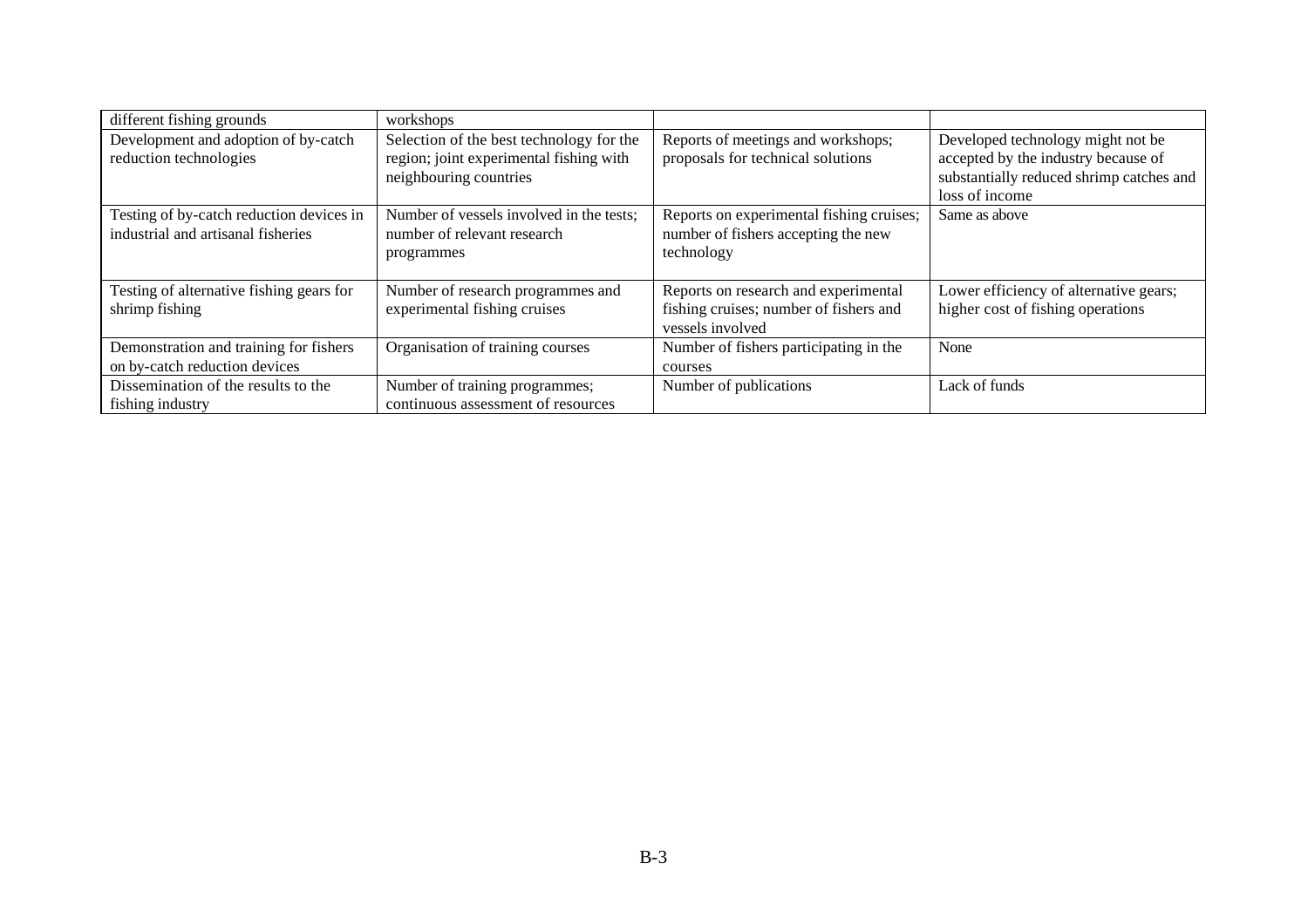## ANNEX C

#### **STAP ROSTER TECHNICAL REVIEW**

## Mr Ray Griffiths, 14 Parc de Bearn, 92210 St Cloud, France

## **Key issues**

### *Introduction*

The Project is faced with a serious contradiction (tacitly admitted in its text): that of pleasing environmentalists and political ecologists, on the one hand, and fishers, on the other. The former, at best, want the sea bed, and the marine environment in general, not to be disturbed so much and so often as to compromise the sustainability of present levels of biodiversity and of good health of all marine ecosystems. They consider that the "killing" of by-catch that is dumped back into the sea is a means of lowering biodiversity and degrading the marine environment.

The fishers do not want the opposite, but do also want to earn a living by shrimp fishing and cover their fishing-vessel costs, replacement etc.

The fishers sell by-catch, if there is a market for it, so they are not against taking it, but are, nevertheless, against taking by-catch and having to dump it back into the sea (an undesirable operating cost). By proposing to the shrimp-trawler fisheries to introduce by-catch reduction devices, mainly to help other fisheries, without evident reciprocation, GEF is probably placing a serious obstacle in the way of the Project's eventual success.

The honest but rather frequent reference to the probable loss of income (and additional investment) in the short to medium term to the shrimp-trawler fisheries, with only a rather vague promise of longer-term and, one hopes, sustainable income, is also likely to be an impediment to the Project's success at the level of the shrimp fishers.

*Scientific and technical soundness of the project* 

## **By-catch**

Environmentalists do not want, in principle, any by-catch, especially of endangered species. "Inspired" by the ecological movement of recent years, we tend to assume automatically that it is "wrong" or a "waste" to take fish/shellfish etc. from the sea only to dump it back, but the fishable stock is what it is as a result of all causes of death between the birth and death of any individual fish/shellfish. So it is the sum of the causes that counts and the problem becomes one of relating the loss due to fishing to the loss due to other, non-fishing, causes.

The Project proposal refers here and there to "unwanted" by-catch Who "unwants"? Fishermen at sea may want to keep and sell by-catch, if this is economically advantageous to them, or they may not want it, either in their trawls, in the first place, nor on deck to be dumped back into the sea. But it is quite possible that they want some of it (the sellable) part and not the rest, although they might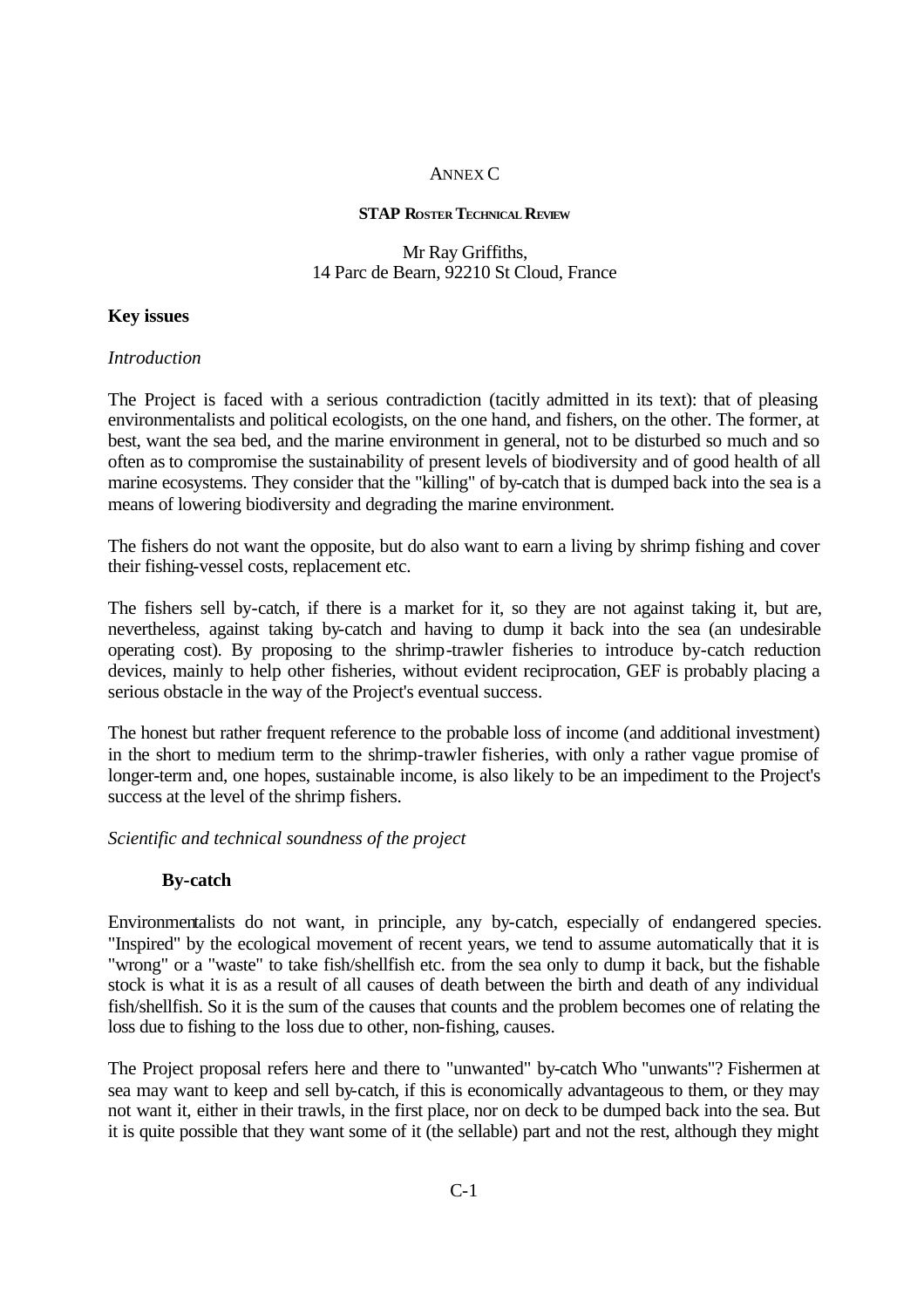not want to sort it on deck (for economic and/or operational reasons); unfortunately, by-catch does not come up ready sorted in the trawl net. Although the idea of not catching unwanted by-catch seems reasonable, the BRDs are not likely to discriminate between wanted and unwanted by-catch, but the Project is aimed at reducing both.

By-catches are incidental and therefore inefficiently caught; the effect on the by-catch species must be considerably less than that on the target species: the impact on the by-catch species may be less important than environmentalists like to think.

The sense of the term "unwanted" is strongly qualified by the viewer. The question is whether it is better (for the environment?) to return by-catch (however substantial) to the sea or better (ecologically and economically?) to let the fishermen take by-catch and sell it (if the appropriate market is there or can be created).

Even if all by-catch could be avoided, the catch of the target species probably would not increase and if it did, overfishing (i.e. loss-making fishing for this species) would be reached much quicker, so that reducing shrimp-trawlers' by-catch may actually help no one—hence the question: Who "unwants"?

Another important point to bear in mind is that what is unwanted today may be wanted tomorrow, especially if useful products based on by-catch can be developed. The Project should not prejudge this matter.

From the figures suggested in the Project proposal, "wanted" by-catch is worth between \$50 and, say, \$500 a ton, and this is described as an economic loss (other than the operational costs of not taking exclusively target species—shrimp, here—or of having to take the trouble to dump by-catch into the sea)? FAO is cited here as saying, in effect, that worthless by-catch—because discarded—is worth billions of dollars. Who loses, and how, is not made clear.

The amount of by-catch per species, in the shrimp fishery, is comparatively small (because a considerable mix of other species is taken in the by-catch), so it is probable that by-catch itself is not a major factor in fish-stock abundance, for a particular species, unless this species is already subjected to heavy commercial fishing in the area of the shrimp fishery; this distinction is not made in the Project proposal and there are no, or at best only vague, references to the association of shrimp and finfish fisheries. More should be said on the relevant finfish fisheries, in the Project's context.

If the Project is part of a concerted international effort to resolve the by-catch problem, a number of questions (implicit or explicit in this Review) need to be answered first; the Project cannot do this, and it is doubtful that any organization, country or group of countries has yet provided satisfactory answers to most of these questions.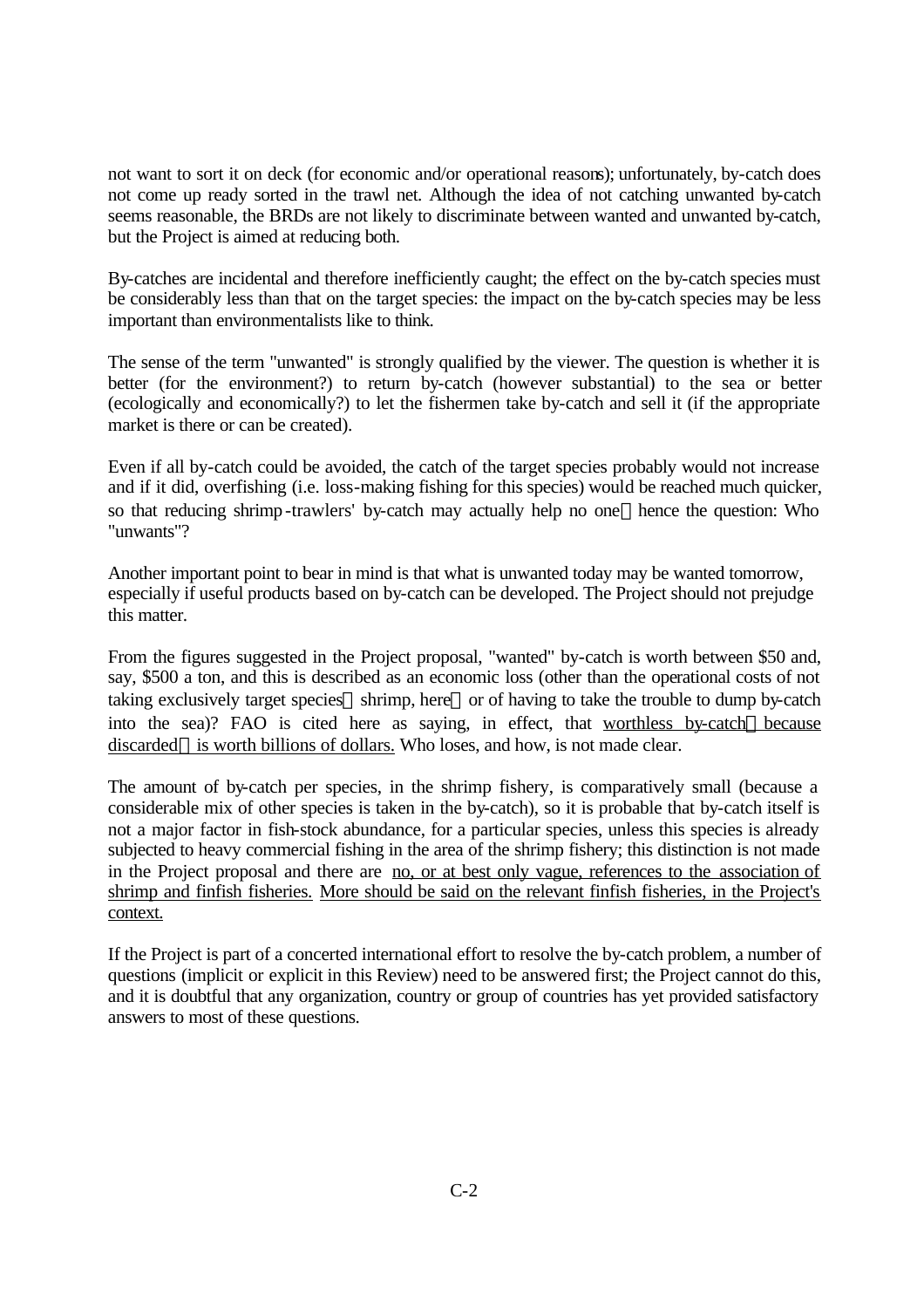## **Parent/juvenile stock relationship**

Much is made throughout the Project proposal of the advantages of reducing, in the by-catch of the shrimp fishery, the amount of juvenile finfish of species which, as adults, are commercially important to the fishing industry as a whole. This may be so, although I do not think that studies carried out by FAO and other concerned institutions have yet proven their case: ecology is far too complex to yield any easy answers. For example, some juvenile finfish feed on shrimp larvae, so their catch/by-catch benefits the shrimp fishery, in principle. Moreover, there is rarely (even never) a clear-cut relationship between the abundance of a parental fish stock and the abundance of the offspring it produces and which survives to join the fishable or the parental stock, because there are so many other factors determining survival (of finfish, for example) in the marine environment. Nor can the relationship be investigated easily in the absence of a broad sampling programme (i.e. a fishery).

The "reduced capture of juvenile fish" may not lead—at all or only slowly relative to Project lifetime—to "increased production of food fish", contrary what is claimed in Annex B.

## **Environmental impact**

The Project is weak in so far as it does not make substantive arrangements for determining the impact of shrimp-trawler fisheries on the marine environment, especially the sea bed. The arrangements indicated in Annex B are very vague for so important a matter.

The Project proposal states "In each of the participating countries the impact on the environment of present production systems will be assessed...". This is a major undertaking, yet nothing is said (in the text, nor in Annexes B and F) of the national or other institutions that would undertake this work.

The participating countries will develop or adapt by-catch reduction techniques "...which reduce the capture of juvenile fish...to an acceptable level." An acceptable level is not defined; nor is it stated who should decide this, nor by what criteria.

The possibility of closed fishing seasons and/or areas is put forward as a basis for relieving the shrimp stock to recover (from fishing/overfishing); it might be added that such seasons would also allow the sea bed to recover from intensive trawling.

There are numerous ecological problems to be solved for the usefulness of BRDs to be properly established. One relevant example is that turtles eat shrimp, so (from the fishers' standpoint) catching turtles (in by-catch) amounts to removing a competitor, but the present "ecological" climate would not accept this idea. Hence the contradictory grounds on which the Project proposal stands.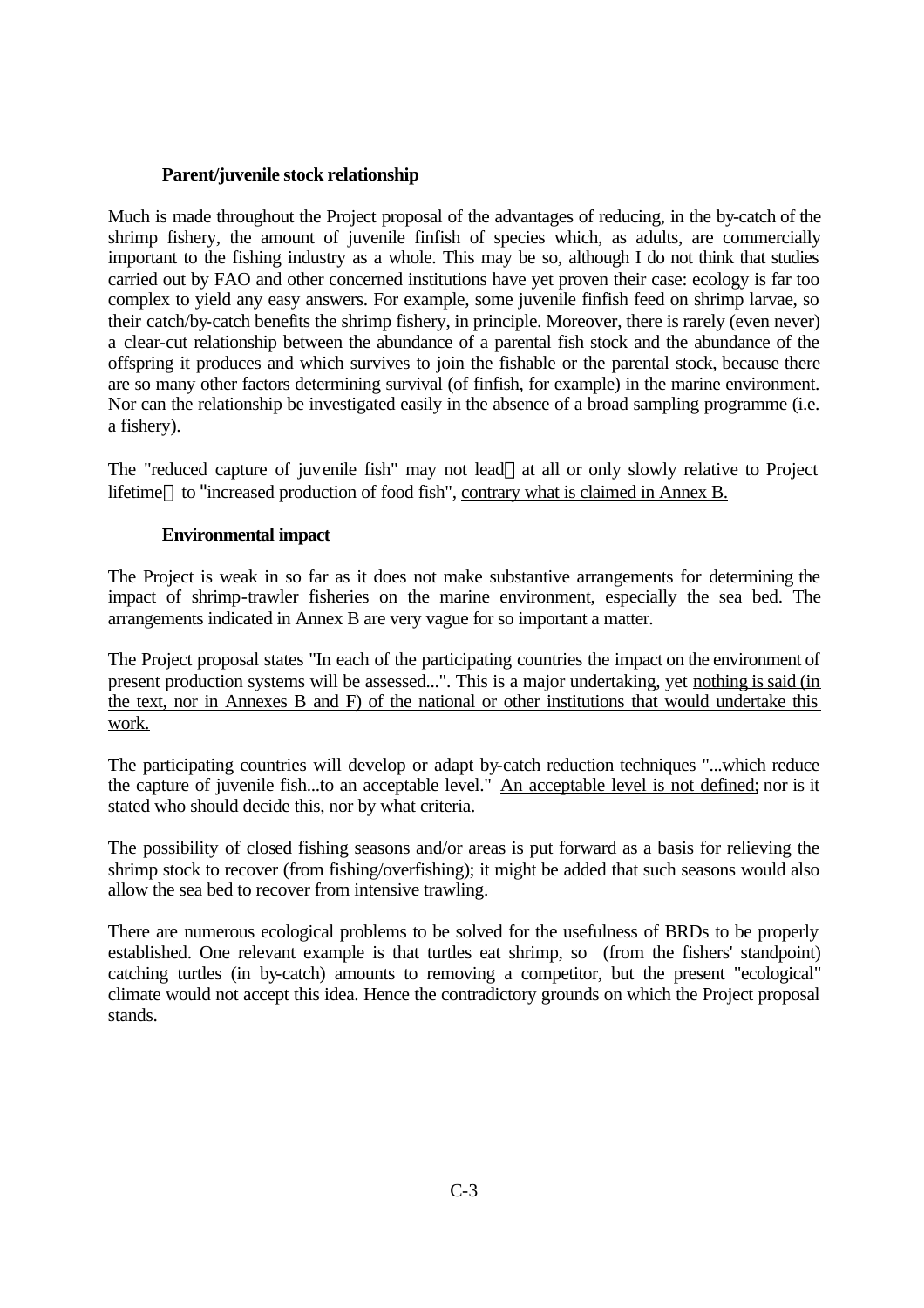## *Identification of the global environmental benefits and/or drawbacks of the project*

The benefits, pending favourable results of experimental fishing, are harder to identify than the drawbacks, which are covered in the section on *Scientific and technical soundness of the Project*.

*How the project fits within the context of the goals of GEF, as well as its operational strategies, programme priorities, GEF Council guidance and the provisions of the relevant conventions*

This is covered, even if only superficially, in the Project proposal. It is arguable that this particular Project should properly have been left to FAO, since it is basically the development, testing and application of by-catch reduction devices to shrimp-trawler fisheries and is comparatively weak on the environmental impact aspects of shrimp fishing without BRDs.

#### *Regional context*

The regional coverage of the Project proposal is quite satisfactory.

### *Replicability of the project (added-value for the global environment beyond the project itself)*

A great deal depends on the success of the development, testing and application of BRDs; based on favourable results elsewhere, this replicability seems assured, but the weaknesses of the present Project would have to be faced and removed, for replicability to be fully justified.

#### *Sustainability of the project itself*

Again, a great deal depends on the success of the development, testing and application of BRDs; based on favourable results elsewhere, this sustainability may be positive but is not guaranteed by the Project as it stands.

#### **Secondary issues**

### *Linkages to other focal areas*

In at least three of the participating countries (Nigeria, Trinidad and Tobago, Venezuela), shrimpfishing is carried out in areas of petroleum exploration and extraction (and sometimes natural leakage from the continental slope), as well as discharge at sea. The same may be true of others (e.g. Bahrain, Iran, Indonesia). There are sometimes problems of tainting by petroleum components, so there is a potentially strong link between shrimp (and other) fishing and concern for marine pollution. However, the Project proposal does not attach any importance to such aspects of shrimptrawler fisheries, in spite of the role of these environmental aspects in the economics of the fisheries. The relevant research programmes proposed might consider this relationship.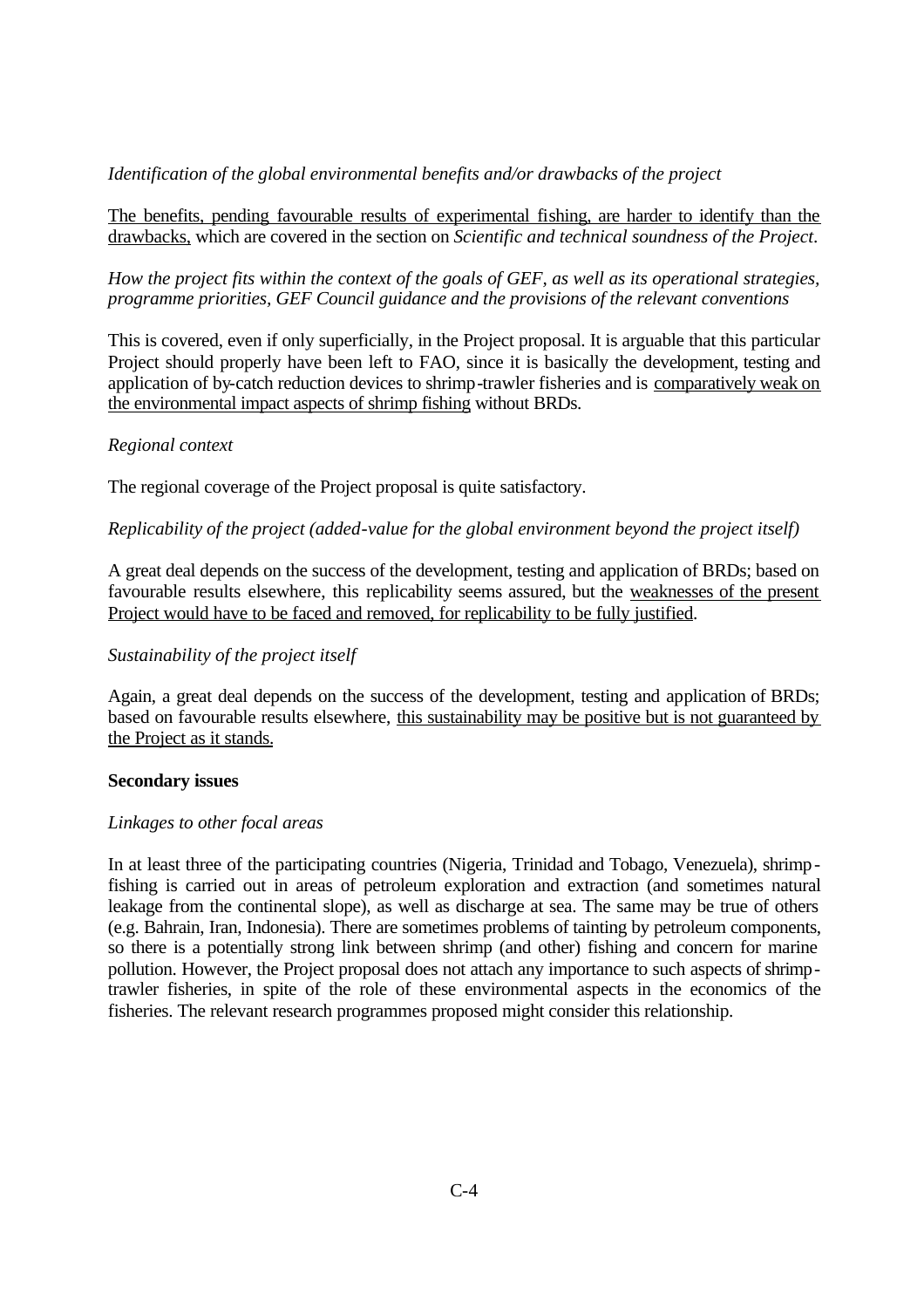## *Linkages to other programmes and action plans at regional or subregional levels*

These are reasonably well covered in the Project proposal, although, given the preceding comment, no reference is made to any UNEP Regional Seas Action Plans which may be of some help or provide useful information on the environmental aspects of shrimp-trawler fisheries.

## *Other beneficial or damaging environmental effects*

Perhaps the dumping of substantial amounts of by-catch into a fairly limited area (e.g. Gulf of Venezuela), amounting to local "fertilization" of a shallow water body, would itself be a significant environmental factor, but whether beneficial (e.g. increasing local productivity) or damaging (e.g. induction of red tide) is not, I think, known.

### *Degree of involvement of stakeholders in the project*

The stakeholders are nowhere clearly defined in the Project proposal and their involvement is nowhere precisely stated; in the case of fishers, their participation as stakeholders is apparent; but that of researchers, administrators, investors is vague or absent.

## *Capacity-building aspects*

If the fishers participate willingly in the development and testing of BRDs and in the subsequent experimental fishing, the possibility of increasing their technical capacity and experience will be strong. But they will only do this if, at first, they can be convinced that real socio-economic advantages will flow from this Project, and then convinced by the positive results with the BRDs. The convincing, before the Project produces any results of its own, will come from the dissemination of information on experience elsewhere with such devices: the Project allows for this, but timely execution is essential to success. Much will then depend on the results from the Project itself.

If the participating countries can actually develop and undertake serious scientific and technical research programmes, their researchers will also increase their know-how and experience. The Project's responsibility here is limited, however.

### *Innovativeness of the project*

The Project is straightforward and not particularly innovative. Section 4 of the Project Brief says that already billions of dollars have been invested in development of the technology of by-catch reduction and its testing, in the training of human resources, and in promotion of dialogue and consultations with the fishing industry. Even if not much of it has been in the participating countries in the Project, the experience gained, in so far as it is positive, must certainly be readily applicable in these participating countries. The cost benefit ratio of the Project is therefore open to question.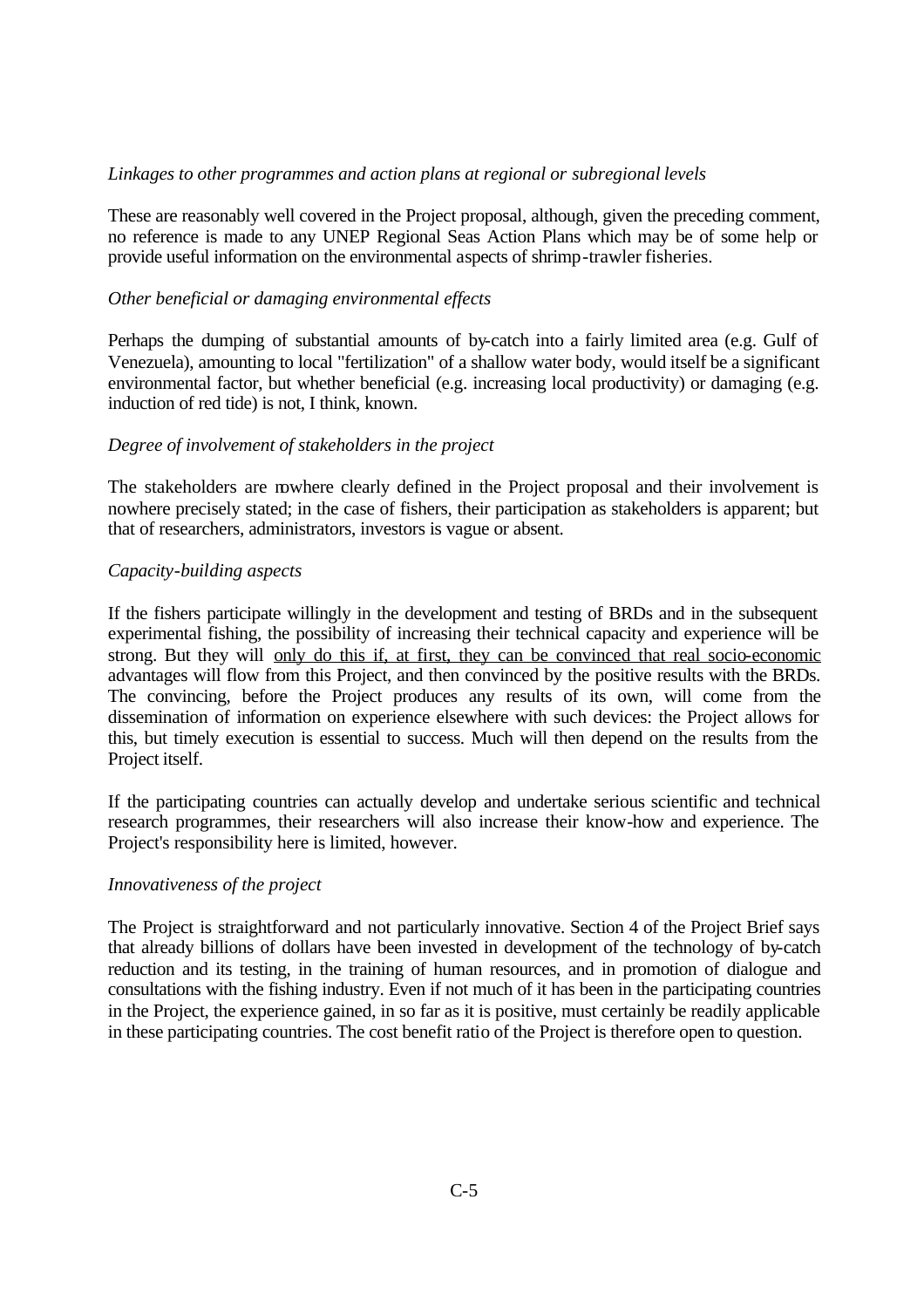#### **Additional remarks**

In this Project and its follow-up, a lot depends on the availability of good-quality, truthful and sufficient fishing data over the lifetime of the project and beyond, in all the participating countries. In this respect, fishing fleets, vessel captains and others concerned vary considerably, from outright failure to keep fishery statistics at all, to the maintenance of high-class statistics via well kept vessel logbooks made available for inspection by fishery administrators. Much depends on, for example, the confidentiality accorded such statistics, especially if national authorities use them for such purposes as determining taxation, fishing quotas/total allowable catches, governmental subventions etc., and if investors use them to make investment decisions. The situation in each participating country needs to be assessed with a view to improvement where necessary: the possible advantages of introducing BRDs could be "hidden" by false or biased statistics. Sad, but true.

The Project proposal suggests that the adoption of the new technology will enhance the participating countries' shrimp -trawler fisheries so that they will be regarded as more sustainable in the future. The underlined phrase is far too vague in this context and should be replaced with "..as being compatible with the sustainable development of national fisheries." Or something similar; being sustainable is often a matter of fashion, as well as cost, and here the reference must always be to the Commission on Sustainable Development's definition, for which simply "sustainable" or "sustainability" is never an acceptable substitute.

If the idea of the Project is to solve the by-catch problem by developing, testing and introducing BRDs, it is not clear what alternative fishing methods are needed; in any case, they too would need to be developed, tested and introduced anew, which would be more costly and may not solve the underlying problems. The introduction of closed seasons/areas may reduce by-catch, but may also reduce shrimp catch. The basis for affirming that they would ensure the sustainable development of the shrimp or other fisheries must always be established before such an option is tried.

#### *Project implementation*

The implementation of the Project is outlined in Annex B; some observations referring to this Annex follow:

Who will verify the achievement of objectives? This is not a simple matter, and some indication of the entities, their capabilities and their resources should be indicated. For the third column "Means of Verification", in several places, who will do the considerable work is not specified, even generically; see for example entries at 4th and 5th outcomes.

For the first outcome, "Objectively Verifiable Indicators", no idea is given of what the priority assigned to "research institutions and administrations" is relative to; nor whether the participating countries can or actually will provide the human and financial resources for this quite enormous task.

For the fourth outcome, "Objectively Verifiable Indicators", regarding hits on the FAO web site, this will depend also on the links to other relevant sites—e.g. FAO itself, UNEP, relevant regional fishery bodies.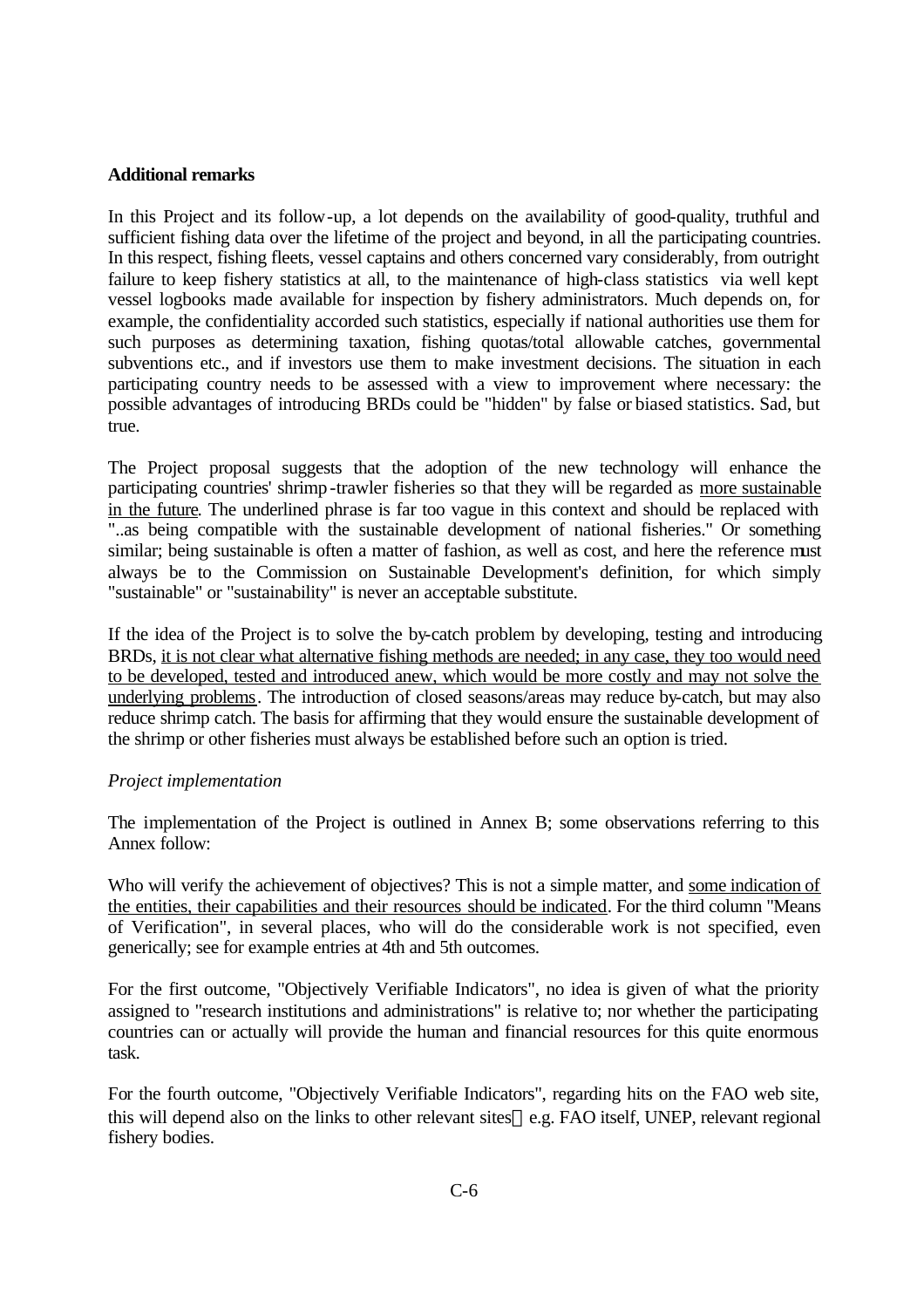The third result (1st column) is too an ambitious an expected "result", considering that improving research at the national level itself is not a specific objective of the Project.

In the "Objectively Verifiable Indicator" for the third result, on the agreements between governments on fishery research, it is important to specify the institutions through which these agreements would be implemented; inter-institutional co-operation in some (probably all) regions is often hard to arrange and even harder to implement. Also, these agreements should be specifically related to "the problems addressed by the Project" and I suggest adding the last phrase in quotation marks to the present text.

Likewise, for the fourth result, research programmes on environmental issues are notoriously expensive, hard to develop and hard to carry out; the Project is not developing them nor paying for them: they might not become a useful "Objectively Verifiable Indicator".

Regarding the "Critical Assumptions and Risks", for the first outcome, "temporary loss of income" is nowhere defined and views on its "duration" may vary widely amongst stakeholders; also, greater effort might be put into making catch, retention, selling of by-catch better, thus making its capture more or less a parallel fishery.

Milestones may not be at all easy to fix; favourable results from experimental fishing may not be well reflected in subsequent commercial fishing. If results of the experimental fishing are mixed, commercial introduction may be greatly slowed. This would certainly compromise the Project objective to reduce by-catch by 50%.

While there is a commitment in the Project proposal to disseminate good results (interim and final), there is no such commitment regarding poor or mixed results, which might be a pity if the results expected—by the shrimp-trawler fisheries (better and sustainable shrimp catches), the environmentalists (reduced by-catch, increased finfish resources, no great environmental impact on the sea bed or on the shrimp resources), potential investors etc. (everything, especially rentability of investment)—were proved wrong, economically and environmentally.

Regarding Economic and Environmental Benefits, Annex A, first paragraph, benefits are hard to estimate before BRDs are tested, adopted and used for a considerable time, so this is a "riskcapital" project. However, experience elsewhere is important and sufficiently general to allow the use of BRDs to be recommended directly to the participating countries, perhaps saving unnecessary costs—unless the Project is actually a disguised subvention to some selected shrimp-trawler fisheries.

The totals for the columns "Baseline" and "Alternate" in Table 1 do not, by my calculator, seem correct.

*Project future*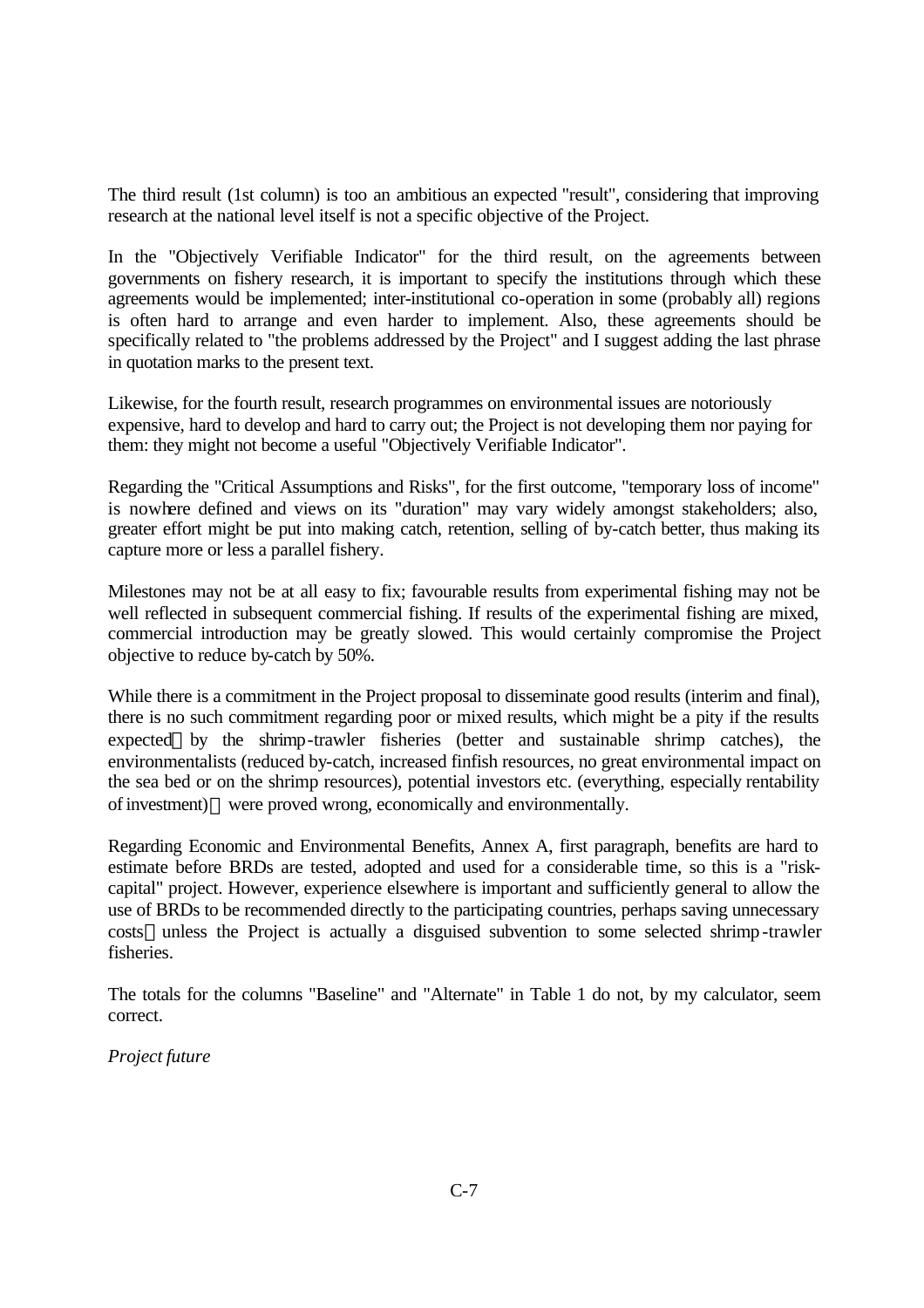For the "Critical Assumptions and Risks" (Annex B) I propose0 new text "That relevant laws and regulations will be complied with by the fishing industry", although this is open to considerable doubt.

For the second result (also Annex B), it is not at all sure that fishery management will be improved; fishery management is a complex and difficult task and goes well beyond the scope and objective of this Project.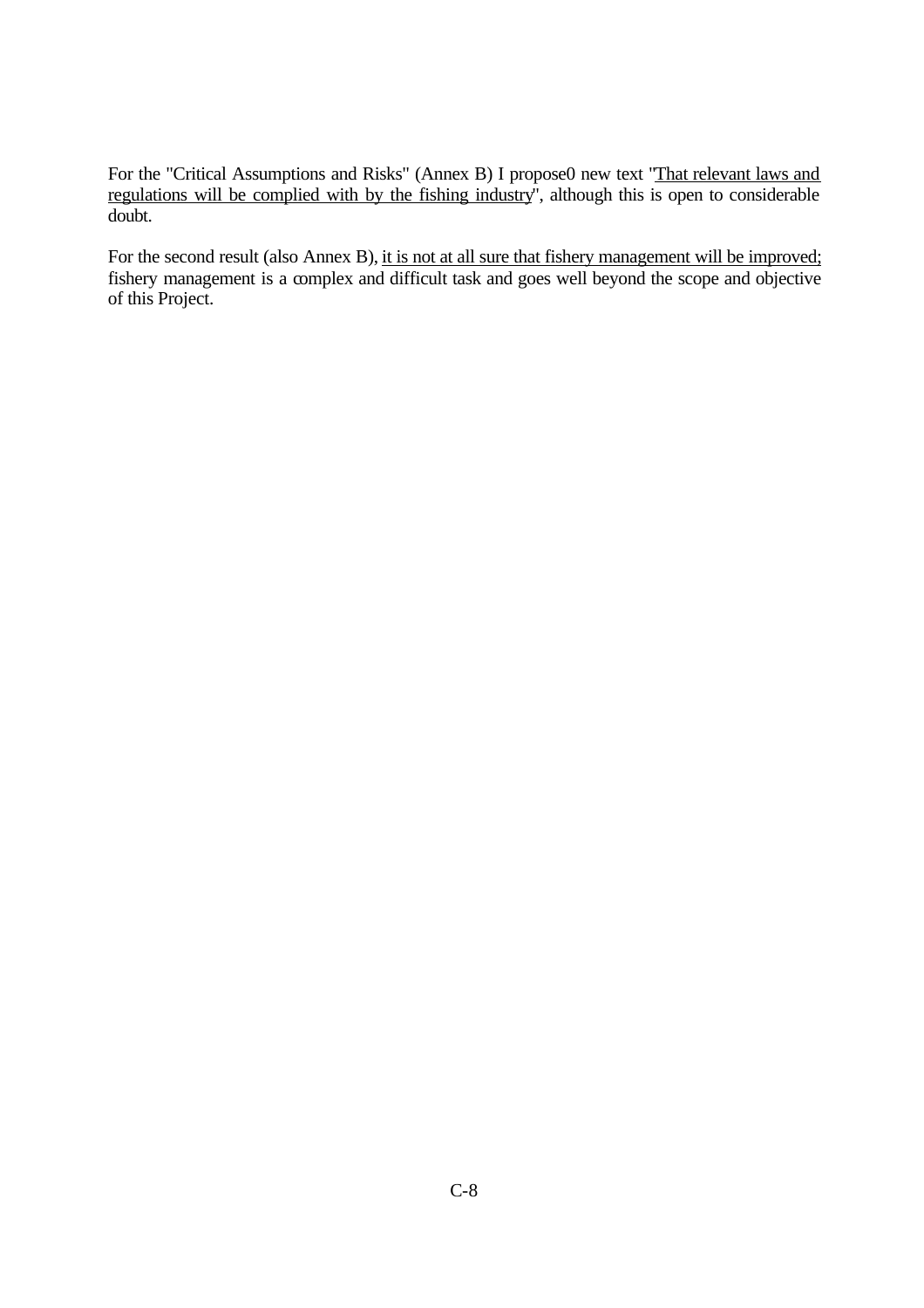#### **IMPLEMENTING AGENCY RESPONSE TO THE STAP ROSTER EXPERT REVIEW**

The reviewer provides some valuable and useful points, which have resulted in amendments to the text of the project brief and to the Log Frame Matrix (Reviewers paragraphs: 4, 8, 10, 14, 19, 28, 31, 33, & 34).

UNEP & FAO do not accept however, a number of the points raised by the reviewer which stem in part from the difficulties of producing a consolidated brief of limited size encompassing actions in numerous fisheries where the conditions, both environmental, social and economic, differ quite considerably. For example, the reviewer is correct that, in those fisheries where a market exists for shrimp by-catch the motivation to reduce by-catch is low. Such a situation does not arise in all tropical shrimp fisheries however, in many shrimp trawl fisheries markets for by-catch do not exist and even where they do, on-board freezer space may limit the capacity of the fleet to store bycatch.

The reviewer correctly notes the potential "contradiction" or conflict between the costs and benefits of intervention from the perspective of individual operators and different sectors of the fishing industry. Such difficulties are not confined to this project but are likely to arise in all GEF fisheries projects. The present project attempts to address this apparent contradiction since it will serve as a platform at national and regional levels for conflict resolution between environment and fisheries issues. Globally it is the case that the shrimp industry and fishers alike have recognized the need to address the by-catch problem. This is evidenced by their participation in the preparatory phase of this project and their commitment to implementation of the present full project, despite the admitted potential for economic losses. Some of the positive incentives motivating action include a higher quality of targeted shrimp, reduced costs of operations and an improved image of the fisheries at the international level.

Part of the difficulties raised in the reviewer's comments and indeed the proponents arguments in favour of the project, stem from inadequate information regarding the economic costs and benefits of alternative courses of action. This project will attempt to address this information and data gap through the experimental fishing components. It is FAO's opinion that the reviewer is incorrect regarding the non-discriminatory nature of BRDs. On the basis of past experience BRDs will discriminate between different species components of the by-catch and the project does not focus simply on reduction of all by-catch. The focus will vary between countries and individual fisheries as is indicated in the workplan and timetable where different courses of action are indicated for different participating countries. The overall target is a 50% reduction in by-catch, and the secondary target is a reduction in by-catch of fin-fish juveniles, which is realistic based on FAO experience of previous pilot activities.

A number of the reviewers comments relating to by-catch and parent/juvenile stock relationships are refuted by existing data or can neither be proved nor disproved on the basis of present data and information. It is hoped that during project implementation the bases for the assumptions outlined in the document will become clear. In fact, there is evidence that the amount of by-catch is substantively larger than that of the shrimp fishery, in some cases it may reach 90% of the total catch.

The fact is that the utilization of effective BRDs does not prevent or limit the fishing effort targeting shrimp. The simple reason for their adoption being the necessity to minimise the impact of trawling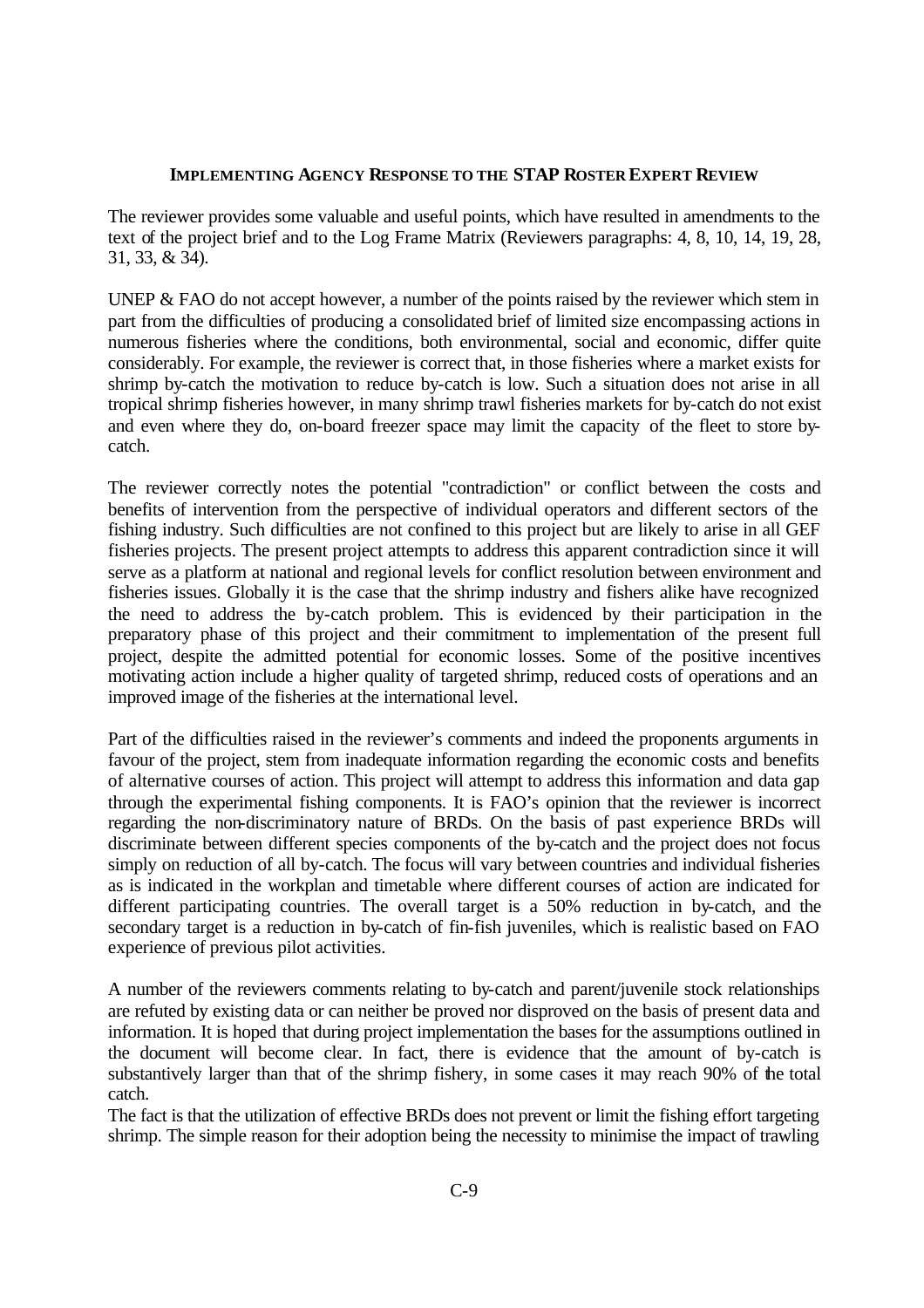on other components of aquatic biodiversity. In spite of great uncertainties regarding the scale and nature of the "biological impact" of trawl fishing, there exists strong evidence that following intensive catch of juveniles, a decrease in the yield of catch of commercial fin fish is observed.

The reviewer raises the fact that this project may duplicate other initiatives and represents part of FAO's mandate. While essential elements of the project may not seem particularly innovative, as several countries have already embraced development of BRD's to different degrees, this represents the first concerted effort at the international level ever undertaken to address this problem, hence the rationale for the present project and its added value. The project proposes to build upon planned and/or executed research on the reduction of by-catch in shrimp trawl fisheries in countries, which include, Venezuela, Mexico, Trinidad & Tobago, and the Philippines. These past experiences are central to the objective of the project of expanding use of BRDs and transferring knowledge and experience regarding best practices. In addition, it remains to be seen which BRD's are developed and/or modified by the present project. These and other aspects may well turn out to be extremely innovative. Benefits arising from the project include, for example, increased knowledge of the fisheries which is pantropical in nature; increased cooperation among stakeholders at the international level; improved management of shrimp fisheries by dissemination at the global level of information on best practices, and replication of project results elsewhere.

Recognising the space limitations of the tabular presentation additions have been made to the extent possible in the log frame matrix. This is a "Project Brief" which obviously does not include all details that will be contained in the operational project document. Annex F is merely a synoptic listing of activities to be carried out and does not detail the arrangements which are included in the related national workplans elaborated by the participating countries themselves, and contained in the national reports prepared under the PDF-B.

UNEP and FAO agree with the reviewer that the problem of by-catch has many facets and environmental impacts may be very broad and require further study. It was felt by participating countries and by FAO that the data and information support intervention focussing on BRDs rather than sea bed impacts, which can only really be addressed by reduction of trawl frequency and changes to management that reduce the frequency and intensity of fishing effort.

With regard to the reviewers comments concerning tainting in trawl fisheries where petroleum extraction also occurs, it is worth noting that, this issue was never raised during the meetings with stakeholders and national coordinators during the execution of the PDF-B. FAO is of the opinion that this issue is not a priority at the present time.

Regarding linkages to the Regional Seas Programme it is worth noting that the Regional Seas Programme of UNEP has not dealt traditionally with commercial fishery issues. Linkages have already been made whenever appropriate through PDF-B activities or other related initiatives of direct relevance to this project such as in the case of ROPME, which serves as Secretariat for the Kuwait Action Plan.

UNEP and FAO do not agree that the stakeholders are nowhere clearly defined in the proposal. It is clearly stated that National Steering Committees will be established in the various participating countries and that, membership will be drawn from a wide range of stakeholders. Obviously the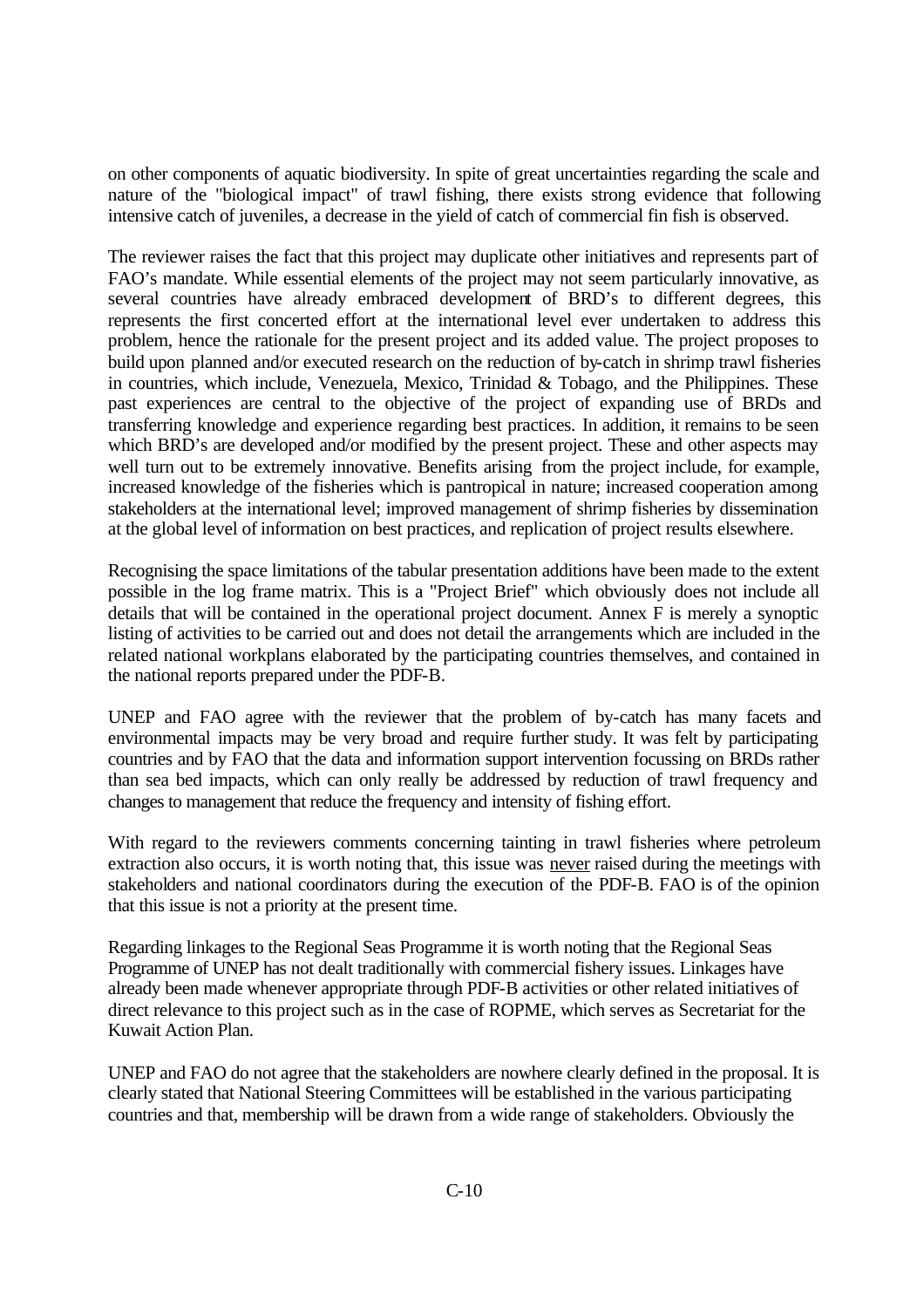detailed membership of these committees cannot be provided in all instances in a brief of this length but again are defined in the national workplans published from the PDF-B.

Verification of the project achievements will be done by FAO Task Force, Fisheries Administration and Governmental bodies in the participating countries the log frame matrix has been modified to indicate this.

.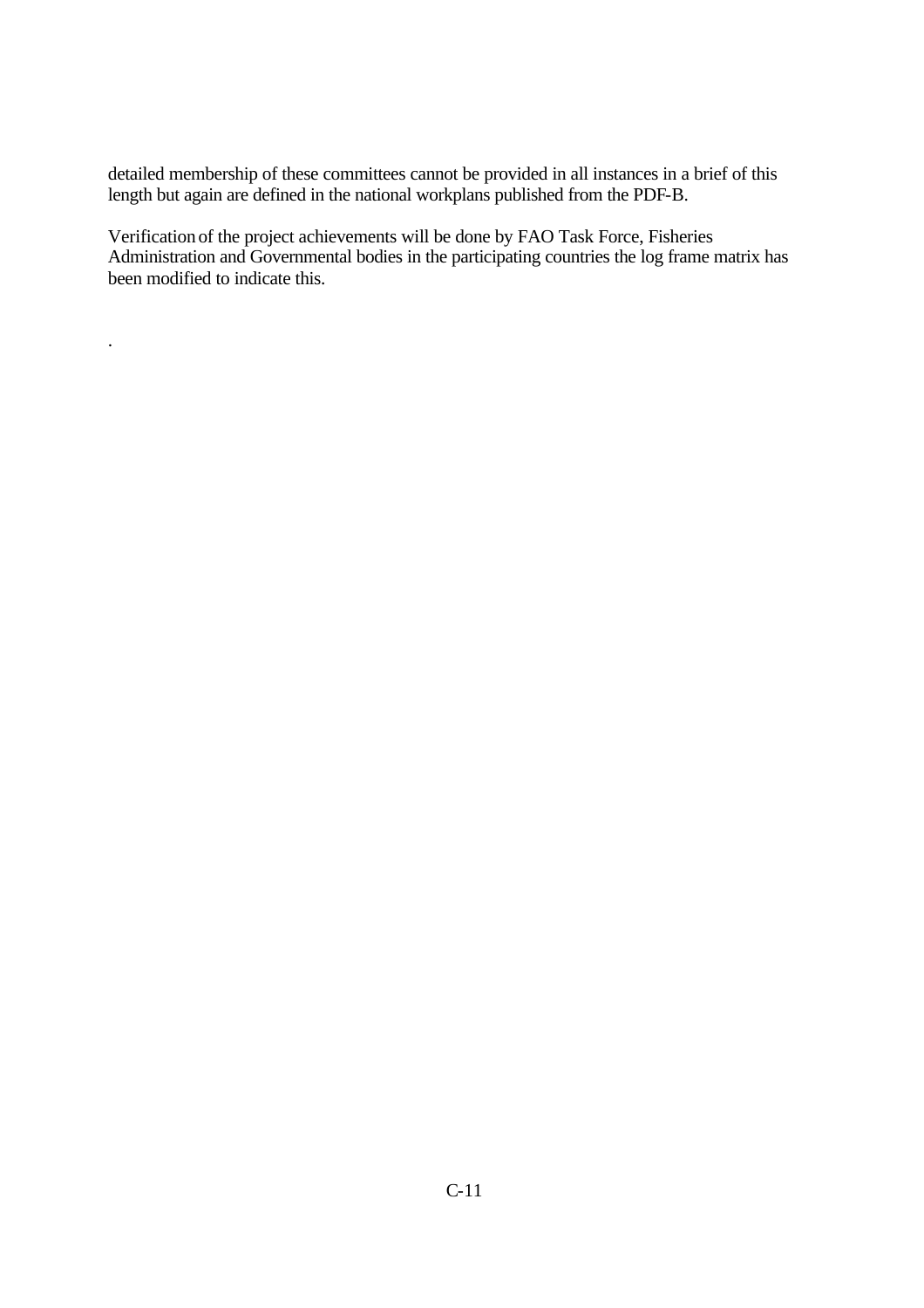## ANNEX D

#### **AVAILABLE REFERENCE DOCUMENTS**

The following Reference Documents are relevant to the project:

INTERNATIONAL AGREEMENTS AND CONFERENCES

- UN Convention on the Law of the Sea, 1982

- FAO Code of Conduct for Responsible Fisheries, 1995

- United Nations Conference on Environment and Development (UNCED) – Chapter 17 of Agenda 21, 1992

- Convention on Biological Diversity: paragraph 4 of decision II/10 of the Contracting Parties

- The 'Jakarta Mandate on Marine and Coastal Biological Diversity'

- Report of the FAO Technical Consultation on Reduction of Wastage in Fisheries (28 October-

1 November 1996, Tokyo). 1997; FAO Fisheries Report 547

DOCUMENTS PRODUCED DURING THE PDF PHASE

- Report of the Workshop of National Co-ordinators of the UNEP/GEF/FAO Project on reducing the impact of tropical shrimp-trawling fisheries on living resources through the adoption of environmentally friendly techniques Rome, Italy, 17-19 March 1999; FAO Fisheries Report 605

- Thirteen national reports on the situation of the shrimp fisheries in thirteen selected countries. 2000 (in press)

-Report of the four GEF/UNEP/FAO regional workshops on reducing the impact of tropical shrimp trawling fisheries. 2000; FAO Fisheries Report 627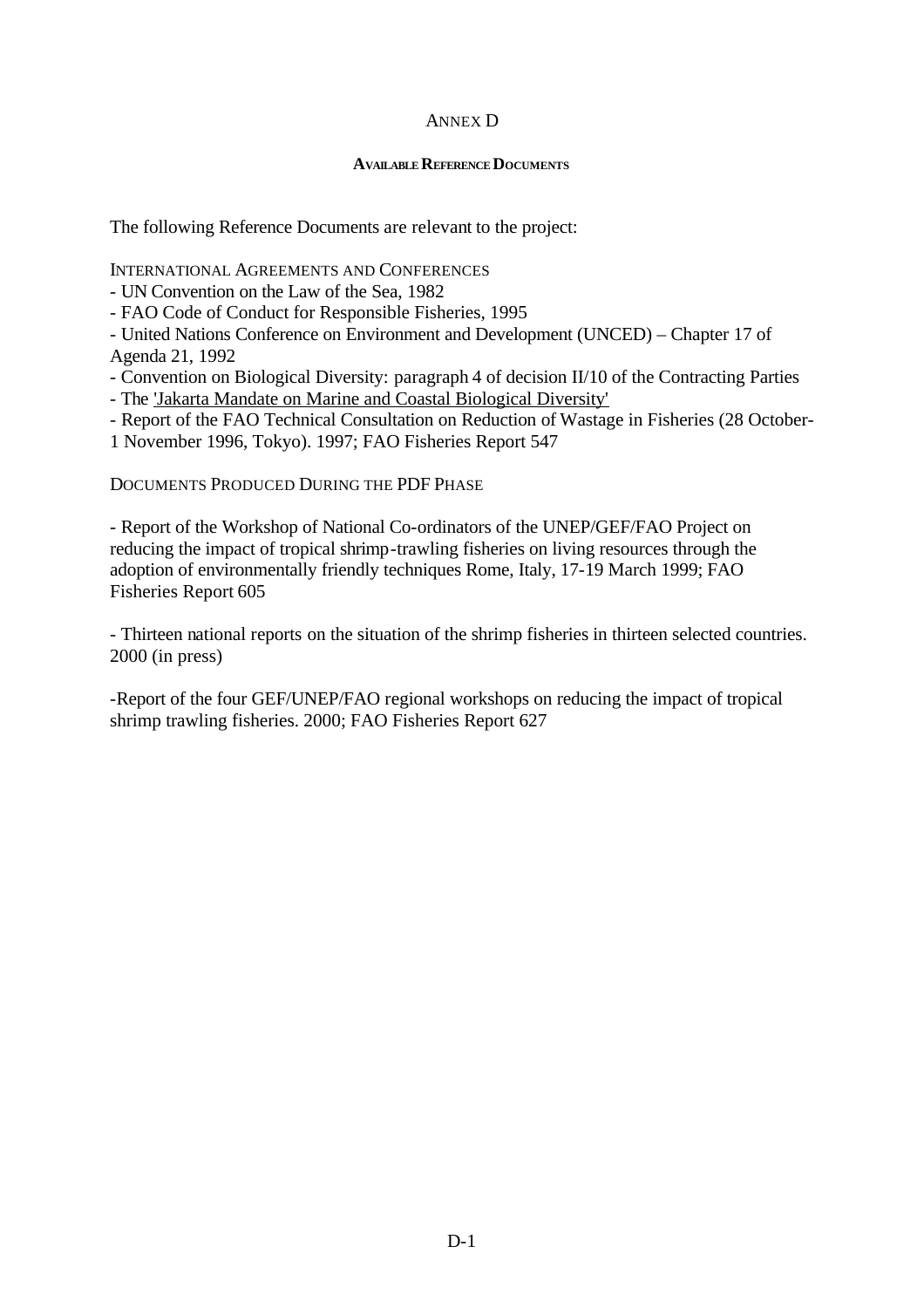### ANNEX E

#### **OVERVIEW OF THE SHRIMP-TRAWLING FISHERY IN THE PARTICIPATING COUNTRIES**

#### **Bahrain:**

335 operational shrimp trawlers of varying sizes, between 5 and 23 m in total length. The shrimp catch was 2 571 tonnes in 1997, which is 25.6% of the total catch of the country. During the period 1980-1997, the maximum shrimp landings were 3 565 tonnes in 1996, while the lowest catch of 752 tonnes was recorded during the Gulf War in 1992. Although it has been known that a significant amount of fish by-catch is captured together with the shrimp, reliable data did not exist prior to an ongoing two-year survey aimed at monitoring such by-catch. Results from this survey have not yet been published. Bahrain has also conducted experiments with a by-catch reduction device during the 1999–2000 season. Indicative figures are a reduction of finfish by 50%, crabs by 10% and with no loss of shrimp catch.

#### **Cameroon:**

65 licensed shrimp trawlers mainly operated by "Time Charter" companies, a kind of joint venture with foreign ownership. The official landings of shrimp are only around 500 tonnes/year, but this figure is believed to be an underestimate, as some of the "Time Charter" companies are not declaring the real quantities caught. In addition to industrial trawlers, approximately 200 fishing canoes are exploiting small estuary shrimp (*Nematopalaemon hastatus*) with very-small-meshed conical nets (ngoto). Two-boat trawling is increasing in shallow waters, targeting mainly fish. Shrimp trawlers also catch large amounts of fish as bycatch. Some of the fish by-catch, including a certain amount of juveniles is landed at the local market, but, undoubtedly, a significant amount of low-valued fish and juveniles is also discarded at sea. Capture of juvenile food fish is a threat to sustainable exploitation of demersal fish resources, and trawling in shallow waters creates serious conflicts with artisanal fishers.

### **Colombia:**

Shrimp fisheries on both sides of the country on the Pacific and the Caribbean coasts. On the Pacific coast there are 115 units, mainly small boats, 70% of them operating in coastal areas (where artisanal fishers also exploit shrimp and fish resources with other small-meshed fishing gear). In 1996, 4 139 tons of shrimp were caught on the Pacific side. At the same time the Pacific fishery is developing quickly; it is estimated that the shrimp resources are overexploited. Recent progress in technology has lead to diversification of the fishing effort towards deeper shrimp species. Regarding by-catch, the estimate is 14 664 tons (of which, many juveniles). Normally this by-catch is kept for the local market and in many fishing companies is sold as a bonus for crew members. On the Caribbean coast the fleet consists of various sizes of vessels, but more than half are larger trawlers. In the Caribbean, the shrimp catch in 1996 was 916 tons and it is estimated that the shrimp resource is over-exploited. The fishery is decreasing seriously in terms of catch. The by-catch on the Caribbean side is about 9 868 tons. It is indicated that 4 kg of by-catch is discarded for every kilogram of shrimp.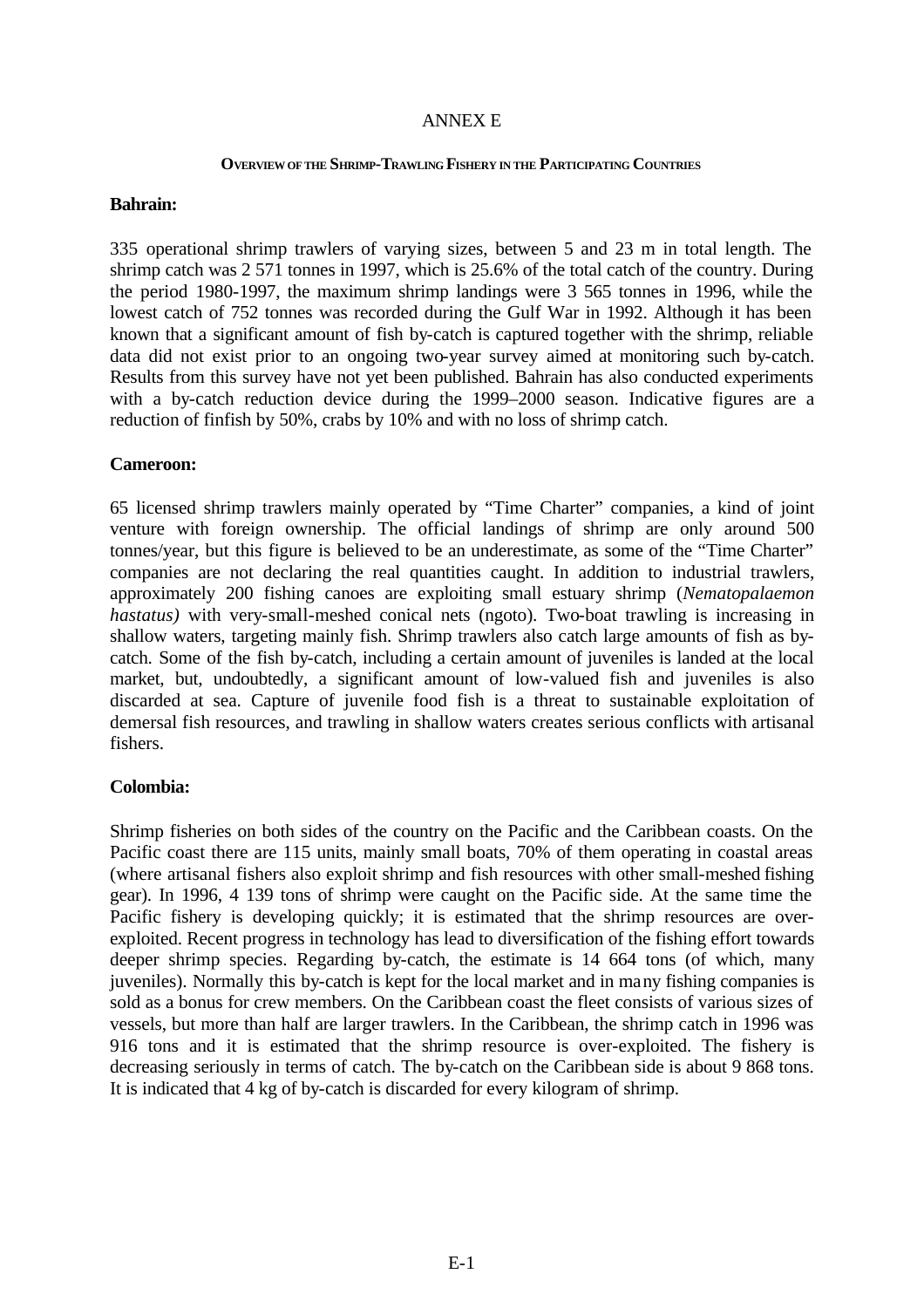## **Costa Rica:**

73 trawlers ("Florida type" with outriggers) that operate on the Pacific side of the country. The annual shrimp catch amounts to approximately 2 000 tonnes. The amount of by-catch is estimated at 3 000 t/year, of which around 2 400 t are discarded. There are about 7.5 kg of bycatch for 1 kg of shrimp taken. When fishing in coastal waters, the use of a turtle-excluder device (TED) is mandatory in waters shallower than 80 fathoms. A vessel-monitoring system (VMS) exists. High discard rates, particularly of juveniles, and overfishing of the resources in general, are reported.

## **Cuba:**

Fleet 51 fishing vessels involved in shrimp trawling, mainly at night and with 14 support vessels, which ensure a daily transfer of shrimp and incidental catch to port. The annual catch of shrimp is 2000 tonnes in addition to 11 000 tonnes of fish in a combined trawl fishery. The average trawl catch in recent years has been 6 to 8 kg of fish for 1 kg of shrimp. There is no discard: approximately 22% of the non-shrimp catch are landed for human consumption, the rest is reduced to fishmeal or silage for animal consumption. The shrimp-fishing grounds are well demarcated and there are fishing closures during recruitment seasons, and other regulations exist for reducing fishing effort and for the protection of areas with a known high density of juveniles or large quantities of small-size fish.

### **Indonesia:**

Trawler fleet (1996) of 431 vessels from 19 to 849 GT. Three types of trawl riggings are used: single trawl towed from the stern of the vessel; outrigger twin trawls (two trawls); and outrigger quad trawls (four trawls). According to Presidential Decree No085/1982 all units should be equipped with a by-catch efficiency device (BED), which is a modified form of a turtle-excluder device (TED). The law of 1982 restricts trawling for shrimp to the Arafura Sea (eastern Indonesia). The shrimp catch from that area was approximately 20 000 tonnes, in 1996, which is 10% of the total catch in that area. The remaining catch includes landed as well a discarded by-catches, mainly of fish. Generally, the shrimp/by-catch ratio is 1 to 8-15. The yield from shrimp has more or less levelled off over a long period of observation, but fluctuation is observed from year to year. The catches of demersal and pelagic fish are increasing slightly. The estimate for 1998 is around 200 000 tonnes of by-catch, of which 170 000 tonnes were discarded. Nearly 2/3 of the total landings consist of fish.

### **Iran:**

39 industrial trawlers of 27-m length and 750-hp engines fishing with outriggers (two trawls), approximately 870 wooden vessels of 16-m average length and 100–220-hp engines (dhows) and approximately 1 500 fibreglass boats of 7 m mean length with 25–45-hp engines. The catch of shrimp is approximately 7 000 tonnes. The shrimp trawler catch consists of 10–17% shrimp, 10–25% small fish, 40–60% juvenile fish (less than 30 cm in length) and 10–20% larger fish. Most of the small fish and juveniles are discarded, more so at the start of the season when shrimp catches are good. In Hormozgan province discarding is banned and a collecting scheme for such by-catch has been established. The shrimp-fishing season in each province is approximately six weeks, and opening and closing is based on the maturity and body length of shrimp and percentage (20%) of remaining stock. **Nigeria:**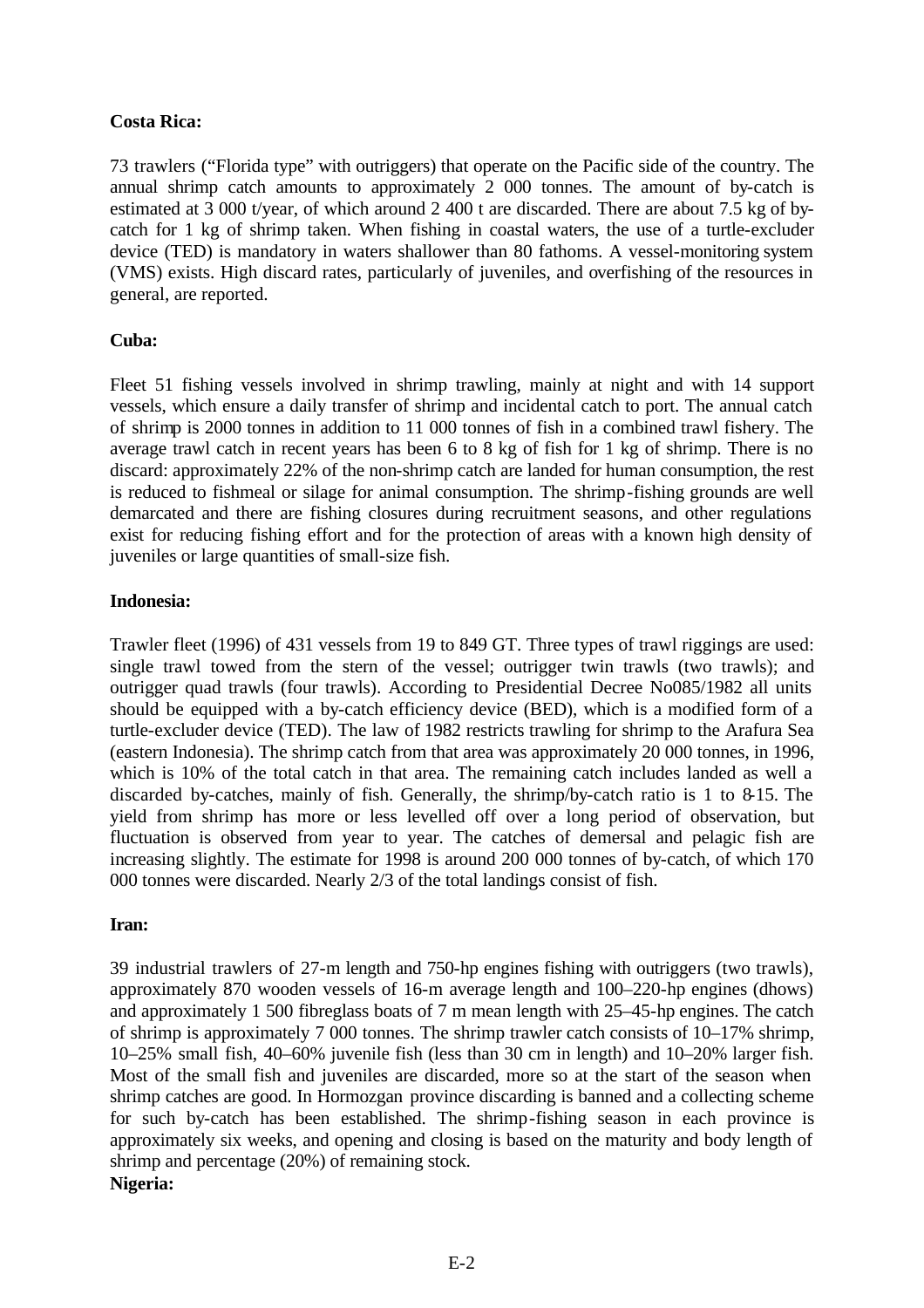264 licensed trawlers (1999) catching approximately 10 000 tonnes of shrimp per year. Bycatch of fish is significant and a system of landing most of these catches has developed rapidly in the country. The shrimp trawlers freeze the valuable catch on board. The remaining fish bycatch is traded at sea through a system in which motorised canoes buy the fish and transport it to shore where it is processed and marketed. This latter practice now involves a significant number of people who make a living from this activity (for some people, this kind of trade now replaces their previous fishing activities); it is also a major source of income for the trawler crew, who are poorly paid (less than US\$ 20 per month). The negative side of this practice is that shrimp trawlers now aim o catch as much fish as possible, often in shallow waters where not only fish but also juveniles are most abundant. As trawling for fish is often conducted in shallow waters where the artisanal fleet operates, conflicts, including damage to gear, are an increasing problem. The control of fishing vessel operations (MCS system) is poorly developed to combat this questionable fishing practice.

## **Philippines:**

Fleet of 445 trawlers, 62% classified as small-commercial (i.e. 3.1 to 20 GT); 37% medium commercial (20.1 to 150 GT) and 1% large-commercial (150.1 GT and above). The annual catch of shrimp is approximately 32 000 tonnes. White shrimp (*Penaeus merguiensis),* tiger shrimp *(P. semisulcatus*) and endeavour shrimp *(Metapenaeus ensis)* are the most important species, together with the smaller *Acetes* species which, in weight, constitutes 34% of the total catch. Although the trawl is the most common fishing gear for shrimp, there is a tradition of catching shrimp with gillnets. Discard rates are unknown, but likely to be relatively small, as there is a market for most of the captured fish. It is anticipated that significant proportions of fish by-catch consist of juveniles of valuable food-fish species. The Philippines has developed a set of regulations, but enforcement of these is considered a problem.

### **Trinidad and Tobago:**

Fleet of 126 vessels, of which 19 are industrial trawlers (in 1998) operating, according to existing regulation, offshore in deeper waters while smaller boats fish nearer the shore. The annual landings of shrimp (several species mixed) are around 1 000 tonnes. A significant quantity of finfish, squid and crabs are caught as by-catch (certain species of finfish may be targeted, depending on market demand, or during the wet season when shrimp abundance decreases). According to estimates, the small trawlers discard almost all the by-catch, while larger industrial or semi-industrial trawlers normally keep around 40 % of their by-catch on board. In order to conform with US requirements for shrimp-exporting nations, the large trawlers carry turtle-exclusion devices (TEDs) on board (The local fishery authorities give high priority to the development and introduction of a combined turtle and fish excluder). Existing regulations require a different size of mesh according to whether the trawler targets shrimp or fish. A major concern is overfishing and capture of juvenile (pre-spawning) shrimp. A conflict exists between trawling and other fishing methods (gillnets, pots, demersal longlining, and handlines), because artisanal fishers blame the trawlers for the depletion of the demersal fish stocks.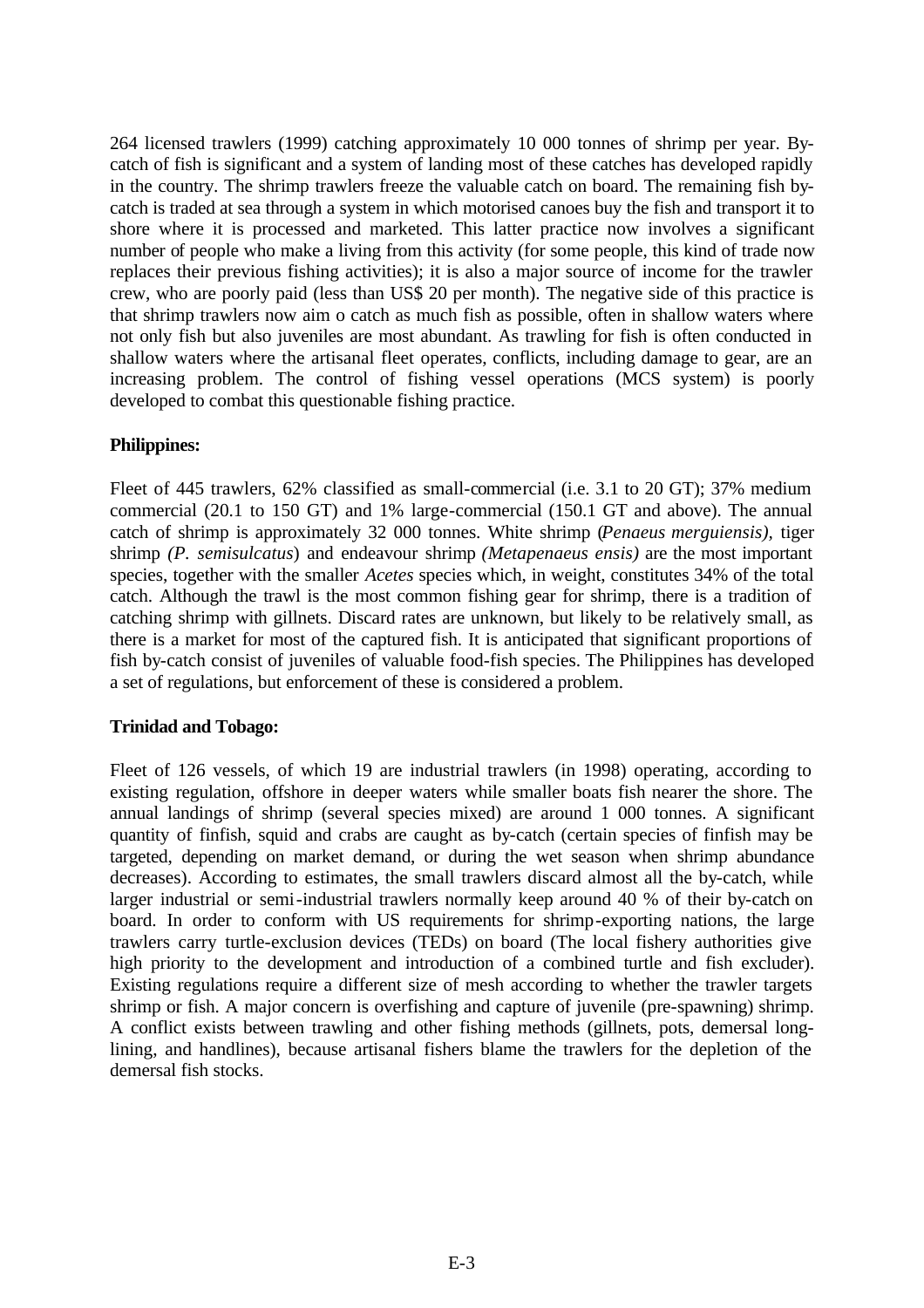## **Venezuela:**

Fleet of 351 trawlers. In 1997, the landings of the shrimp trawlers amounted to 3 665 tonnes of shrimp and almost 20 000 tonnes of fish. The trawl fishery is a combined fishery for shrimp, molluscs and fish. The shrimp component represents between 2.5 and 6% of the general catch. Of the additional catch, 30–35% is normally landed, the remaining 60–65% (mainly fish, with an estimated 80% of juveniles from species of commercial interest) is discarded. In principle, turtle-excluder devices are used on board industrial trawlers (however, significant losses of fish and shrimp are reported). For administrative purposes, the fishing grounds are demarcated into zones with a portion of the fleets authorised to fish in each of them. Technological research has been carried out for a number of years to reduce the discards and assess the impact of the use of excluder devices fixed on the net. In addition, regular surveys are carried out to estimate the amount of by-catch produced by the vessels, its composition, size structure, and geographical distribution. Concern is expressed about overexploitation of shrimp resources, particularly in coastal areas, and the capture of juvenile fish.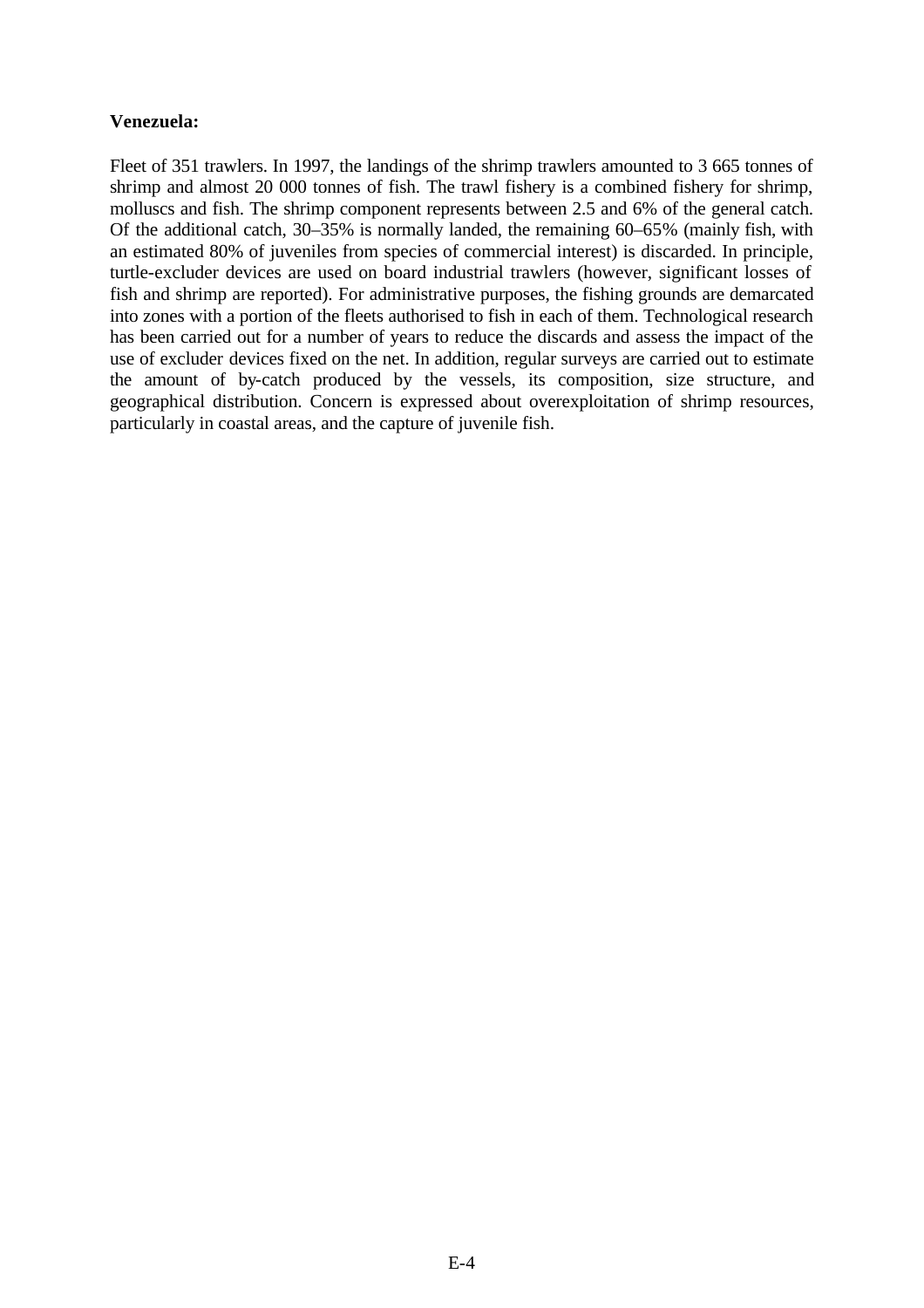| <b>ANNEX F</b>                          |
|-----------------------------------------|
| <b>LIST OF ACTIVITIES AND TIMETABLE</b> |

| <b>COMPONENT</b>                                                                                              |      |  |  |  |      |  |      |  |  |  |  |      |  |  |      |  |  |  |  |
|---------------------------------------------------------------------------------------------------------------|------|--|--|--|------|--|------|--|--|--|--|------|--|--|------|--|--|--|--|
| Sub-Component<br>Activity                                                                                     | 2001 |  |  |  | 2002 |  | 2003 |  |  |  |  | 2004 |  |  | 2005 |  |  |  |  |
| COMPONENT A. GLOBAL INFORMATION ON SHRIMP FISHERIES                                                           |      |  |  |  |      |  |      |  |  |  |  |      |  |  |      |  |  |  |  |
| A.1 Electronic publication on shrimp-fishing methods                                                          |      |  |  |  |      |  |      |  |  |  |  |      |  |  |      |  |  |  |  |
| A.2 Inventory of by-catch reduction devices (BRDs)                                                            |      |  |  |  |      |  |      |  |  |  |  |      |  |  |      |  |  |  |  |
| A.3 Annual reports by countries on their shrimp fisheries                                                     |      |  |  |  |      |  |      |  |  |  |  |      |  |  |      |  |  |  |  |
| A.4 Inventory of legal and policy frameworks for sustainable shrimp fisheries                                 |      |  |  |  |      |  |      |  |  |  |  |      |  |  |      |  |  |  |  |
| A.5 Guidelines and information on sustainable shrimp<br>fishing technology                                    |      |  |  |  |      |  |      |  |  |  |  |      |  |  |      |  |  |  |  |
| A.6 Directories of experts and institutions experienced in this field                                         |      |  |  |  |      |  |      |  |  |  |  |      |  |  |      |  |  |  |  |
| COMPONENT B. NATIONAL LEVEL A CTIONS TO INTRODUCE MORE-SUSTAINABLE PRACTICES                                  |      |  |  |  |      |  |      |  |  |  |  |      |  |  |      |  |  |  |  |
| B.1 Introduction of sustainable shrimp-fishing technology in Nigeria                                          |      |  |  |  |      |  |      |  |  |  |  |      |  |  |      |  |  |  |  |
| B.1.1 Problem identification concerning by-catch                                                              |      |  |  |  |      |  |      |  |  |  |  |      |  |  |      |  |  |  |  |
| B.1.1.1 Socio-economic studies of by-catch trading                                                            |      |  |  |  |      |  |      |  |  |  |  |      |  |  |      |  |  |  |  |
| B.1.1.2 Resource assessment/distribution surveys                                                              |      |  |  |  |      |  |      |  |  |  |  |      |  |  |      |  |  |  |  |
| B.1.1.3 Underwater mapping of fishing grounds                                                                 |      |  |  |  |      |  |      |  |  |  |  |      |  |  |      |  |  |  |  |
| B.1.2 Development/adaptation of by-catch reduction technologies                                               |      |  |  |  |      |  |      |  |  |  |  |      |  |  |      |  |  |  |  |
| B.1.2.1 Selection of appropriate by-catch technologies for testing                                            |      |  |  |  |      |  |      |  |  |  |  |      |  |  |      |  |  |  |  |
| B.1.2.2 Testing of BRDs on commercial trawlers                                                                |      |  |  |  |      |  |      |  |  |  |  |      |  |  |      |  |  |  |  |
| B.1.2.3 Evaluation of experimental results                                                                    |      |  |  |  |      |  |      |  |  |  |  |      |  |  |      |  |  |  |  |
| B.1.3 Introduction of by-catch reduction technologies                                                         |      |  |  |  |      |  |      |  |  |  |  |      |  |  |      |  |  |  |  |
| B.1.3.1 Local production of BRDs                                                                              |      |  |  |  |      |  |      |  |  |  |  |      |  |  |      |  |  |  |  |
| B.1.3.2 Introduction of BRDs to the fishing fleet, including production of the<br>relevant extension material |      |  |  |  |      |  |      |  |  |  |  |      |  |  |      |  |  |  |  |
| B.1.3.3 Fishing regulation and MCS                                                                            |      |  |  |  |      |  |      |  |  |  |  |      |  |  |      |  |  |  |  |
| B.2 Introduction of sustainable shrimp-fishing technology in Iran                                             |      |  |  |  |      |  |      |  |  |  |  |      |  |  |      |  |  |  |  |
| B.2.1 Problem identification concerning by-catch                                                              |      |  |  |  |      |  |      |  |  |  |  |      |  |  |      |  |  |  |  |
| B.2.1.1 Training of observers                                                                                 |      |  |  |  |      |  |      |  |  |  |  |      |  |  |      |  |  |  |  |
| B.2.1.2 Surveys of seasonal and spatial catch composition                                                     |      |  |  |  |      |  |      |  |  |  |  |      |  |  |      |  |  |  |  |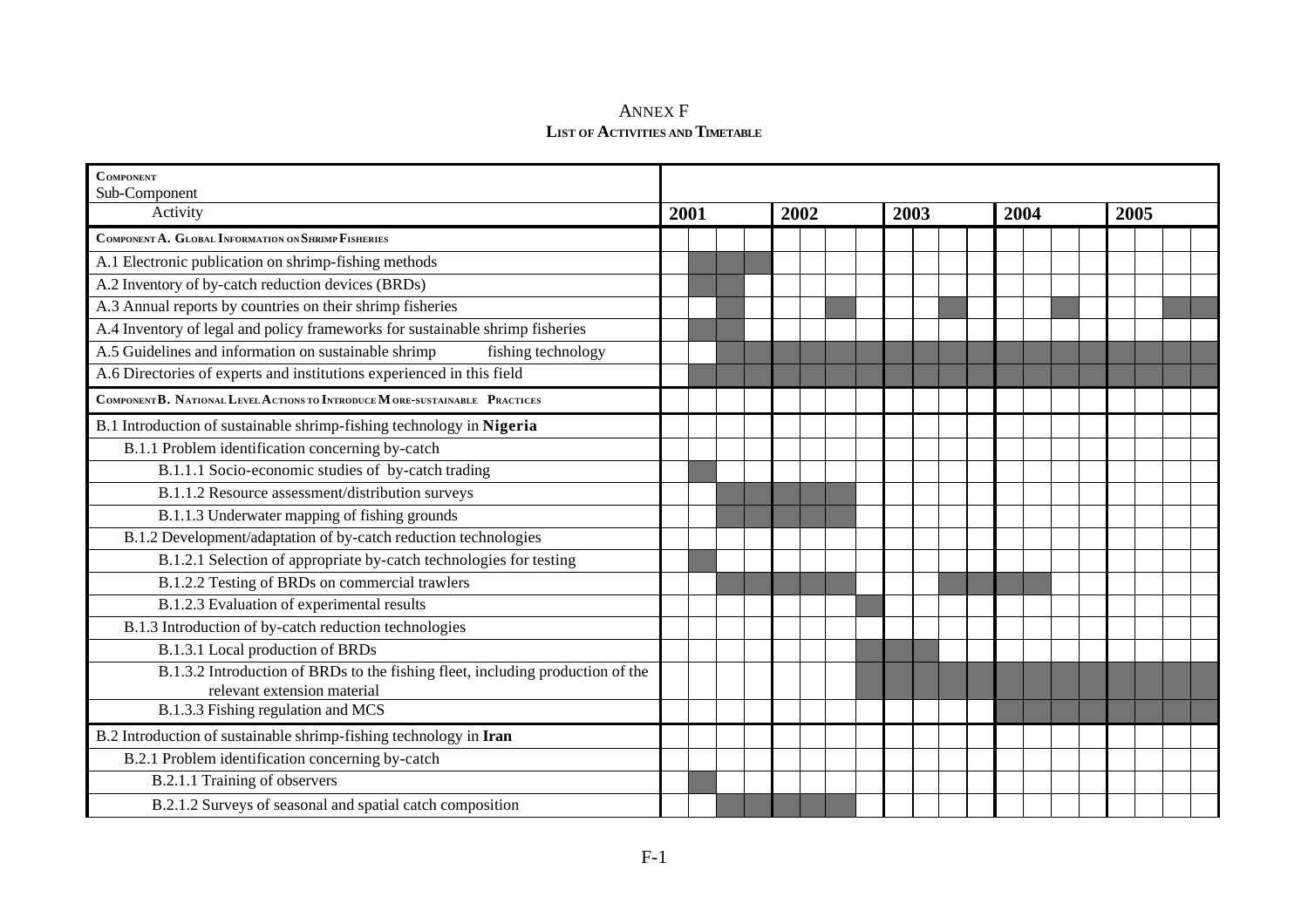| B.2.2 Development/adaptation of by-catch reduction technologies                |  |  |  |  |  |  |  |  |  |  |
|--------------------------------------------------------------------------------|--|--|--|--|--|--|--|--|--|--|
| B.2.2.1 Selection of appropriate by-catch technologies for testing             |  |  |  |  |  |  |  |  |  |  |
| B.2.2.2 Testing of BRDs on commercial trawlers                                 |  |  |  |  |  |  |  |  |  |  |
| B.2.2.3 Evaluation of experimental results                                     |  |  |  |  |  |  |  |  |  |  |
| B.2.3 Introduction of appropriate by-catch reduction technologies              |  |  |  |  |  |  |  |  |  |  |
| B.2.3.1 Practical testing during fishing season                                |  |  |  |  |  |  |  |  |  |  |
| B.2.3.2 Training of fishers in the production and use of BRDs                  |  |  |  |  |  |  |  |  |  |  |
| B.2.3.3 Awareness campaigns                                                    |  |  |  |  |  |  |  |  |  |  |
| B.3 Introduction of sustainable shrimp-fishing technology in Venezuela         |  |  |  |  |  |  |  |  |  |  |
| B.3.1 Problem identification concerning by-catch                               |  |  |  |  |  |  |  |  |  |  |
| B.3.1.1 Mapping of targets and by-catch on five artisanal fishing grounds      |  |  |  |  |  |  |  |  |  |  |
| B.3.1.2 Catch composition in the industrial fisheries in the Gulf of Venezuela |  |  |  |  |  |  |  |  |  |  |
| B.3.1.3 Field guide for species identification                                 |  |  |  |  |  |  |  |  |  |  |
| B.3.2 Development/adaptation of by-catch reduction technologies                |  |  |  |  |  |  |  |  |  |  |
| B.3.2.1 Testing of combined turtle and fish excluders for industrial trawlers  |  |  |  |  |  |  |  |  |  |  |
| B.3.2.2 Testing of BRDs in the artisanal shrimp fishery                        |  |  |  |  |  |  |  |  |  |  |
| B.3.3 Introduction of appropriate by-catch reduction technologies              |  |  |  |  |  |  |  |  |  |  |
| B.3.3.1 Demonstration and training                                             |  |  |  |  |  |  |  |  |  |  |
| B.3.3.2 Voluntary practical testing of BRD on commercial trawlers              |  |  |  |  |  |  |  |  |  |  |
| B.3.3.3 Workshop on management strategies                                      |  |  |  |  |  |  |  |  |  |  |
| B.4 Development of BRDs and improved technologies in Mexico                    |  |  |  |  |  |  |  |  |  |  |
| B.4.1 Pacific                                                                  |  |  |  |  |  |  |  |  |  |  |
| B.4.1.1. Improvement of shrimp trawls                                          |  |  |  |  |  |  |  |  |  |  |
| B.4.1.2 Assessment of the impact on the sea bottom and the biological          |  |  |  |  |  |  |  |  |  |  |
| environment                                                                    |  |  |  |  |  |  |  |  |  |  |
| B.4.1.3 Demonstration and training                                             |  |  |  |  |  |  |  |  |  |  |
| <b>B.4.2 Caribbean</b>                                                         |  |  |  |  |  |  |  |  |  |  |
| B.4.2.1 Assessment of the impact on the sea bottom and the biological          |  |  |  |  |  |  |  |  |  |  |
| environment                                                                    |  |  |  |  |  |  |  |  |  |  |
| B.4.2.2 Development of BRDs                                                    |  |  |  |  |  |  |  |  |  |  |
| B.4.2.3 Technical assistance to shrimp-fishing countries of the Caribbean      |  |  |  |  |  |  |  |  |  |  |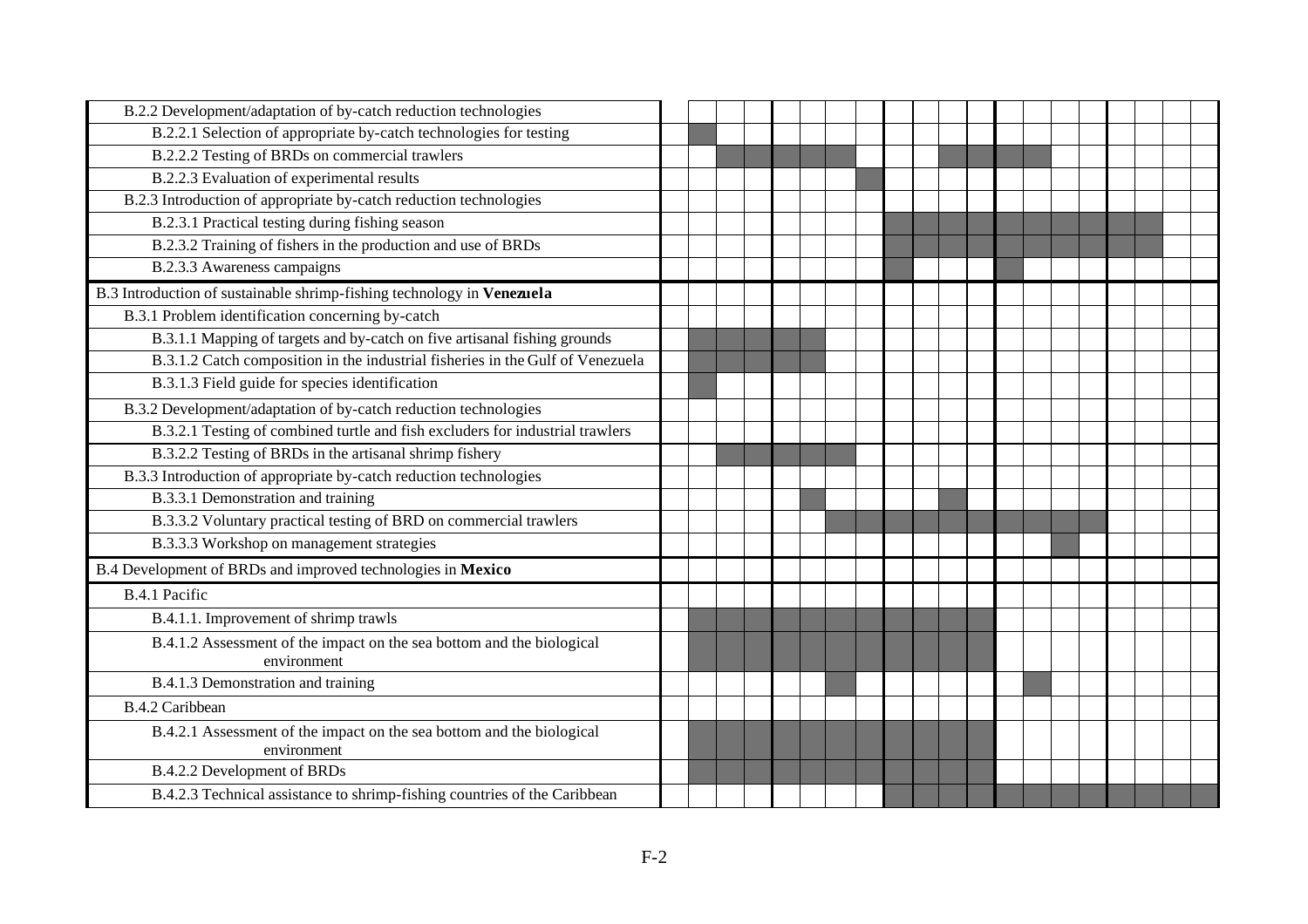| B.5 Introduction of sustainable shrimp-fishing technology in Costa Rica           |  |  |  |  |  |  |  |  |  |  |
|-----------------------------------------------------------------------------------|--|--|--|--|--|--|--|--|--|--|
| B.5.1 Problem identification concerning by-catch                                  |  |  |  |  |  |  |  |  |  |  |
| B.5.1.1 Training of observers                                                     |  |  |  |  |  |  |  |  |  |  |
| B.5.1.2 Shrimp by-catch composition                                               |  |  |  |  |  |  |  |  |  |  |
| B.5.2 Development/adaptation of by-catch reduction technologies                   |  |  |  |  |  |  |  |  |  |  |
| B.5.2.1 Design and testing of BRDs, with assistance of Mexican experts            |  |  |  |  |  |  |  |  |  |  |
| B.5.3 Introduction of appropriate by-catch reduction technologies                 |  |  |  |  |  |  |  |  |  |  |
| B.5.3.1 Demonstration and training for fishers                                    |  |  |  |  |  |  |  |  |  |  |
| B.5.3.2 Practical testing of BRDs on a voluntary basis                            |  |  |  |  |  |  |  |  |  |  |
| B.6 Introduction of sustainable shrimp-fishing technology in Indonesia            |  |  |  |  |  |  |  |  |  |  |
| B.6.1 Problem identification concerning by-catch                                  |  |  |  |  |  |  |  |  |  |  |
| B.6.1.1 Survey of shrimp resources and by-catch composition in the Arafura<br>Sea |  |  |  |  |  |  |  |  |  |  |
| B.6.2 Development/adaptation of by-catch reduction technologies                   |  |  |  |  |  |  |  |  |  |  |
| B.6.2.1 Selection of appropriate BRD designs                                      |  |  |  |  |  |  |  |  |  |  |
| B.6.2.2 Testing of BRDs                                                           |  |  |  |  |  |  |  |  |  |  |
| B.6.2.3 Evaluation of experimental results                                        |  |  |  |  |  |  |  |  |  |  |
| B.6.3 Introduction of appropriate by-catch reduction technologies                 |  |  |  |  |  |  |  |  |  |  |
| B.6.3.1 Practical testing by 2-3 vessels during a fishing season                  |  |  |  |  |  |  |  |  |  |  |
| B.6.3.2 Dissemination of the results to fishers; extension work                   |  |  |  |  |  |  |  |  |  |  |
| B.6.3.3 Management framework                                                      |  |  |  |  |  |  |  |  |  |  |
| B.7 Introduction of sustainable shrimp-fishing technology in The Philippines      |  |  |  |  |  |  |  |  |  |  |
| B.7.1 Problem identification concerning by-catch                                  |  |  |  |  |  |  |  |  |  |  |
| B.7.1.1 Assessment of by-catch and discard levels                                 |  |  |  |  |  |  |  |  |  |  |
| B.7.2 Development/adaptation of by-catch reduction technologies                   |  |  |  |  |  |  |  |  |  |  |
| B.7.2.1 Testing of BRDs                                                           |  |  |  |  |  |  |  |  |  |  |
| B.7.2.2 Testing of devices to increase survival of released by-catch              |  |  |  |  |  |  |  |  |  |  |
| B.7.2.3 Testing of alternative fishing gears for shrimp                           |  |  |  |  |  |  |  |  |  |  |
| B.7.3 Introduction of appropriate by-catch reduction technologies                 |  |  |  |  |  |  |  |  |  |  |
| B.7.3.1 Practical testing by several vessels on a voluntary basis                 |  |  |  |  |  |  |  |  |  |  |
| B.7.3.2 Awareness programme/workshops                                             |  |  |  |  |  |  |  |  |  |  |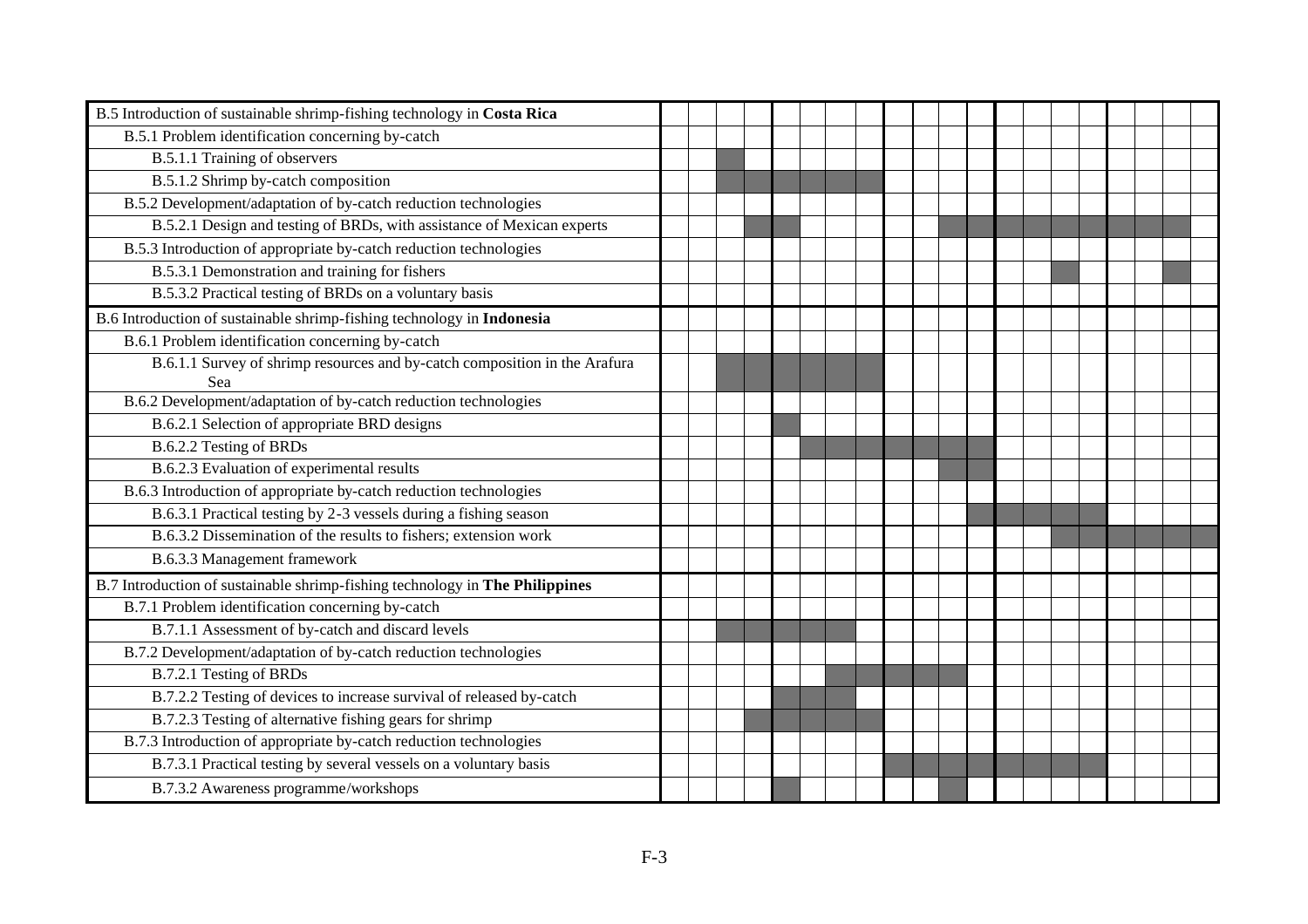| C. REGIONAL A CTIVITIES TO EXPAND PARTICIPATION AND WIDER ADOPTION OF MORE- SUSTAINABLE<br><b>PRACTICES</b> |  |  |  |  |  |  |  |  |  |
|-------------------------------------------------------------------------------------------------------------|--|--|--|--|--|--|--|--|--|
| C.1 Development and implementation of sustainable practice in Trinidad and<br><b>Tobago</b>                 |  |  |  |  |  |  |  |  |  |
| C.1.1 Develop awareness material and a consultative process with the industry                               |  |  |  |  |  |  |  |  |  |
| C.1.1.1 Preparation of awareness materials and information package                                          |  |  |  |  |  |  |  |  |  |
| C.1.1.2 Formation of a National Steering Committee                                                          |  |  |  |  |  |  |  |  |  |
| C.1.1.3 Consultations with the fishing industry                                                             |  |  |  |  |  |  |  |  |  |
| C.1.2 Co-ordination of activities with Venezuela                                                            |  |  |  |  |  |  |  |  |  |
| C.1.2.1 Sub-regional meeting for selection of BRDs and to agree on testing<br>procedures                    |  |  |  |  |  |  |  |  |  |
| C.1.2.2 Testing of BRDs on shrimp trawlers from Venezuela and Trinidad and Tobago                           |  |  |  |  |  |  |  |  |  |
| C.1.2.3 Bilateral discussion on implication of by-catch reductions                                          |  |  |  |  |  |  |  |  |  |
| C.1.2.4 Development of awareness programmes and MCS                                                         |  |  |  |  |  |  |  |  |  |
| C.1.3 Data collection on landings and fishing grounds                                                       |  |  |  |  |  |  |  |  |  |
| C.1.3.1 Observer programme of the industrial fleet                                                          |  |  |  |  |  |  |  |  |  |
| C.1.3.2 Analysis of catch data from industrial and artisanal fleets                                         |  |  |  |  |  |  |  |  |  |
| C.1.3.3 Mapping of fishing grounds for industrial and artisanal fleets                                      |  |  |  |  |  |  |  |  |  |
| C.1.4 Management plan for trawl fishery in Trinidad and Tobago                                              |  |  |  |  |  |  |  |  |  |
| C.1.4.1 Development of management plan                                                                      |  |  |  |  |  |  |  |  |  |
| C.1.4.2 Draft legislation                                                                                   |  |  |  |  |  |  |  |  |  |
| C.1.4.3 Implementation of management plan and MCS                                                           |  |  |  |  |  |  |  |  |  |
| C.2 Development and implementation of sustainable practice in Cameroon                                      |  |  |  |  |  |  |  |  |  |
| C.2.1 Survey of fishing grounds                                                                             |  |  |  |  |  |  |  |  |  |
| C.2.2 Joint testing of BRDs on Nigerian vessels                                                             |  |  |  |  |  |  |  |  |  |
| C.2.3 Co-ordination of regulations with neighbouring countries                                              |  |  |  |  |  |  |  |  |  |
| C.3 Development and implementation of sustainable practice in Colombia (Pacific<br>coast)                   |  |  |  |  |  |  |  |  |  |
| C.3.1 Survey of fishing grounds                                                                             |  |  |  |  |  |  |  |  |  |
| C.3.2 Joint testing of BRDs in the Pacific in co-operation with Mexico and Costa Rica                       |  |  |  |  |  |  |  |  |  |
| C.3.3 Co-ordination of regulations with neighbouring countries                                              |  |  |  |  |  |  |  |  |  |
| C.4 Development and implementation of sustainable practice in Cuba                                          |  |  |  |  |  |  |  |  |  |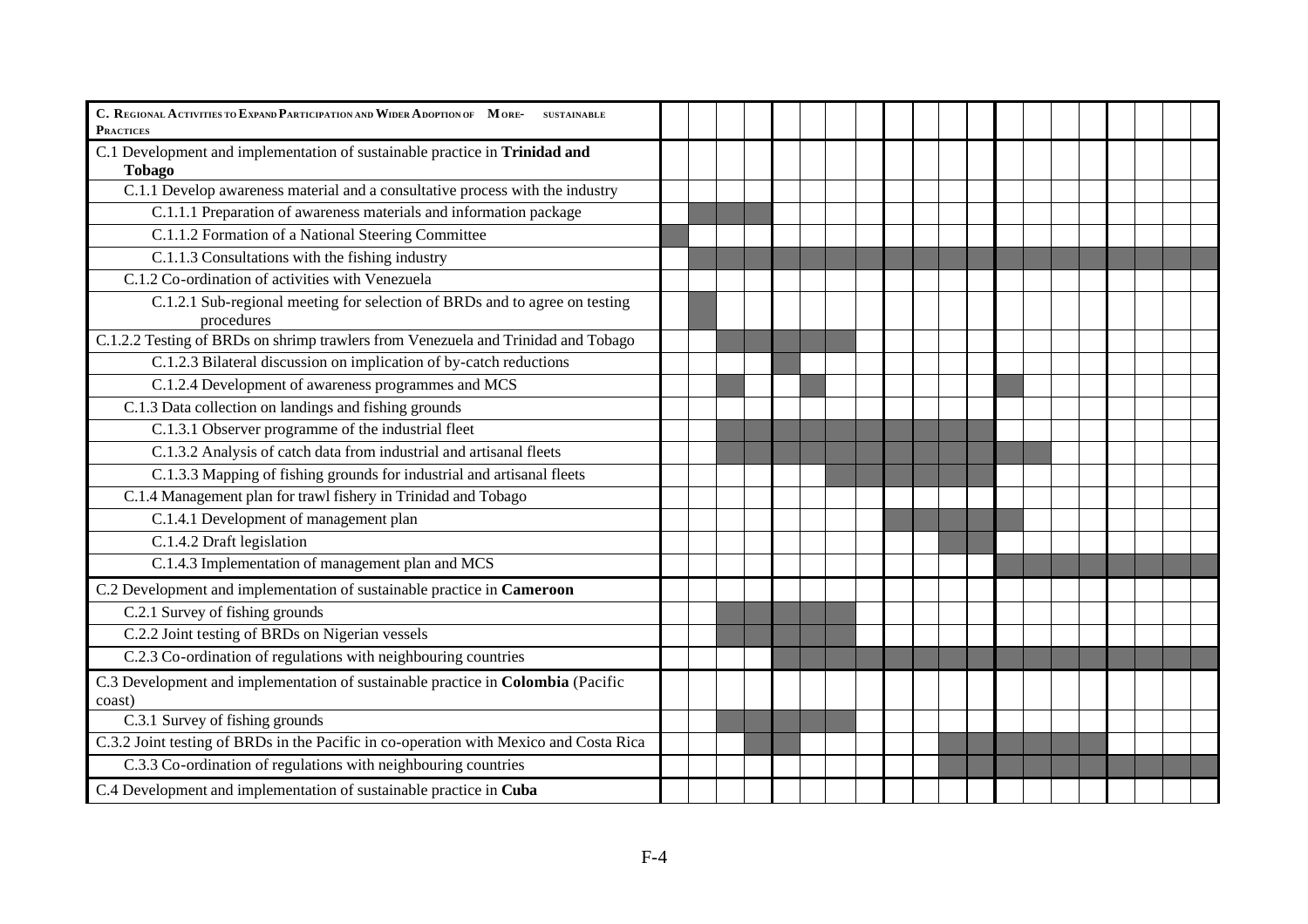| C.4.1 Survey of fishing grounds                                                             |  |  |  |  |  |  |  |  |  |  |
|---------------------------------------------------------------------------------------------|--|--|--|--|--|--|--|--|--|--|
| C.4.2 Joint testing of BRDs on Venezuelan vessels                                           |  |  |  |  |  |  |  |  |  |  |
| C.4.3 Co-ordination of regulations with neighbouring countries                              |  |  |  |  |  |  |  |  |  |  |
| C.5 Development and implementation of sustainable practice in Bahrain                       |  |  |  |  |  |  |  |  |  |  |
| C.5.1 Survey of fishing grounds                                                             |  |  |  |  |  |  |  |  |  |  |
| C.5.2 Joint testing of BRDs on an Iranian vessel                                            |  |  |  |  |  |  |  |  |  |  |
| C.5.3 Co-ordinate regulations with neighbouring countries                                   |  |  |  |  |  |  |  |  |  |  |
| C.6 Assistance from <b>SEAFDEC</b> to implement BRD technology in Asian countries           |  |  |  |  |  |  |  |  |  |  |
| C.6.1 Development of juvenile-fish excluder                                                 |  |  |  |  |  |  |  |  |  |  |
| C.7.2 Production of training material                                                       |  |  |  |  |  |  |  |  |  |  |
| C.7.3 Assistance to The Philippines in the implementation of BRDs                           |  |  |  |  |  |  |  |  |  |  |
| D. PROJECT CO-ORDINATION AND MANAGEMENT                                                     |  |  |  |  |  |  |  |  |  |  |
| D.1 Establishment of the task force within FAO and nomination of a Project Co-<br>ordinator |  |  |  |  |  |  |  |  |  |  |
| D.2 Establishment of a management framework                                                 |  |  |  |  |  |  |  |  |  |  |
| D.3 Backstopping of national activities                                                     |  |  |  |  |  |  |  |  |  |  |
| D.4 Convening of regional and global expert meetings                                        |  |  |  |  |  |  |  |  |  |  |

<sup>1</sup> In addition Bahrain will participate in project activities although, since it is not GEF-eligible, financial support will be provided from other sources.<br><sup>1</sup> To be confirmed.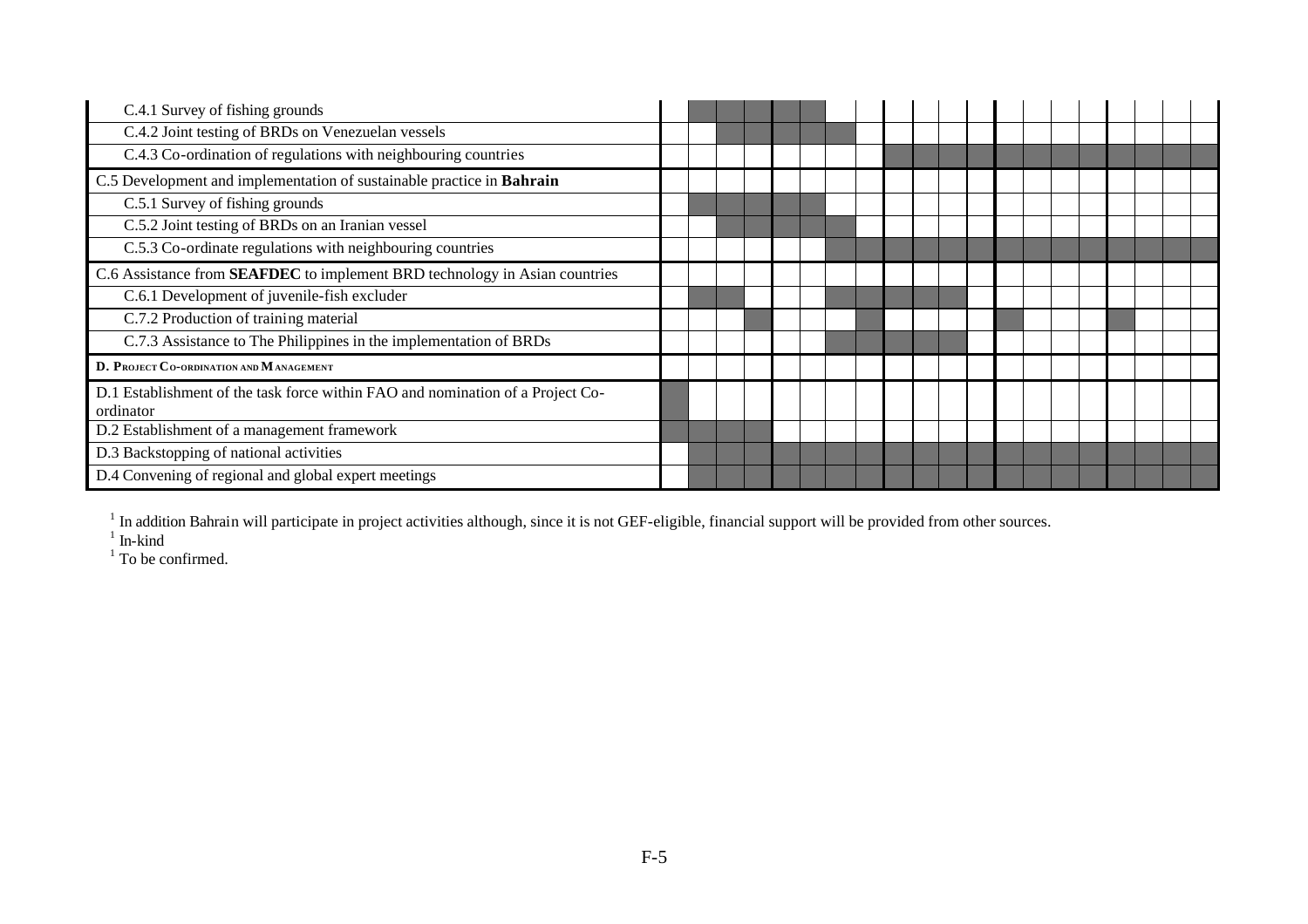# **PROJECT REVIEW SHEET Work Program Inclusion - UNEP International Waters**

## **Project Title: " Global: Cameroon, Costa Rica, Columbia, Cuba, Mexico, Indonesia, Iran, Nigeria, Trinidad & Tobago, Philippines & Venezuela: Reduction of Environmental impact from tropical shrimp trawling through introduction of by-catch reduction technologies and change of management."**

**Date: September 5, 2000** 

|           |                                          | <b>Work Program Inclusion per criteria</b><br>established in Draft $#8$ of the project<br>review criteria                                                                                                                                                  |           | <b>Reference Paragraphs and Explanatory Notes:</b>                                                                                                                                                                                                                                                                                                     |
|-----------|------------------------------------------|------------------------------------------------------------------------------------------------------------------------------------------------------------------------------------------------------------------------------------------------------------|-----------|--------------------------------------------------------------------------------------------------------------------------------------------------------------------------------------------------------------------------------------------------------------------------------------------------------------------------------------------------------|
|           | 1. Country Ownership                     |                                                                                                                                                                                                                                                            |           |                                                                                                                                                                                                                                                                                                                                                        |
|           | <b>Country Eligibility</b>               |                                                                                                                                                                                                                                                            | $\bullet$ | Countries are eligible under paragraph 9b of the GEF Instrument -<br>see cover page                                                                                                                                                                                                                                                                    |
|           | <b>Country Drivenness</b>                | Clear description of Project's fit within:<br>National reports/communications to<br>Conventions<br>National or sector development plans.<br>$\bullet$<br>Recommendations of appropriate regional<br>$\bullet$<br>intergovernmental meetings or agreements. |           | National Priorities were identified during the PDF-B phase and are<br>detailed in the 13 national reports which are in press - see Annex D<br>Regional priorities were identified during four regional workshops-<br>see Annex D, FAO Fisheries Report 627<br>All countries are signatories to the FAO "Code of conduct for<br>responsible fisheries". |
|           | Endorsement                              | Endorsement by national operational focal points<br>$\bullet$                                                                                                                                                                                              | $\bullet$ | All participating countries endorsed the original PDF-B in 1997.<br>All countries with the exception of Costa Rica had endorsed by $21st$<br>September. See cover page & Annex G                                                                                                                                                                       |
|           | 2. Program & Policy Conformity           |                                                                                                                                                                                                                                                            |           |                                                                                                                                                                                                                                                                                                                                                        |
| $\bullet$ | Program<br>Designation $&$<br>Conformity | Describe how project objectives are<br>consistent with Operational Program<br>objectives or operational criteria                                                                                                                                           |           | The project is fully consistent with the objectives of Operational<br>Program #10, - see para 1.                                                                                                                                                                                                                                                       |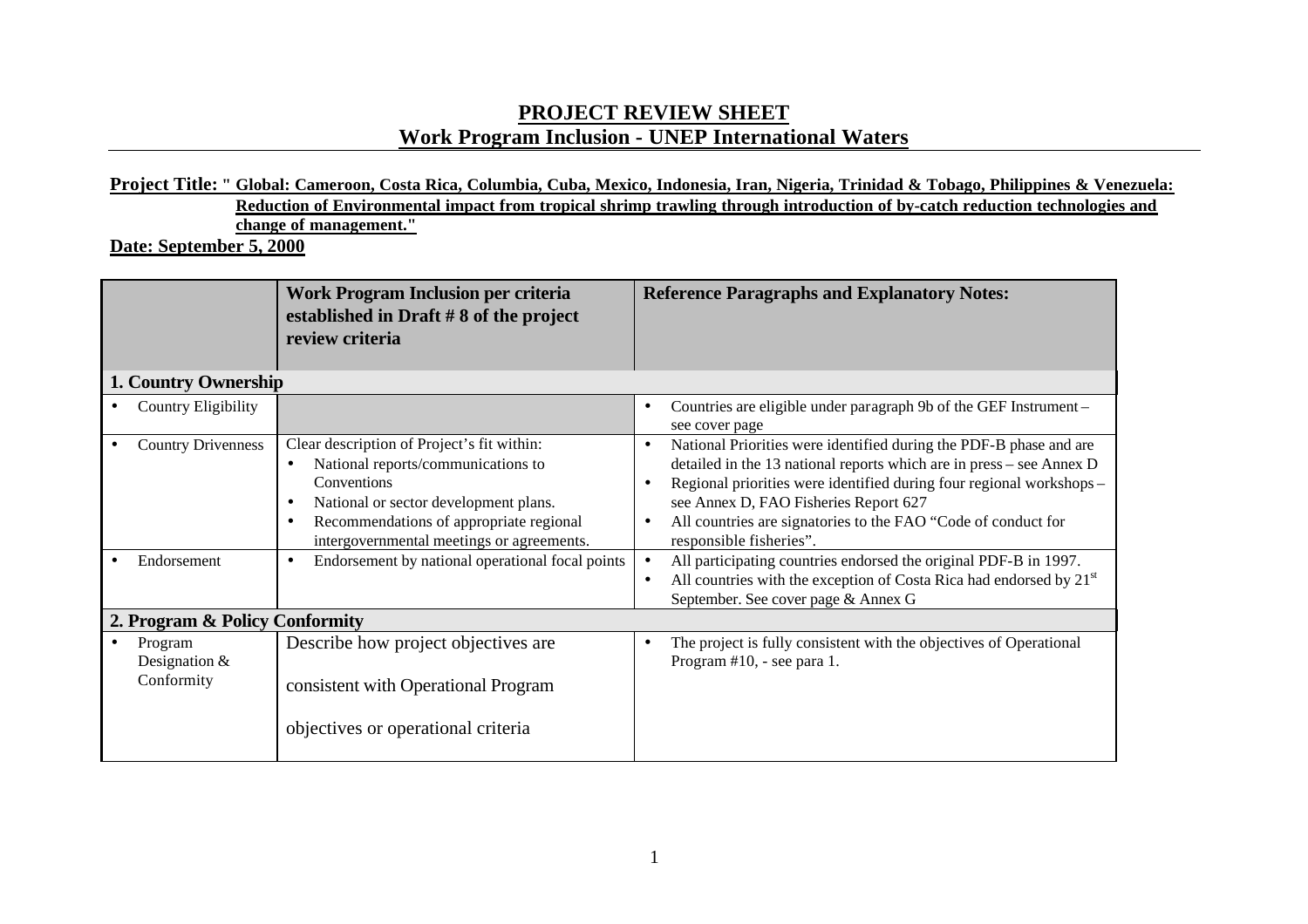|                | Work Program Inclusion per criteria<br>established in Draft $#8$ of the project<br>review criteria                                                                                                                                                                                                                                                                                                                                                                                                                                                                                                                                                                                                                                                                                                                                                                                                                                                                                                                                                                                                                                                                                                                                                                                                                                                                                                                                                                                                   | <b>Reference Paragraphs and Explanatory Notes:</b>                                                                                                                                                                                                                                                                                                                                                                                                                                                                                                                                                                                                                                                                                                                                                                                                                                                                                                                                                                                                                                                                                                                                                                                                                                                                                                                                                                                                                                                                                                                                                                                                                                                                                                                                                                                                                                                                                                                                                                                                                                                                                                                                                                                                                                             |
|----------------|------------------------------------------------------------------------------------------------------------------------------------------------------------------------------------------------------------------------------------------------------------------------------------------------------------------------------------------------------------------------------------------------------------------------------------------------------------------------------------------------------------------------------------------------------------------------------------------------------------------------------------------------------------------------------------------------------------------------------------------------------------------------------------------------------------------------------------------------------------------------------------------------------------------------------------------------------------------------------------------------------------------------------------------------------------------------------------------------------------------------------------------------------------------------------------------------------------------------------------------------------------------------------------------------------------------------------------------------------------------------------------------------------------------------------------------------------------------------------------------------------|------------------------------------------------------------------------------------------------------------------------------------------------------------------------------------------------------------------------------------------------------------------------------------------------------------------------------------------------------------------------------------------------------------------------------------------------------------------------------------------------------------------------------------------------------------------------------------------------------------------------------------------------------------------------------------------------------------------------------------------------------------------------------------------------------------------------------------------------------------------------------------------------------------------------------------------------------------------------------------------------------------------------------------------------------------------------------------------------------------------------------------------------------------------------------------------------------------------------------------------------------------------------------------------------------------------------------------------------------------------------------------------------------------------------------------------------------------------------------------------------------------------------------------------------------------------------------------------------------------------------------------------------------------------------------------------------------------------------------------------------------------------------------------------------------------------------------------------------------------------------------------------------------------------------------------------------------------------------------------------------------------------------------------------------------------------------------------------------------------------------------------------------------------------------------------------------------------------------------------------------------------------------------------------------|
| Project Design | Describe:<br>Sector issues, root causes, threats, barriers etc<br>$\bullet$<br>affecting global environment<br>Project logical framework, including a<br>$\bullet$<br>consistent strategy, goals, objectives, outputs<br>inputs/activities, measurable performance<br>indicators, risks and assumptions<br>Detailed description of goals, objectives, outputs<br>and related assumptions, risks and performance<br>indicators<br>Brief description of project activities, including<br>$\bullet$<br>an explanation how the activities would result in<br>project outputs (in no more than 2 pages)<br>Global environmental benefits of the project.<br>$\bullet$<br>Incremental cost estimation based on the project<br>$\bullet$<br>logical framework<br>Describe project outputs (and related activities<br>$\bullet$<br>& costs) that result in global environmental<br>benefits<br>Describe project outputs (and related activities<br>$\bullet$<br>& costs) that result in global and national<br>environmental benefits<br>Describe project outputs (and related activities<br>$\bullet$<br>& costs) that result in national environmental<br>benefits<br>Describe the process used to jointly estimate<br>$\bullet$<br>incremental cost with in-country project partner<br>Present the incremental cost estimate. If<br>$\bullet$<br>presented as a range, then a brief explanation of<br>the challenges and constraints and how these<br>would be addressed by the time of CEO<br>ndorcamont | Sector issues, root causes, threats and barriers are comprehensively<br>$\bullet$<br>described in the FAO Report No 627 where the results of regional<br>consultations are detailed. An overview of the shrimp trawl fisheries<br>and associated problems of by-catch and discards in participating<br>countries is provided in Annex E.<br>The global significance of shrimp trawl by-catch is outlined in para 2,<br>$\bullet$<br>the majority of which is generated by tropical shrimp trawl fisheries.<br>Barriers to non-adoption of more sustainable practices include <i>inter</i><br>$\bullet$<br>alia, economic barriers to adoption of BRDs; difficulties in<br>accessing information regarding such technologies; and financial<br>disincentives at the scale of the trawl operator to their application. -<br>see par. 26, Annex A.<br>A detailed logical framework is included as Annex B. Objectively<br>$\bullet$<br>verifiable indicators include: numbers of vessels adopting BRDs;<br>published regulations and laws; increased production of commercial<br>fin-fish; monitoring data showing reduction in discards and<br>unacceptable by-catch such as turtles.<br>The overall goals are to: improve the availability of technical<br>$\bullet$<br>information and advice regarding BRDs; strengthen national<br>management; and to improve integration of biodiversity concerns<br>into shrimp trawl fisheries management. - see paras $10-12$ & Annex<br>B<br>Activities are grouped into 4 major components and include:<br>$\bullet$<br>development and dissemination of information; national level<br>actions; regionally co-ordinated actions and overall project co-<br>ordination and management. – see paras $16-22 \&$ Annex F<br>Outputs that result in global and regional environmental benefits are<br>$\bullet$<br>those that address by-catch and discard reduction; adoption of BRDs<br>by individual trawls and entire fisheries; and enhanced awareness at<br>all levels regarding the problems of shrimp trawl by-catch.<br>Outputs that result in national and global benefits include: results of<br>$\bullet$<br>experimental trawls that demonstrate enhanced product quality;<br>potentially enhanced fin-fish catch as a consequence of reduced |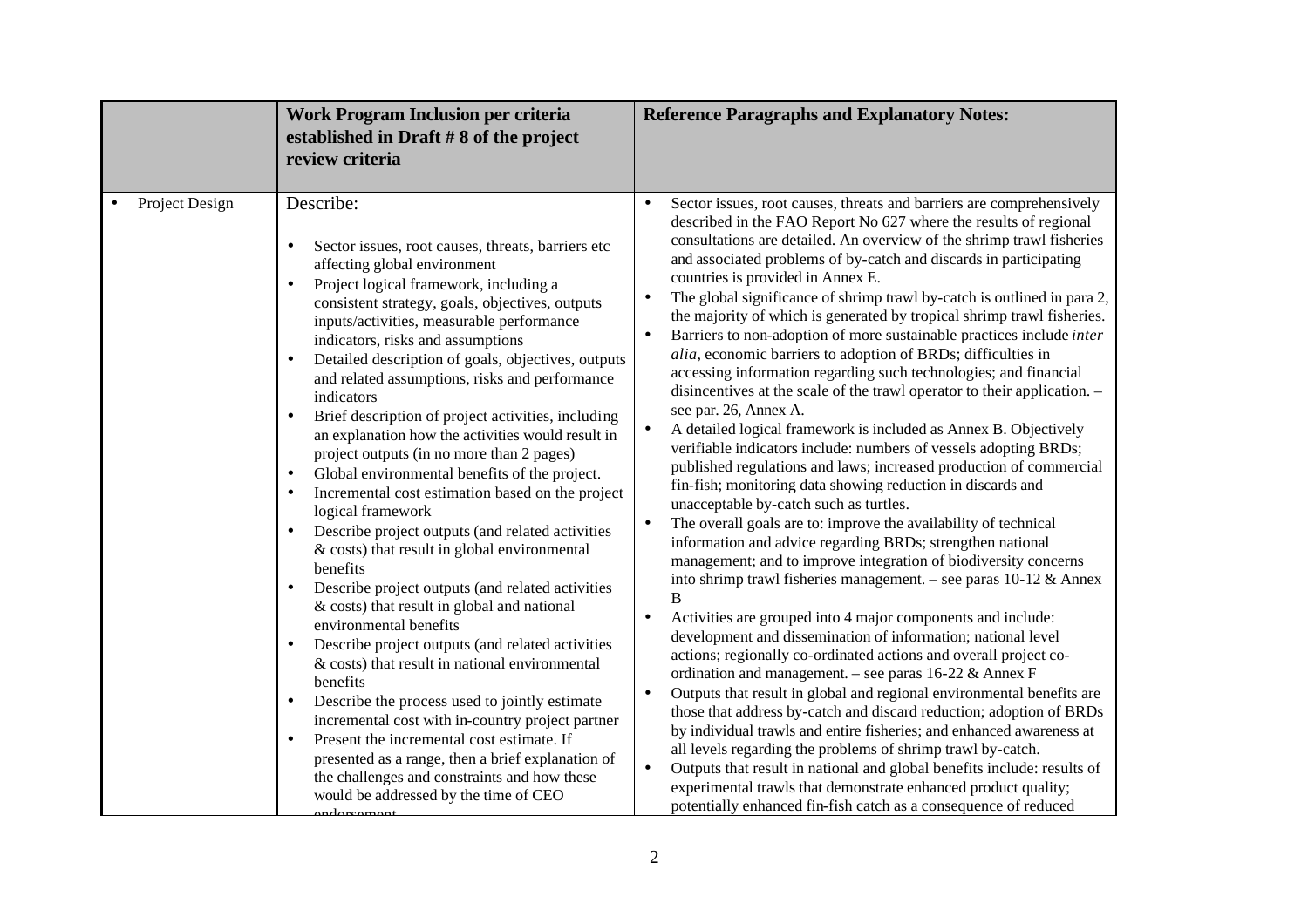|                                                           | <b>Work Program Inclusion per criteria</b><br>established in Draft $#8$ of the project<br>review criteria                                                                                                    | <b>Reference Paragraphs and Explanatory Notes:</b>                                                                                                                                                                                                                                                                                                                                                                                                                                                                                                                                                                                                                                                                                                                                                                                                                                                                                                                                                                                                                                                                                                                                                                                                                                                                                                                                                                                                                                                         |
|-----------------------------------------------------------|--------------------------------------------------------------------------------------------------------------------------------------------------------------------------------------------------------------|------------------------------------------------------------------------------------------------------------------------------------------------------------------------------------------------------------------------------------------------------------------------------------------------------------------------------------------------------------------------------------------------------------------------------------------------------------------------------------------------------------------------------------------------------------------------------------------------------------------------------------------------------------------------------------------------------------------------------------------------------------------------------------------------------------------------------------------------------------------------------------------------------------------------------------------------------------------------------------------------------------------------------------------------------------------------------------------------------------------------------------------------------------------------------------------------------------------------------------------------------------------------------------------------------------------------------------------------------------------------------------------------------------------------------------------------------------------------------------------------------------|
| Sustainability<br>(including financial<br>sustainability) | endorsement.<br>Describe proposed approach to address factors<br>influencing sustainability, within and/or outside the<br>project to deal with these factors                                                 | catch of commercially important fish fry.<br>National disbenefits include reduced shrimp catch, and reduced<br>$\bullet$<br>income from sale of by-catch resulting in reduced foreign exchange<br>earnings in the trawl fishery sector.<br>There are no outputs or activities that result solely in national<br>environmental benefit.<br>Estimation of incremental cost is described in paragraphs $30 - 33$<br>$\bullet$<br>and in Annex A in which it is noted that environmental benefits are<br>difficult to quantify in dollar terms.<br>A variety of economic disincentives to adoption of more sustainable<br>$\bullet$<br>practices apply at the present time and the project aims to overcome<br>these barriers in part by demonstrating longer term environmental<br>and economic benefits from the use of BRDs. The agreed costs of<br>actions have been discussed and analysed at both the national and<br>regional levels and significant participation of the private sector is<br>envisaged. – see par 26, Table 2 & Annex A.<br>Issues regarding sustainability are discussed in para 21 in which it is<br>noted that increasing international pressures may result, in the medium to<br>longer term, in global market forces demanding the adoption of such<br>techniques for by-catch reduction. It is anticipated that once the benefits<br>of adoption of the technology can be adequately demonstrated in<br>particular fisheries then the spread of the technology should be rapid. |
| Replicability                                             | Describe the proposed approach to replication (for<br>e.g. dissemination of lessons, training workshops,<br>information exchange, national and regional forum<br>etc.) (could be within project description) | Replicability of demonstration activities in particular fisheries will be<br>promoted through involvement of trawl fishers from other countries in<br>join experimental fishing and provision of opportunities for regionally<br>based exchange of information and experience in the application of the<br>chosen techniques and technologies – see para 18.<br>Through its regular programme activities and the global information<br>dissemination components of this project FAO will facilitate easier<br>access to information and advice thus enhancing adoption of appropriate<br>technologies throughout the industry – see para 16                                                                                                                                                                                                                                                                                                                                                                                                                                                                                                                                                                                                                                                                                                                                                                                                                                                                |
| Stakeholder<br>Involvement                                | Describe how stakeholders have been involved in<br>$\bullet$<br>project development                                                                                                                          | Primary stakeholders include governments, the private sector and<br>$\bullet$<br>individual trawl operators who have been involved in regional expert                                                                                                                                                                                                                                                                                                                                                                                                                                                                                                                                                                                                                                                                                                                                                                                                                                                                                                                                                                                                                                                                                                                                                                                                                                                                                                                                                      |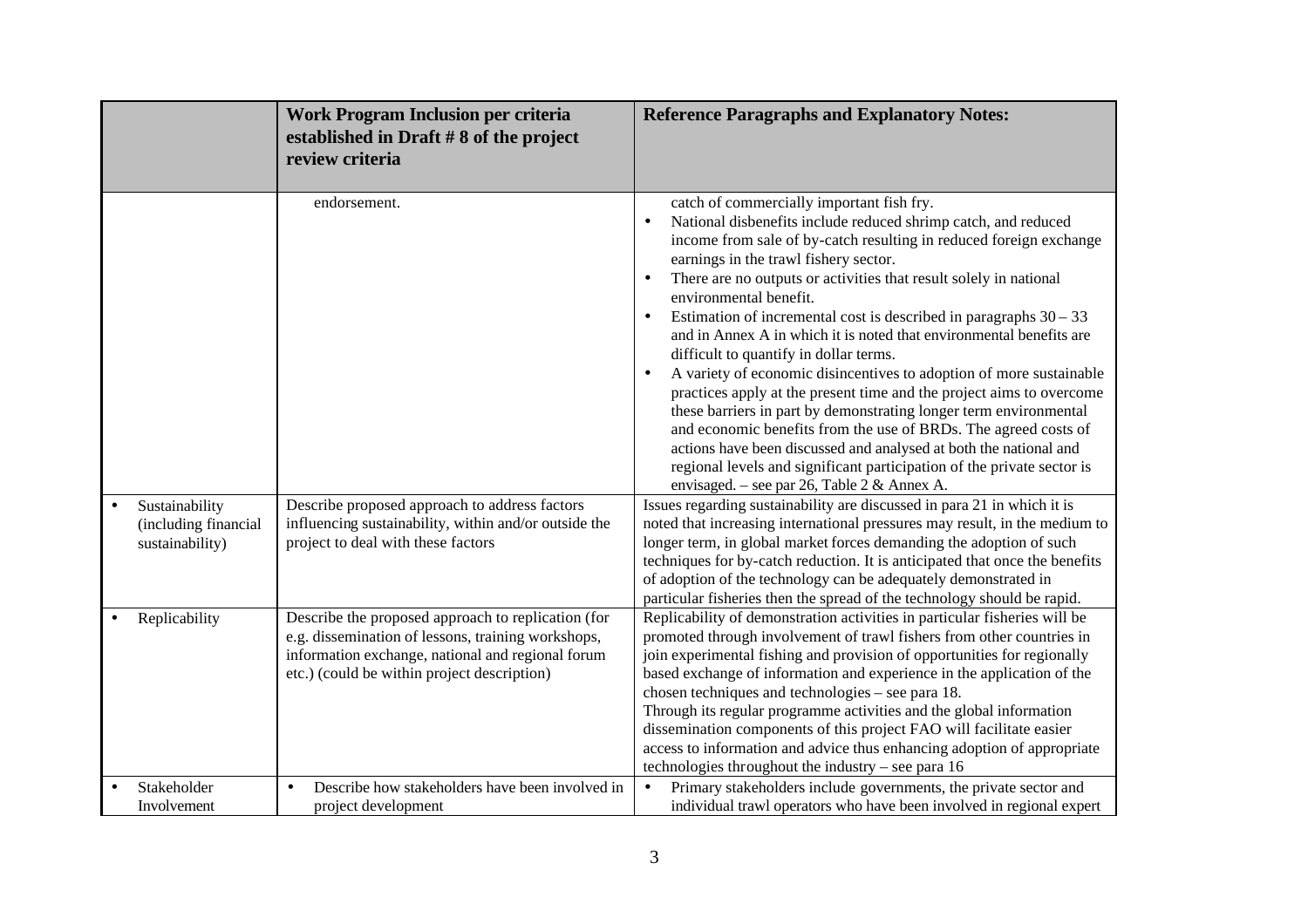| meetings throughout the PDF-B phase – see paras. 23-26.<br>Describe the approach for stakeholder<br>involvement in further project development and<br>Regional expert meetings have involved participation of private<br>$\bullet$<br>implementation<br>sector interests and national institutions.<br>Project design has benefited from FAO experience in the<br>Describe how project design has incorporated<br>Monitoring &<br>$\bullet$<br>$\bullet$<br>Evaluation<br>lessons from similar projects in the past<br>development and operation of its regular programme activities<br>Describe approach for project M&E system,<br>$\bullet$<br>by-catch.<br>based on the project logical framework,<br>including the following elements:<br>Indicators for individual objectives and outputs are described in<br>$\bullet$<br>Specifications of indicators for objectives and<br>$\bullet$<br>outputs, including alternate benchmarks, and<br>means of measurement.<br>new management regimes. See Annex B.<br>Outline organisational arrangement for<br>implementing M&E<br>$\bullet$<br>the Task Manager, the FAO internal Task Force, and the UNEP<br>Indicative total cost of M&E (may be reflected<br>Bureau of Fund Management Services. Monitoring will be<br>in total project cost).<br>para 34<br>$\bullet$<br>towards expected outcomes at the national level.<br>A terminal evaluation will be conducted within three months<br>following closure of project activities.<br>is included within the Implementing Agency Fee.<br>3. Financing<br>Financing Plan<br>Estimate total project cost.<br>$\bullet$<br>$\bullet$<br>Estimate contribution by financing partners.<br>and framework budget Table 2.<br>$\bullet$<br>Propose type of financing instrument<br>$\bullet$<br>$\bullet$<br>see cover page | Work Program Inclusion per criteria<br>established in Draft $#8$ of the project<br>review criteria | <b>Reference Paragraphs and Explanatory Notes:</b>                                                                                                                                                                                                                                                                                                                                                                                                                                                                                                                                                                                                                                                                                    |
|-------------------------------------------------------------------------------------------------------------------------------------------------------------------------------------------------------------------------------------------------------------------------------------------------------------------------------------------------------------------------------------------------------------------------------------------------------------------------------------------------------------------------------------------------------------------------------------------------------------------------------------------------------------------------------------------------------------------------------------------------------------------------------------------------------------------------------------------------------------------------------------------------------------------------------------------------------------------------------------------------------------------------------------------------------------------------------------------------------------------------------------------------------------------------------------------------------------------------------------------------------------------------------------------------------------------------------------------------------------------------------------------------------------------------------------------------------------------------------------------------------------------------------------------------------------------------------------------------------------------------------------------------------------------------------------------------------------------------------------------------------------------------------------------------------------------------|----------------------------------------------------------------------------------------------------|---------------------------------------------------------------------------------------------------------------------------------------------------------------------------------------------------------------------------------------------------------------------------------------------------------------------------------------------------------------------------------------------------------------------------------------------------------------------------------------------------------------------------------------------------------------------------------------------------------------------------------------------------------------------------------------------------------------------------------------|
|                                                                                                                                                                                                                                                                                                                                                                                                                                                                                                                                                                                                                                                                                                                                                                                                                                                                                                                                                                                                                                                                                                                                                                                                                                                                                                                                                                                                                                                                                                                                                                                                                                                                                                                                                                                                                         |                                                                                                    | concerned with addressing the globally important issue of fisheries<br>Annex B and include <i>inter alia</i> national reports of reduced discard<br>levels; increased finfish production; numbers of vessels adopting<br>new technologies; published regulations and laws; introduction of<br>Monitoring of project progress will be the primary responsibility of<br>undertaken via Quarterly Operational Reports, half yearly and end of<br>year financial and substantive reporting in accordance with UNEP &<br>FAO internal guidelines for project monitoring and evaluation. See<br>Milestones are established para 35 for determining project progress<br>The indicative total cost of the M&E related activities is ##### and |
|                                                                                                                                                                                                                                                                                                                                                                                                                                                                                                                                                                                                                                                                                                                                                                                                                                                                                                                                                                                                                                                                                                                                                                                                                                                                                                                                                                                                                                                                                                                                                                                                                                                                                                                                                                                                                         |                                                                                                    |                                                                                                                                                                                                                                                                                                                                                                                                                                                                                                                                                                                                                                                                                                                                       |
| Grant financing<br>$\bullet$<br><b>Implementing Agency</b><br>Propose IA fee<br>507,309 US\$ according to the fee formula<br>$\bullet$                                                                                                                                                                                                                                                                                                                                                                                                                                                                                                                                                                                                                                                                                                                                                                                                                                                                                                                                                                                                                                                                                                                                                                                                                                                                                                                                                                                                                                                                                                                                                                                                                                                                                  |                                                                                                    | Total Project cost is estimated at 9.22 million US\$ - see cover page<br>Estimated contribution from financing partners is 4.49 million US\$ -                                                                                                                                                                                                                                                                                                                                                                                                                                                                                                                                                                                        |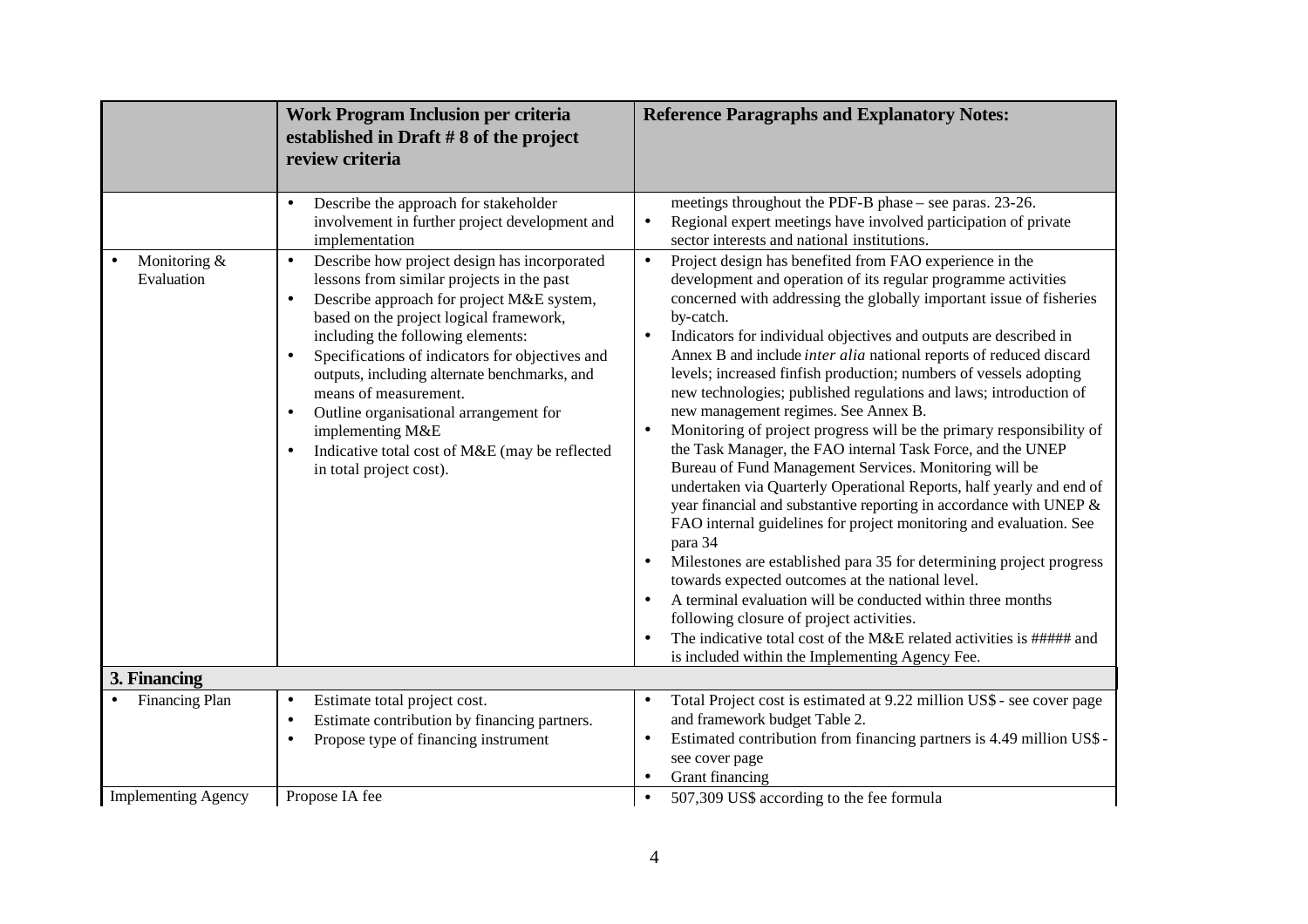|                                                                                                                                            | Work Program Inclusion per criteria<br>established in Draft $#8$ of the project<br>review criteria                                                                                                                                         | <b>Reference Paragraphs and Explanatory Notes:</b>                                                                                                                                                                                                                                                                                                                                                                                                                                                                                                                                       |
|--------------------------------------------------------------------------------------------------------------------------------------------|--------------------------------------------------------------------------------------------------------------------------------------------------------------------------------------------------------------------------------------------|------------------------------------------------------------------------------------------------------------------------------------------------------------------------------------------------------------------------------------------------------------------------------------------------------------------------------------------------------------------------------------------------------------------------------------------------------------------------------------------------------------------------------------------------------------------------------------------|
| Fees                                                                                                                                       |                                                                                                                                                                                                                                            | 50,000 premium due to the global nature of the project supervisory<br>$\bullet$<br>costs are anticipated to be greater $(20,000)$ than for single country<br>projects. In addition monitoring and evaluation costs are anticipated<br>to be of the order of 30,000 US\$ greater than allowed for in the fee<br>since independent evaluators will have to visit five regions and 11<br>countries.                                                                                                                                                                                         |
| Cost-effectiveness                                                                                                                         | Estimate cost effectiveness, if feasible<br>$\bullet$<br>Describe alternate project approaches<br>$\bullet$<br>considered and discarded                                                                                                    | It is not feasible to estimate the cost-effectiveness of the entire<br>$\bullet$<br>project due to the nature and diversity of the proposed interventions.<br>Cost effectiveness of alternatives for specific technologies will be<br>undertaken within the context of the experimental fishing trials and<br>applied during final selection of gear in each fishery.<br>The project proponents are unaware of any other realistic approach<br>$\bullet$<br>to regionally co-ordinated action that could be adopted to achieve the<br>desired outcomes.                                  |
| 4. Institutional Coordination & Support                                                                                                    |                                                                                                                                                                                                                                            |                                                                                                                                                                                                                                                                                                                                                                                                                                                                                                                                                                                          |
| <b>IA Coordination and</b><br><b>Support</b><br>Core commitments<br>& Linkages                                                             | Describe how the proposed project is located within<br>the IA's<br>Country regional/global/sector programs<br>$\bullet$<br>GEF activities with potential influence on the<br>$\bullet$<br>proposed project (design & implementation)       | The project is to be implemented within the framework of FAO's<br>$\bullet$<br>programme in support of the Code of Conduct for responsible<br>fisheries.<br>Significant co-financing at the global and co-ordination levels is<br>$\bullet$<br>provided through FAO support to the global information<br>development and dissemination activities of Component A. see para<br>16.<br>The project serves as a model for technology transfer in the fisheries<br>$\bullet$<br>industry and has derived benefit from a number of earlier national<br>level activities – see paras $5 & 9$ . |
| Consultation,<br>Coordination and<br>Collaboration<br>between IAs, and IAs<br>and EAs, if<br>appropriate.<br><b>5. Response to Reviews</b> | Describe how the proposed project relates to<br>$\bullet$<br>activities of other IAs and 4 RDBs in the<br>country/region.<br>Describe planned/agreed coordination,<br>$\bullet$<br>collaboration between IAs in project<br>implementation. | Fisheries directed activities funded by the GEF are limited in scope<br>$\bullet$<br>at the present time, nevertheless in the activities involving trawl<br>fisheries that are the subject of this intervention, attempts will be<br>made to link to other GEF-IW interventions as appropriate.                                                                                                                                                                                                                                                                                          |